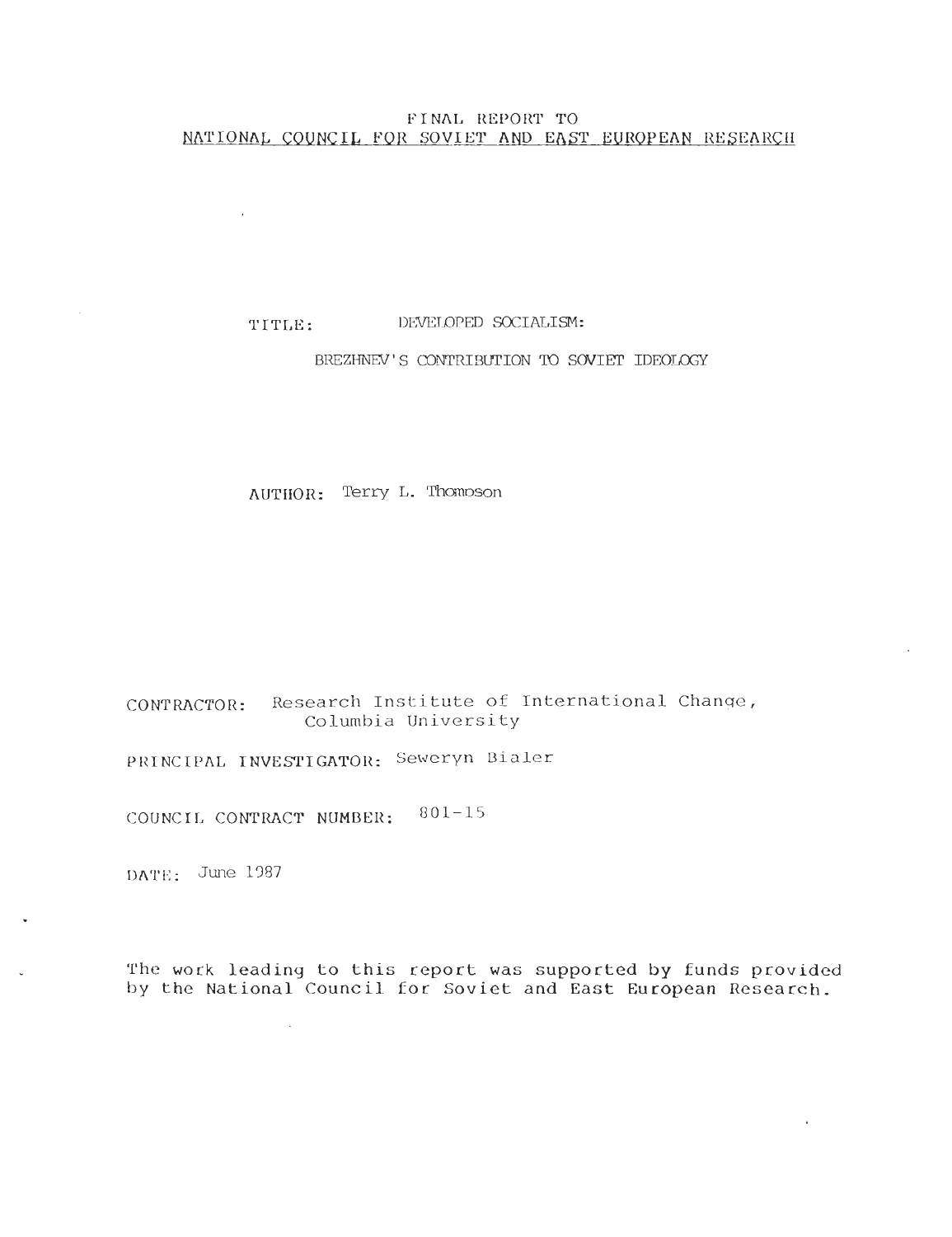# THE NATIONAL COUNCIL FOR SOVIET AND EAST EUROPEAN RESEARCH

Leon S. Lipson Suite (04 - 1755 Mas )<br>Chairman, Roard of Trastees (1755 Mas ) Vladimir I. ToumanoffWashington, 1).C. 20036 Executive Director (202

Chairman, Board of Trustees 1755 Massachusetts Avenue, N.W .

**PREFACE** 

This report is one of  $13$  separate papers by different authors which, assembled, will constitute the chapters of a Festschrift volume in honor of Professor Vera S. Dunham, to be published by Westview Press. The papers will be distributed individually to government readers by the Council in advance of editing and publication by the Press, and therefore, may not be identical to the versions ultimately published .

The Contents for the entire series appears immediately following this Preface .

As distributed by the Council, each individual report will contain this Preface, the Contents, the Editor's Introduction for the pertinent division  $(I, II, or III)$  of the volume, and the separate paper itself .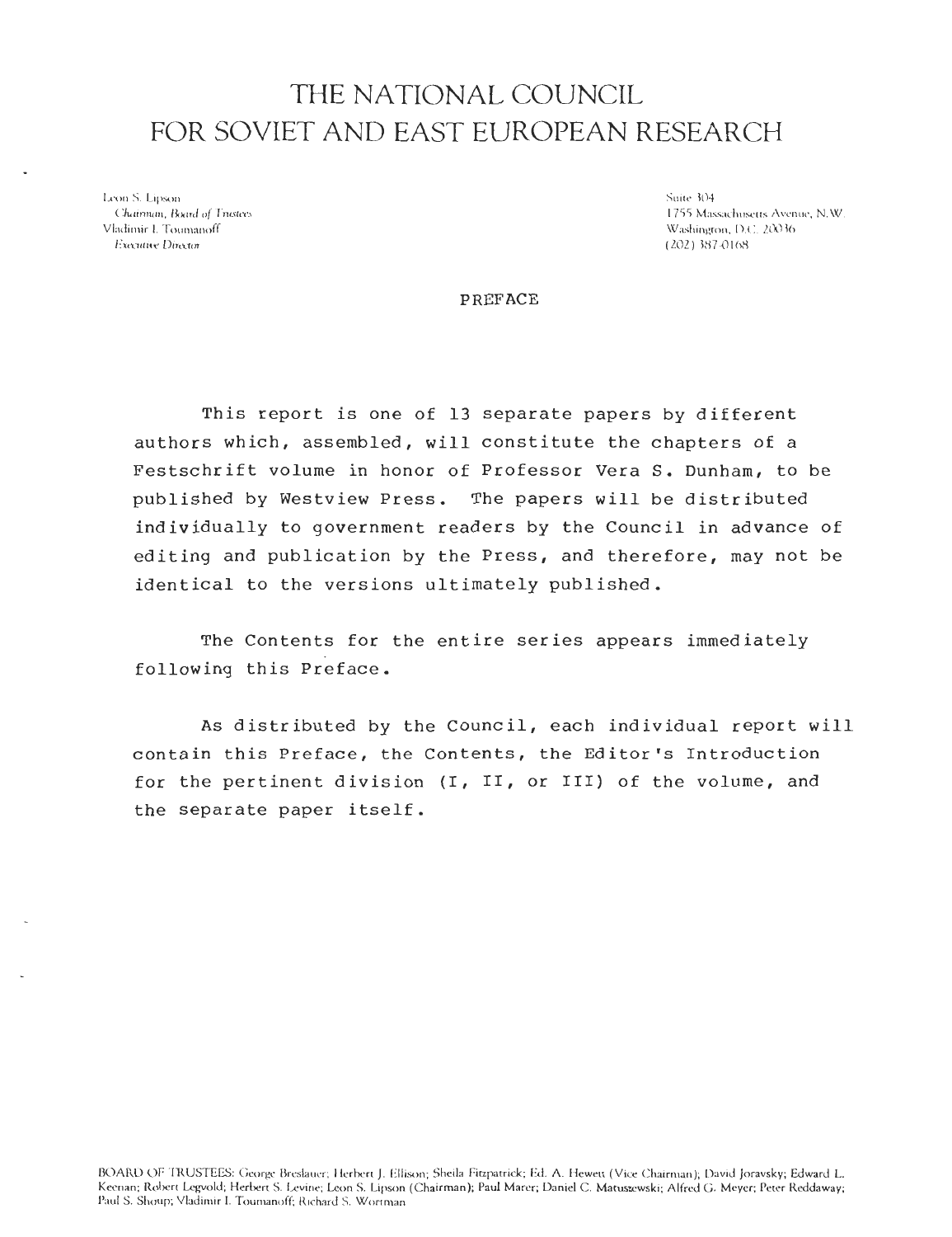# **CONTENTS**

#### Introduction

Seweryn Bialer

 $\mathbf{r}$ 

I. Trends in Soviet Society Editors' Introduction James R. Millar  $\sim$ "The Little Deal: Brezhnev's Contribution to Acquisitive Socialism " Sheila Fitzpatrick - "'Middleclass Values' and Soviet Life in the 1930s" Peter H. Juviler - "Cell Mutation in Soviet Society: The Soviet Family" John Bushnell - "Urban Leisure Culture in Post-Stalin Russia: Stability as a Social Problem? " Michael Paul Sacks - "The Division of Labor in Central Asia and its Influence Upon Ethnic and Gender Conflict" II. Literary Perspectives Editors' Introduction Edward J. Brown - "Trifonov: The Historian as Artist " Richard Sheldon - "The Transformations of Babi Yar" Donald Fanger and Gordon Cohen"Dissidence, Diffidence, and Russian Literary Tradition: The Lonely Dialogue of Abram Tertz "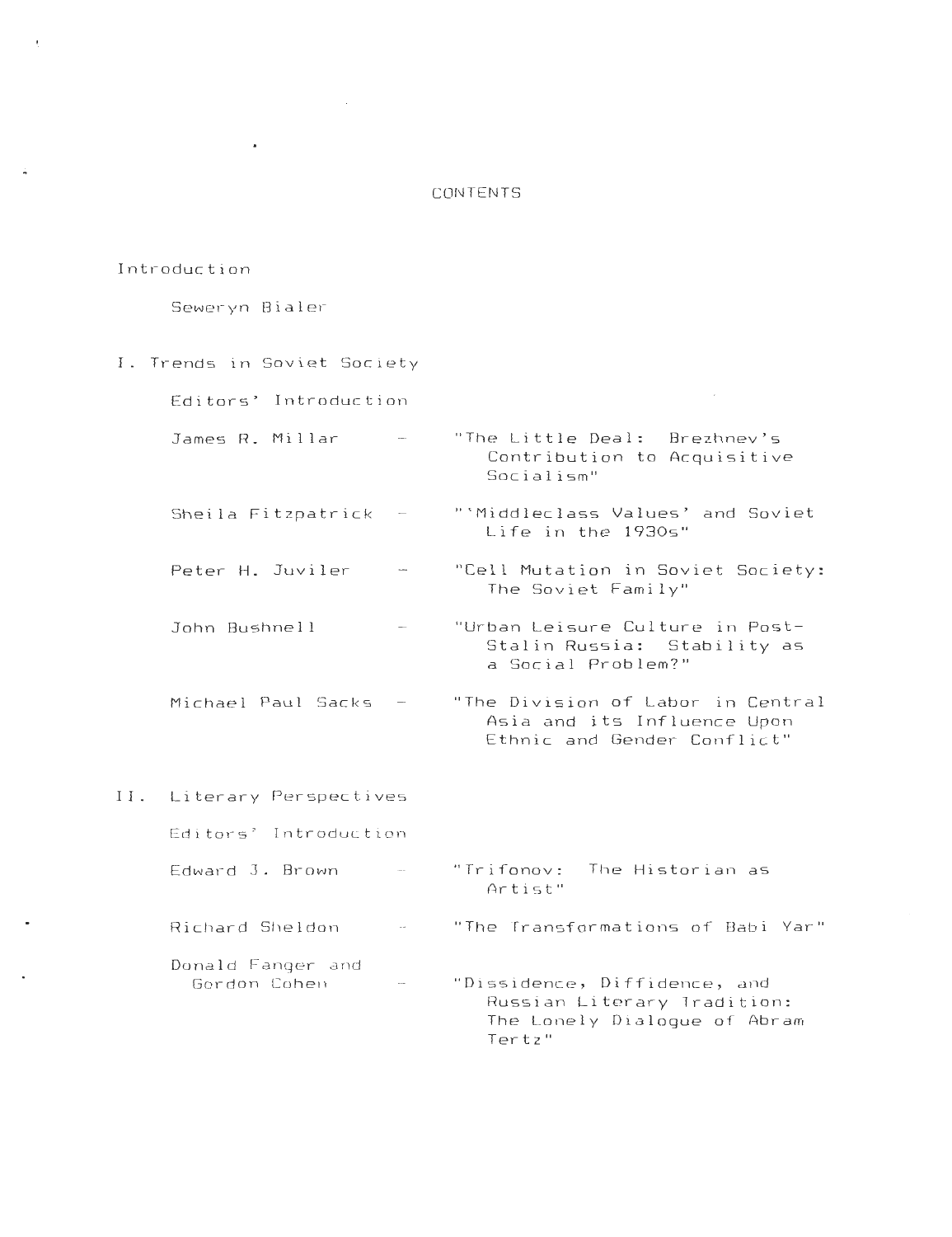|     | III. The Language of Ideology |                             |                                                                                                                          |  |
|-----|-------------------------------|-----------------------------|--------------------------------------------------------------------------------------------------------------------------|--|
|     | Editors' Introduction         |                             |                                                                                                                          |  |
|     | Alexander Dallin              |                             | "The Uses and Abuses of Russian<br>History"                                                                              |  |
|     | Alfred Erich Senn             |                             | "Creating a Consensus: Soviet<br>Historiography of the Russian<br>Revolutionary Movement in the<br>Nineteenth Century" : |  |
|     | Terry L. Thompson             |                             | "Developed Socialism: Brezhnev's<br>Contribution to Soviet Ideology"                                                     |  |
| IV. |                               | Sources of Soviet Stability |                                                                                                                          |  |
|     | Editors' Introduction         |                             |                                                                                                                          |  |
|     | Gertrude E. Schroeder         |                             | - "The State-Run Economy: Stability<br>or Ossification? An Essay on the<br>Soviet Production System"                     |  |
|     | Seweryn Bialer                |                             | "The Conditions of Stability in the<br>Soviet Union"                                                                     |  |

L.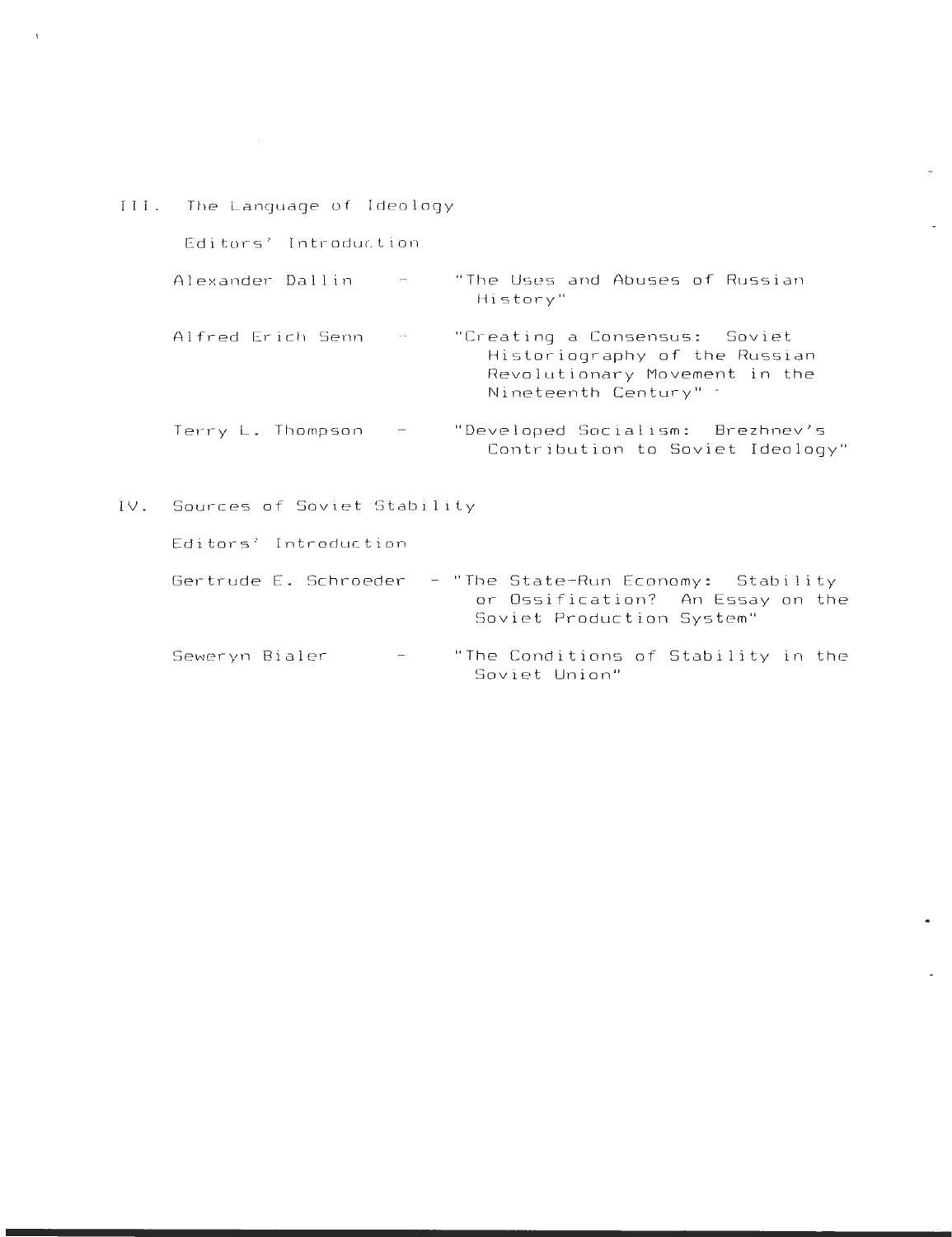#### (Editors' Introduction )

#### III. The Language of Ideology

For Vera Dunham, Soviet ideology has always been part of a broader political culture, existing within a particular social and historical context and necessarily changing over time. Her sensitivity to language makes her observations on this process of evolution particularly insightful. One example is her discussion of the "pronominal shift" in Soviet poetry, illuminating important changes in Soviet political culture and regime values during the thirty years following the October Revolution .

Early post-revolutionary poetry proclaimed the invincibility of the collective, focusing on the "we" that made the revolution and destroyed the old order. Eventually, however, revolutionary ardor waned, particularly as a result of Stalin's accusations against many of the revolution's heroes. In the 1930s, at the height of the purges and Stalin's power, "he" became the most important pronoun. And there was no question in the Soviet reader's mind to whom "he" referred. During the war, when it became clear that "he" was not invincible and the very existence of Soviet society was threatened by the disaster of the war , personal values began to enter Soviet lyrics. "I" replaced "he" as the center of poetic attention. After the war, when the danger to the regime had passed, one of the goals of the cultural retrenchment headed by Andrei Zhdanov was the restoration of the centrality of regime values in literature, downplaying the focus on individual needs and extolling the virtues of the positive hero engaged in the postwar reconstruction effort.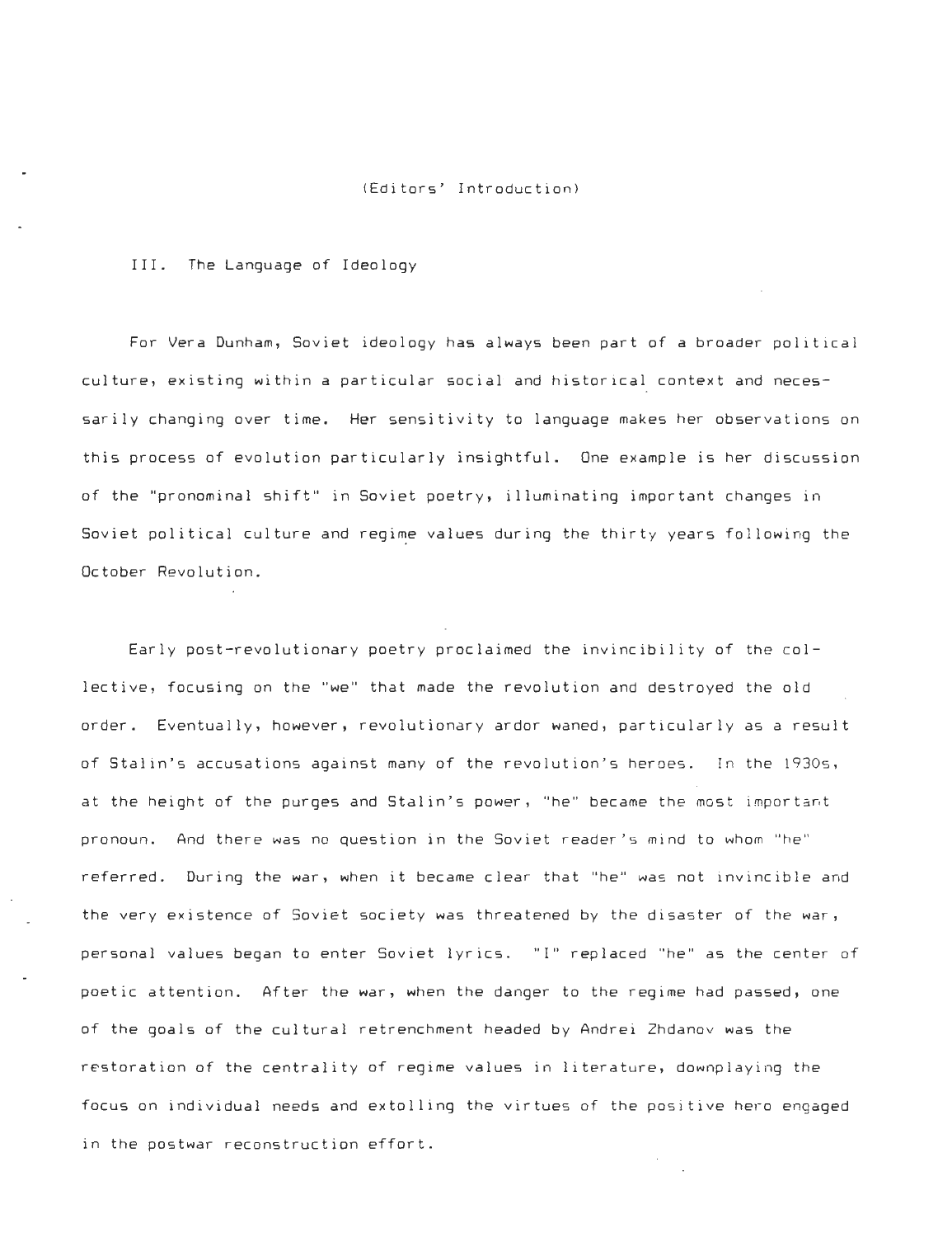Following Vera Dunham's example, the essays in this section examine different aspects of ideology in terms of their historical evolution and changing semantic formulation.

 $\sim$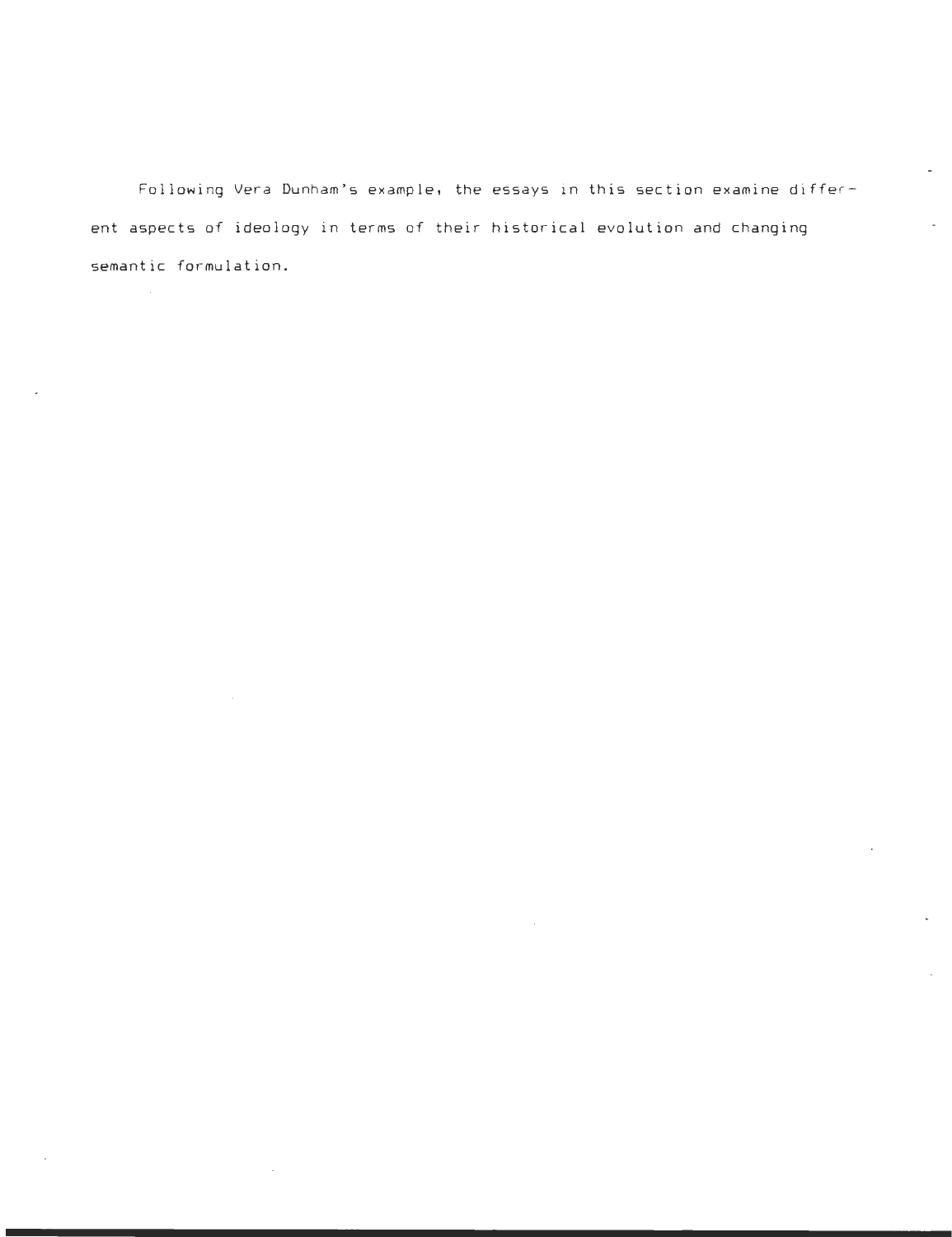#### EXECUTIVE SUMMARY

This paper traces the emergence and decline of the Brezhnev ideological doctrine "Developed Socialism" as (1) an instrument of Soviet efforts to restore the primacy of the USSR in the world communist movement in the aftermath of Khrushchev's destalinization and in the face of Chinese challenge; and as (2) a vehicle of debate over the proper distance for Brezhnev policy to maintain from both the Stalin and Khrushchev eras. The author concludes that on both counts the doctrine lost its utility, by end of the 1970s in the area of Soviet primacy, and among Brezhnev's successors as a "political formula" for domestic policy debate and definition .

The author concludes that the virtual abandonment of "developed socialism" by Gorbachev suggests that a new ideological formula is being developed to serve as the theoretical basis for "restructuring" and "glasnost". While this formula will certainly maintain continuity with the de-Stalinizing policies of Khrushchev and Brezhnev, it will not contain any references to the U.S.S.R. as the center of the world communist movement. As part of Gorbachev's overall reform program, the Soviet Union is now protrayed as more or less an equal partner in the communist movement and is no longer presented as the only model for socialist development. While such "new thinking" is always subject to reinterpretation,

\*Prepared by the staff of the National Council

i -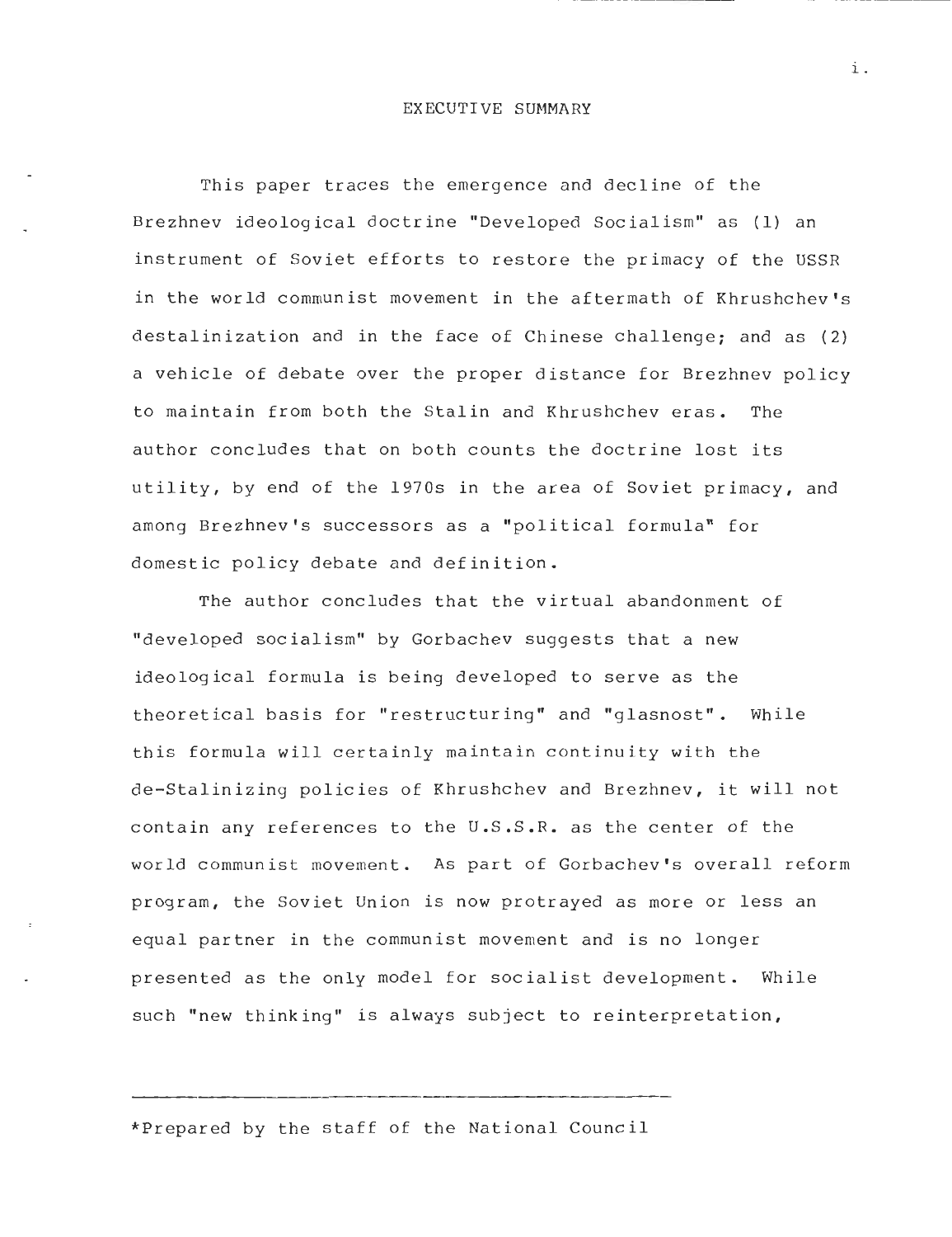especially in the event of backlash to Gorbachev's policies, it appears that the Soviets are content to treat developed socialism as an historical concept appropriate to the Brezhnev era, when the stated Soviet policy regarding international communism was quite different .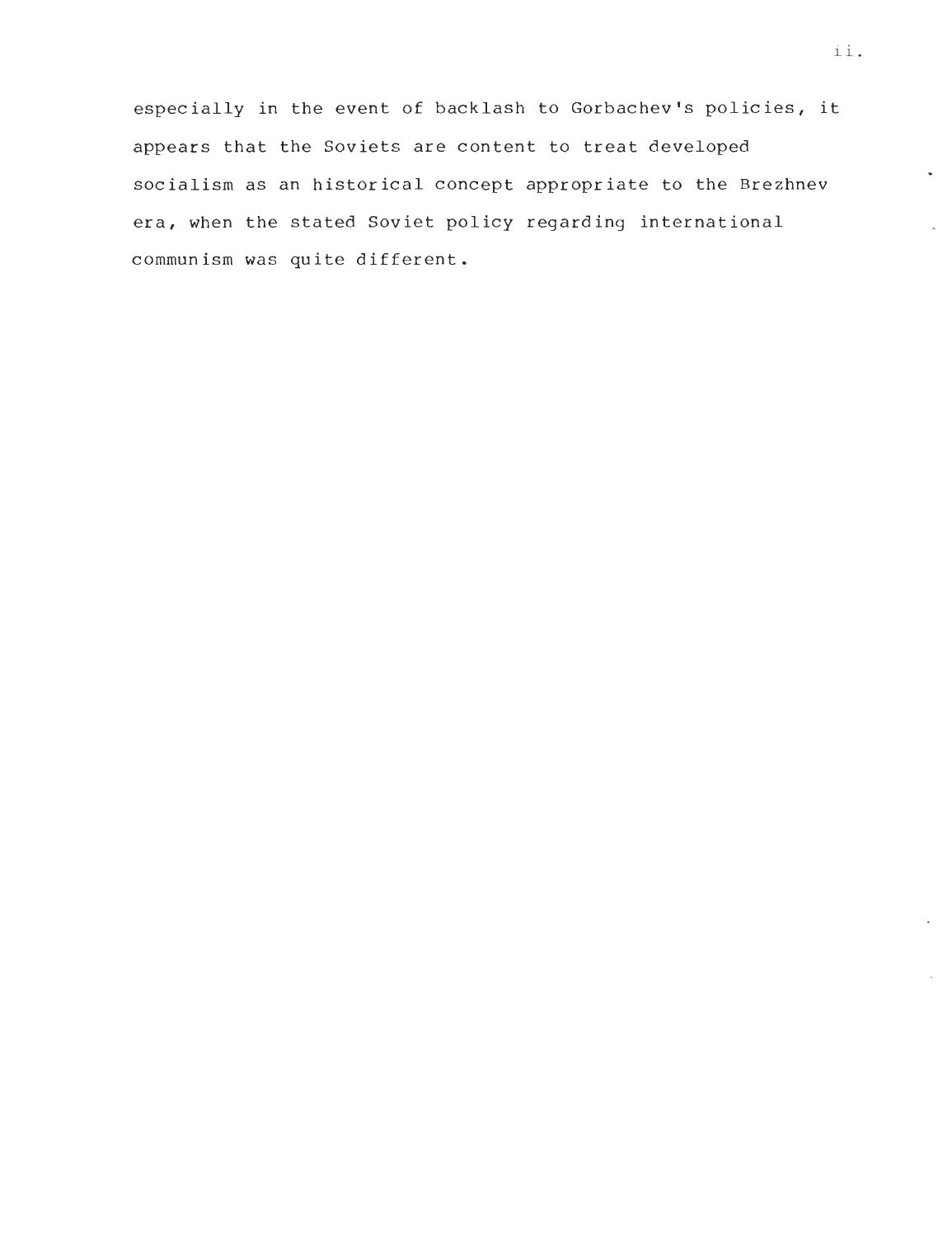## **DEVELOPED SOCIALISM:**

#### BREZHNEV'S CONTRIBUTION TO SOVIET IDEOLOGY

# **By Terry L . Thompson**

In the Soviet Union, as in other Leninist systems, any policy change must be related by its makers to the broader context of official ideology. Otherwise the authority and legitimacy of the leaders supporting the policy would be brought into question. But Lenin's ideology has been modified many times by his successors, primarily because of the need to develop policy in areas not addressed in Lenin's writings. At times it has been unclear whether changes in the official ideology have resulted in policy decisions or have resulted from such decisions; more often than not it appears that new directions in policy have led to a restatement of the official ideology .

Stalin, for example, reversed the Leninist concept of <sup>a</sup> worldwide communist revolution with his notion of "socialism in one country" in the 1930s, allowing him to direct more resources to the development of a Soviet industrial base. Khrushchev, as part of his overall effort to restore normalcy to the Soviet political system after Stalin, publicized the concept of the "all-people's state" which promoted wider participation in the political system than had ever been possible under Stalin .

Like his predecessors, Leonid Brezhnev also modified the official ideology to reflect his policy preferences. His contribution to Marxism-Leninism was the concept of "developed socialism" (razvitoi sotsializm) . Although this concept has been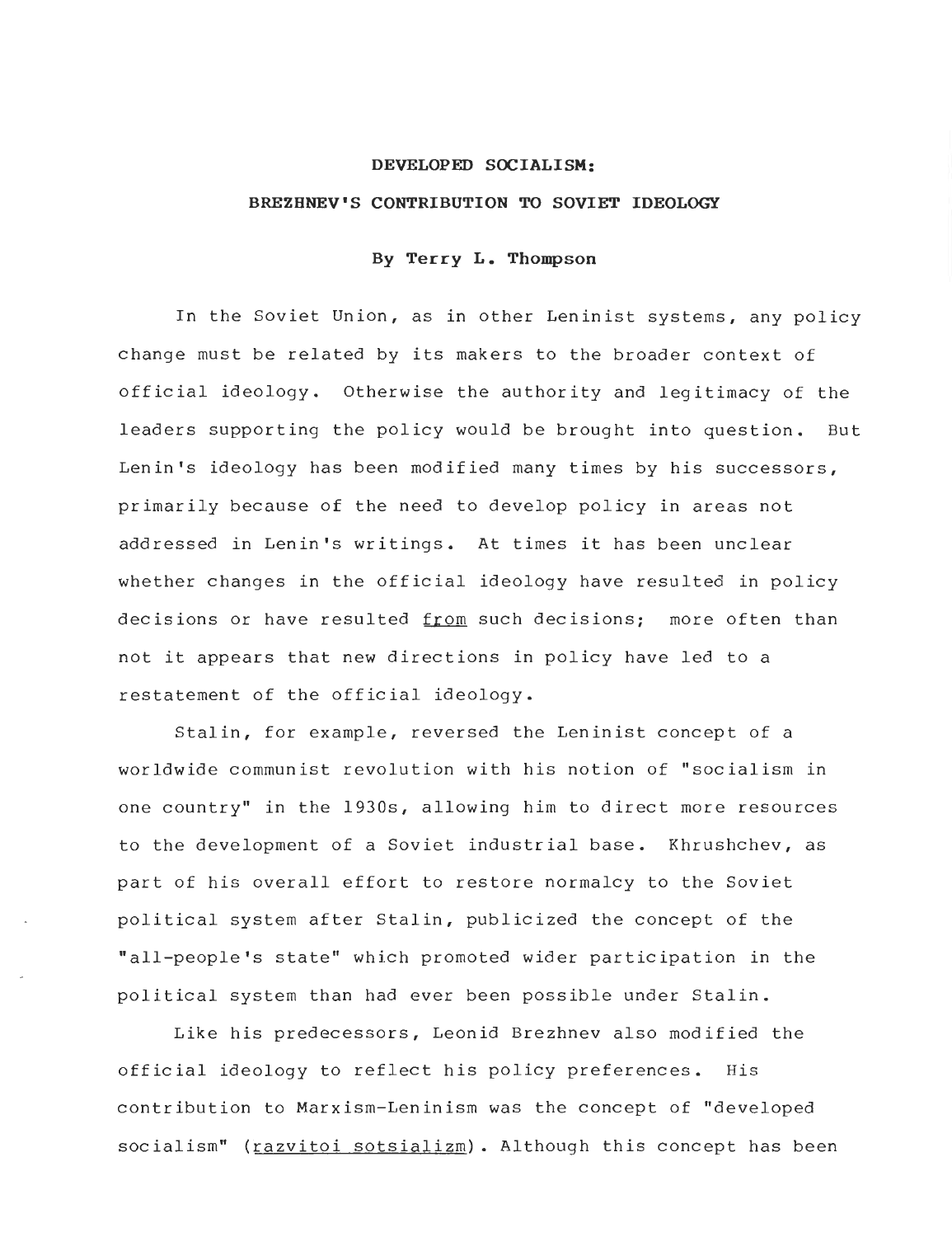openly discussed in the Soviet press, neither its broader significance nor the debate it stimulated among Soviet specialists were readily apparent to Soviet or Western readers. As a change to official ideology, developed socialism had both visible and less visible aspects. The more visible aspect had to do with Soviet domestic policy. As several scholars have pointed out, developed socialism was significant in terms of Soviet domestic policy and was particularly useful in providing an ideological framework for political change.<sup>1</sup> In my view, however, the most important use of developed socialism was to signal the reestablishment of Soviet primacy within the international communist movement. It was also used to debate the question of Stalinism within the Soviet ideological establishment. Neither of these aspects of developed socialism was discussed in Prayda editorials, but both were evident in specialist articles published in Pravda and theoretical journals such as Kommunist and Voprosy Filosofii .

According to the Soviet definition, "developed socialism" is the second stage in the transition from socialism to communism , and was attained by the USSR in the "early 1960s" and in certain countries of Eastern Europe by the  $mid-1970s$ ."<sup>2</sup> In contrast to this explanation, however, the published record reveals quite a different chronology . Although most Soviet writers have used "developed" socialism synonymously with "mature" socialism , introduced by Khrushchev at the Twenty-second CPSU Congress in 1961, the USSR was not said to be a "developed socialist society "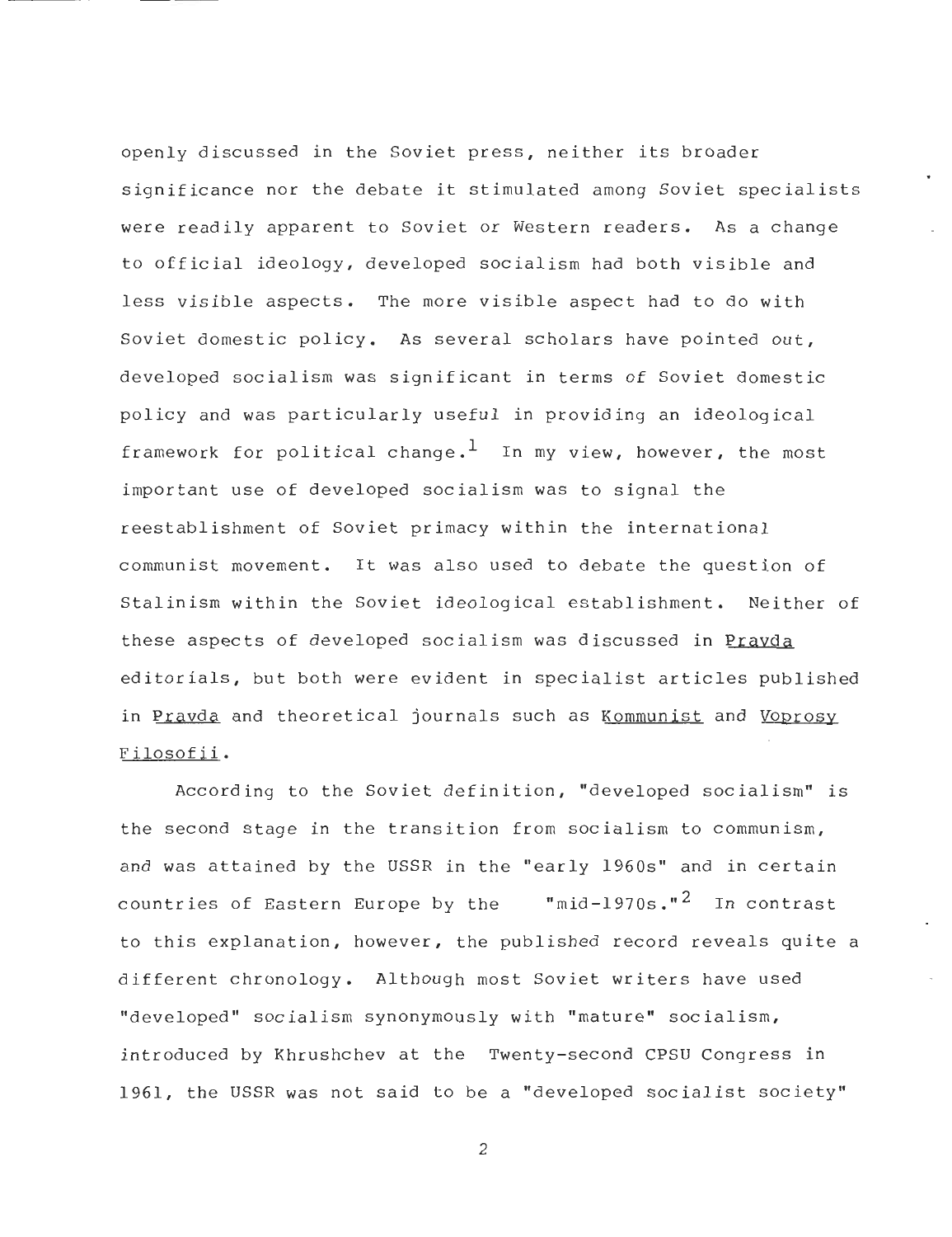by any of its leaders until Leonid Brezhnev first used the term in his 1967 speech on the fiftieth anniversary of the October Revolution. Moreover, despite the Soviet claim that developed socialism originated in the U.S.S.R., the concept in fact originated in Eastern Europe, and this was the context in which it was introduced into the Soviet ideological vocabulary .

Although it did not officially become a component of Soviet ideology until the Twenty-fourth CPSU Congress in 1971, developed socialism was introduced in the mid-1960s as part of a coordinated Soviet effort to restore the primacy of the USSR in the world communist movement. This became necessary because of the increasing belligerence of the Chinese and the growing assertiveness of the Eastern European communist regimes in the aftermath of Khrushchev's speeches to the Twentieth CPSU Congress in 1956. The turmoil in the communist movement in the subsequent eight years had brought Soviet prestige into question. Worst of all from the Soviet perspective, the erosion of Soviet authority threatened Soviet economic and political interests in Eastern Europe and, because of the Vietnam War, in Southeast Asia as well . Discussions of developed socialism in the mid- and late-1960s thus reflected a concerted effort on the part of the new Soviet leadership to reestablish Soviet domination over an increasingly rebellious communist community. The adoption of the concept into official ideology in 1971 reflected the Soviet perception that such dominance had been restored .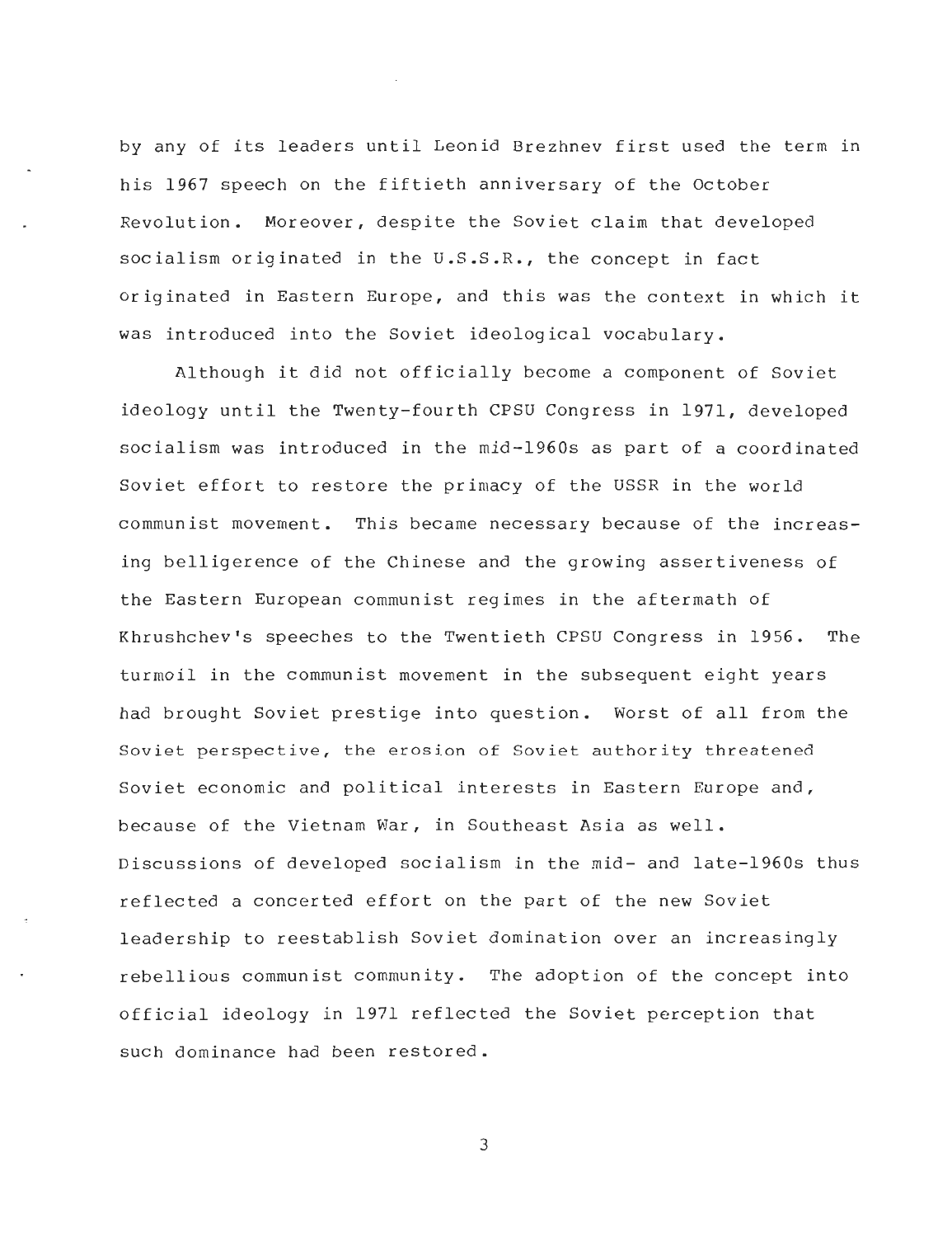Besides its importance in Soviet foreign policy under Brezhnev, developed socialism was also a crucial aspect of another key policy goal: distancing the Brezhnev regime from that of both Khrushchev and Stalin. This became clear in the debate about developed socialism conducted by Soviet ideological specialists in the late-1960s, after the term had been introduced into the Soviet ideological vocabulary but before it was accepted as a component of official ideology. While it comes as no surprise that the regime that ousted Khrushchev in 1964 wanted to distance itself as much as possible from his policies, it is noteworthy that a need to distance the Brezhnev leadership from Stalin's policies was so strongly perceived. Yet that is the clear implication of much of the debate about whether to declare developed socialism a new stage in socialist evolution .

# Reasserting Soviet Primac y

The need to reestablish Soviet primacy among world communist parties arose from the disarray that had characterized the communist world under Khrushchev . Even before the 1956 denunciation of Stalin in his secret speech to the Twentieth CPSU Congress, Khrushchev had encouraged diversity for his fellow communist leaders by replacing much of the former political dependence on Stalin with a system of semi-autonomous institutional and economic arrangements, such as the Warsaw Pact and <sup>a</sup> revitalized Council for Mutual Economic Assistance (CMEA). The abolition of the Cominform in 1956 was another measure designed to remove the essence of Stalinist control over Eastern Europe.<sup>3</sup>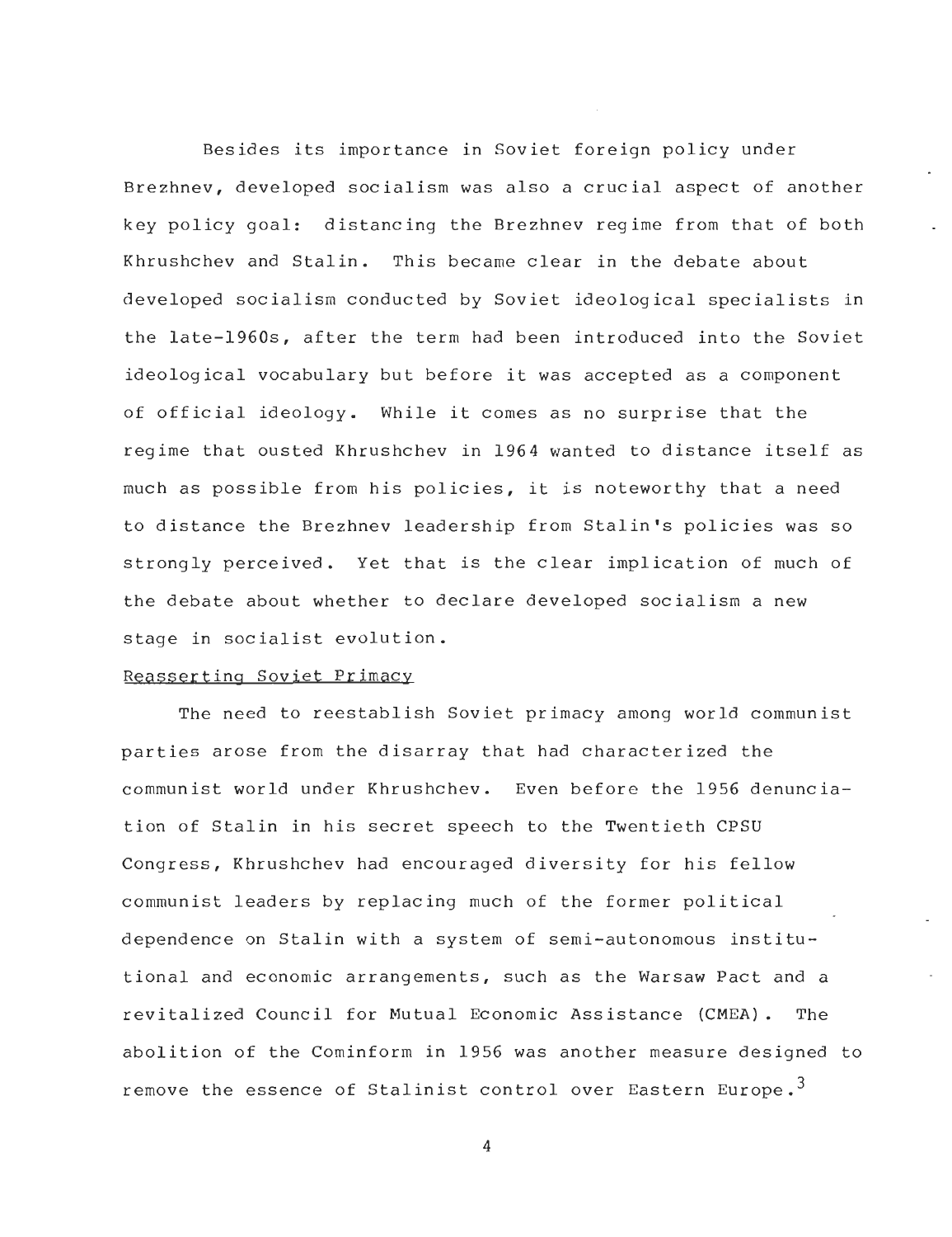Khrushchev also made an important ideological concession in his open speech to the Twentieth CPSU Congress when he acknowledged that power could be attained through other than revolutionary means, implicitly renouncing the Leninist maxim that communists must come to power through the use of force.<sup>4</sup> Despite efforts by prominent Soviet ideologists such as Mikhail Suslov and Boris Ponomarev to maintain Soviet primacy after the 20th Party Congress,  $5$  the combined effect of Khrushchev's de-Stalinizing policies and his relaxation of traditional ideological demands created too much strain on communist leaderships accustomed to the iron rule of Stalin. This resulted in the East German, Polish, and Hungarian events of 1956.<sup>6</sup>

Fears about the possible effects of the loss of Soviet authority were soon confirmed by Chinese efforts to "reconstruct a center" in the communist movement. This was significant especially in Eastern Europe where Wladyslaw Gomulka and Todor Zhivkov attempted to use Chinese ideological authority to develop policies increasing their independence from Moscow.<sup>7</sup> Although the Chinese did intervene to affirm Soviet primacy at the 1957 Moscow conference of communist parties, Mao Zedong the next year launched the Great Leap Forward, designed to end Soviet ideological , economic, and military domination of the PRC. The worst aspect of the Great Leap from the Soviet perspective was its emphasis on people's communes as the foundation for communist construction . Not only did this fly in the face of the Soviet approach to communism through industrialization, it also contained the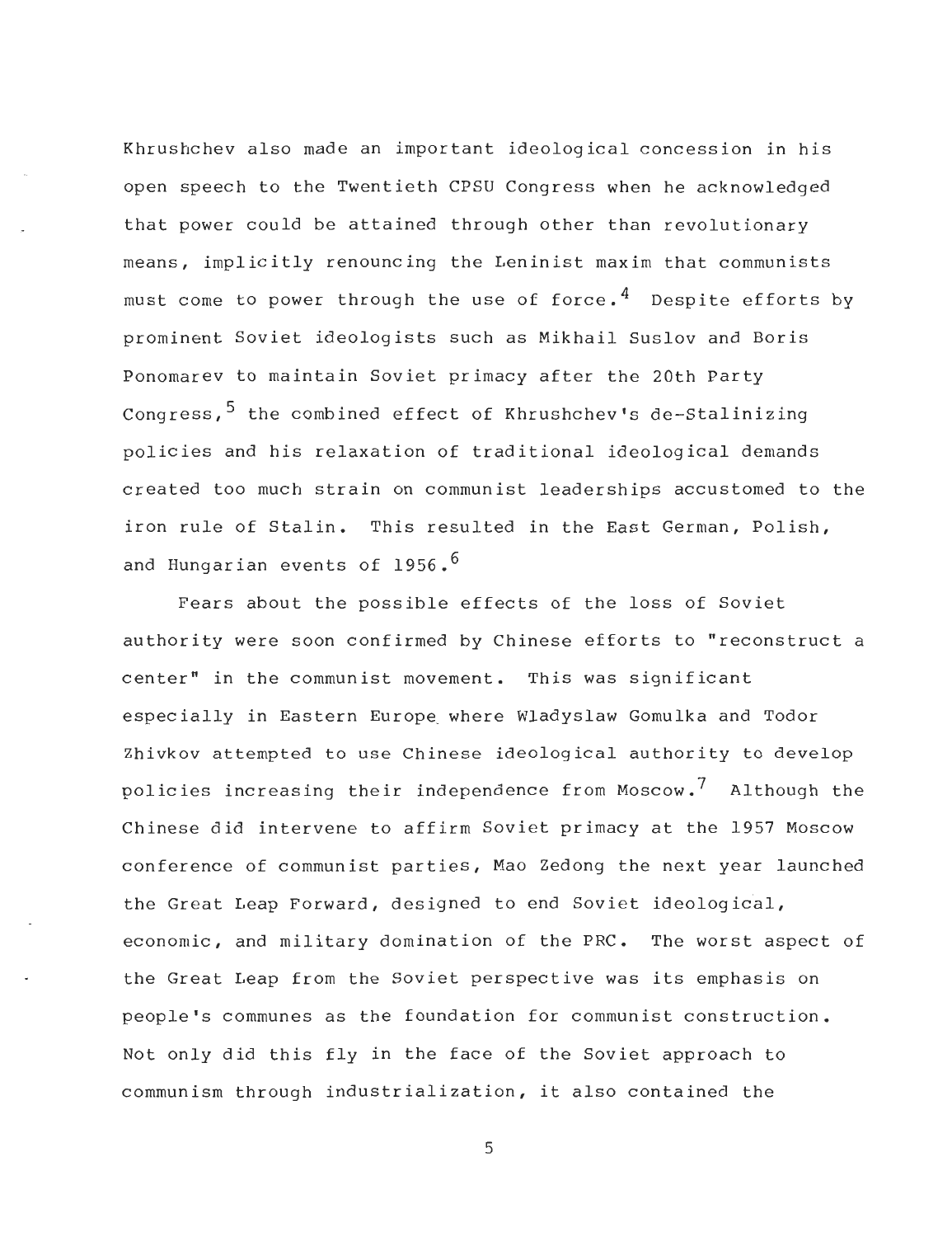dangerous promise that the PRC would become the first country to attain communism.  $8<sup>8</sup>$ 

The Soviet response to the Great Leap was provided in the speeches to the Twenty-first "Extraordinary" CPSU Congress in 1959 . Designated the "Congress of the Builders of Communism, " this meeting was devoted exclusively to discussions of the Seven-Year Plan, designed to put the USSR on the threshold of communism (thus leaping ahead of the Great Leap). Documents from the congress emphasized heavy industry as the only possible basis for communist construction, providing a vivid contrast to the Chinese notion of an agrarian economy. Statements stressing the integral relationship between industrial development and Marxism--Leninism were clearly aimed at the Chinese.<sup>9</sup> The tension created by the ideological conflict was further exacerbated later in 1959 after the Chinese rejected a Soviet proposal that would have given the USSR broader control over the Chinese military in return for increased assistance in the development of China's nuclear capacity. $^{10}$ 

The Sino-Soviet split became public knowledge in 1960 and, together with Khrushchev's failure to reach agreement with the US over the rearmament of West Germany and the deteriorating state of US-Soviet relations in general, led to a decline in Soviet prestige. This decline was emphasized at the 1960 Budapest communist conference at which the Chinese position regarding the non-peaceful transition to socialism was accepted. This contradicted Khrushchev's 1956 revision of this notion and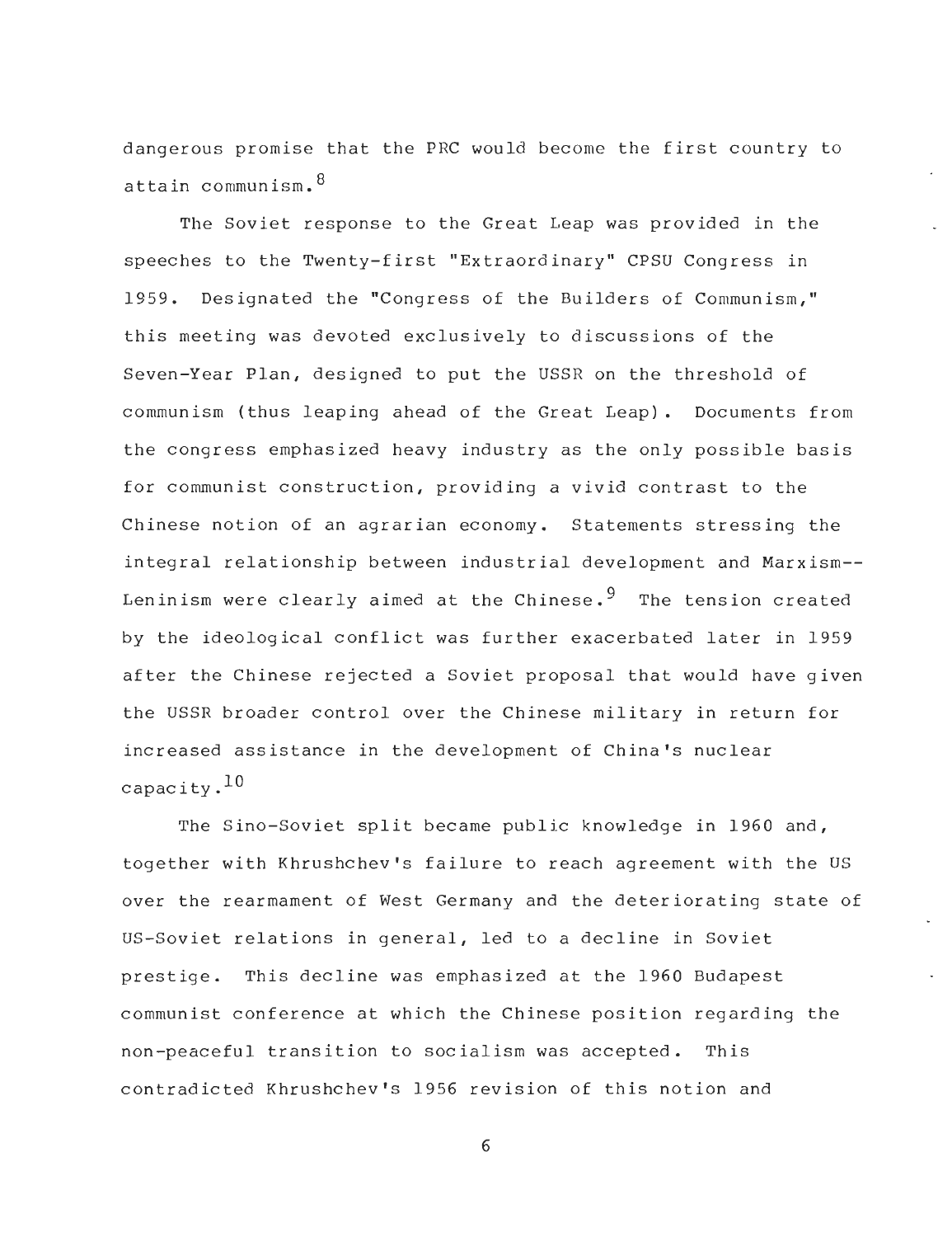"conferred legitimacy on the de facto existence of two centers" of international communism in Moscow and Beijing.  $^{11}$  The Budapest conference also signalled the beginning of open polemics between China and the Soviet Union and led to the complete abandonment of Soviet military and technical aid to the PRC.<sup>12</sup> Taking full advantage of their newly gained prestige, the Chinese rubbed salt into Soviet wounds by establishing "Maoist" parties in certain Third World countries. $^{13}$ 

The Soviet response to this challenge to their international authority was presented at the Twenty-second CPSU Congress in 1961. Renewing the social Darwinist argument first advanced at the Twenty-first Congress, Soviet ideologists expounded on the distinction between primitive and advanced societies to demonstrate that the USSR was by definition farther ahead on the road to communism. In his main speech to the congress, Khrushchev stressed particularly the contrast between Soviet and Chinese societies, proclaiming that all classes hostile to socialism had been eliminated in the USSR and that the "dictatorship of the proletariat" had evolved into the "all-people's state" where millions of ordinary Soviet citizens were participating in the daily tasks of administration and government.  $^{14}$  Articles published after the party congress concentrated on other differences between Soviet and Chinese societies, addressing particularly the "Asiatic mode of production" characteristic of repressive oriental societies. The purpose of these discussions was to indicate that the PRC not only was not advancing towards communism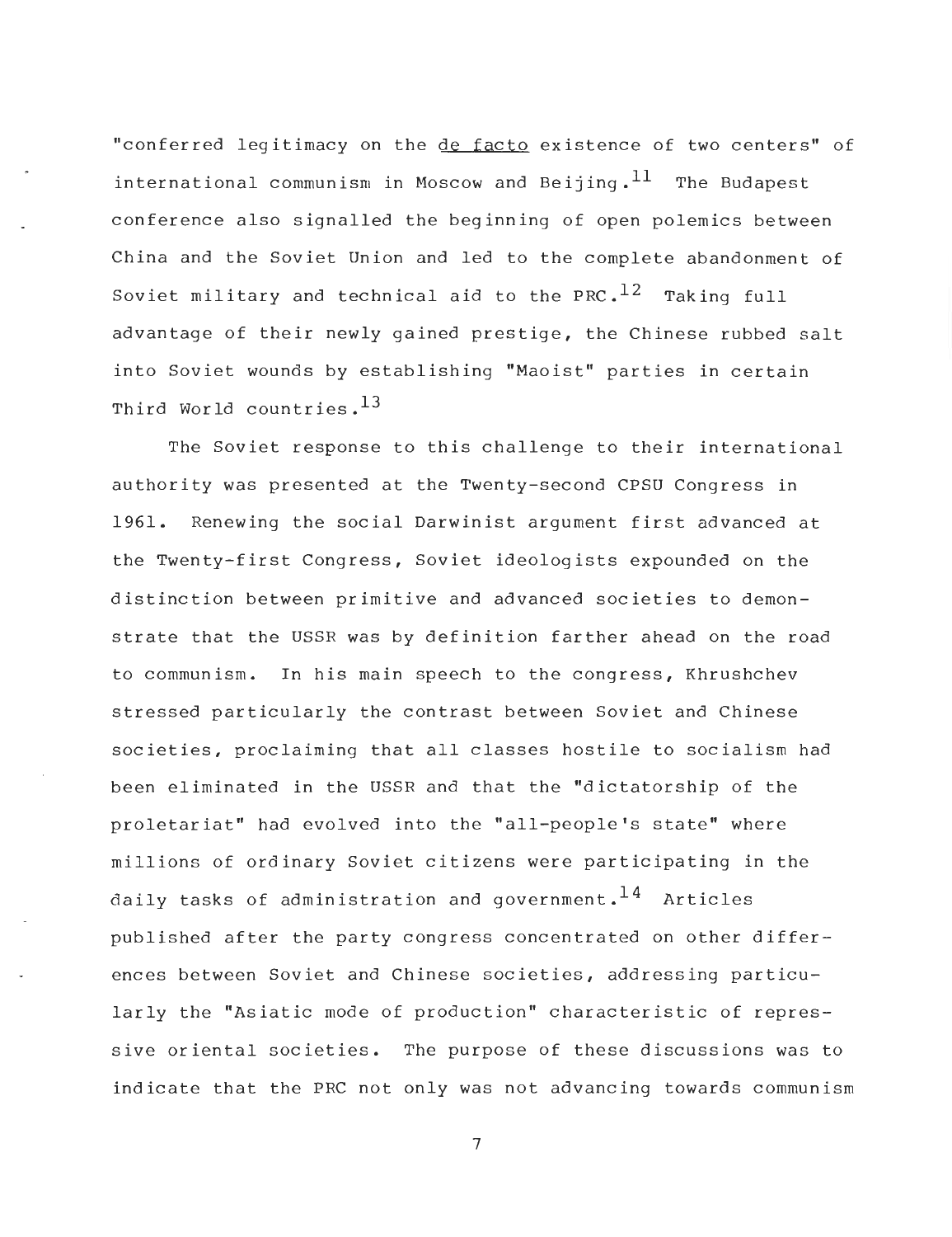but was in fact regressing to a more primitive form of society.  $^{15}$ The Chinese countered these charges by condemning the Soviet "treason" against Marxism-Leninism. Mao himself responded to the concept of the all-people's state, declaring that the dictatorship of the proletariat would have to be continued for "five to ten generations or one or several centuries" in order to prevent the formation of new exploiting classes that would inevitably result from abandoning proletarian government.<sup>16</sup>

By the  $mid-1960s$ , what had begun as an ideological debate between Moscow and Beijing became a dispute about key policy issues. The lack of Soviet nuclear assistance still perturbed the Chinese, as reflected in their severe criticism of the Soviet Union for signing the nuclear Test Ban Treaty in 1963.<sup>17</sup> The question of support to the North Vietnamese in their intensifying struggle with the United States also became a key policy concern for both countries, especially the USSR. This was crucial in terms of the broader ideological question regarding Soviet primacy in the communist movement: if the Soviets were to regain control of world communism, they would have to provide assistance to a communist regime engaged in a shooting conflict with the United States. But the provision of such assistance could not be taken for granted, particularly in light of the dismal performance of the Soviet Navy in the Cuban crisis (thus precluding supply of North Vietnam by sea) and the close relationship that already existed between Hanoi and Beijing.  $^{18}$  The Soviet Union would have to secure a land route through China if there were to be any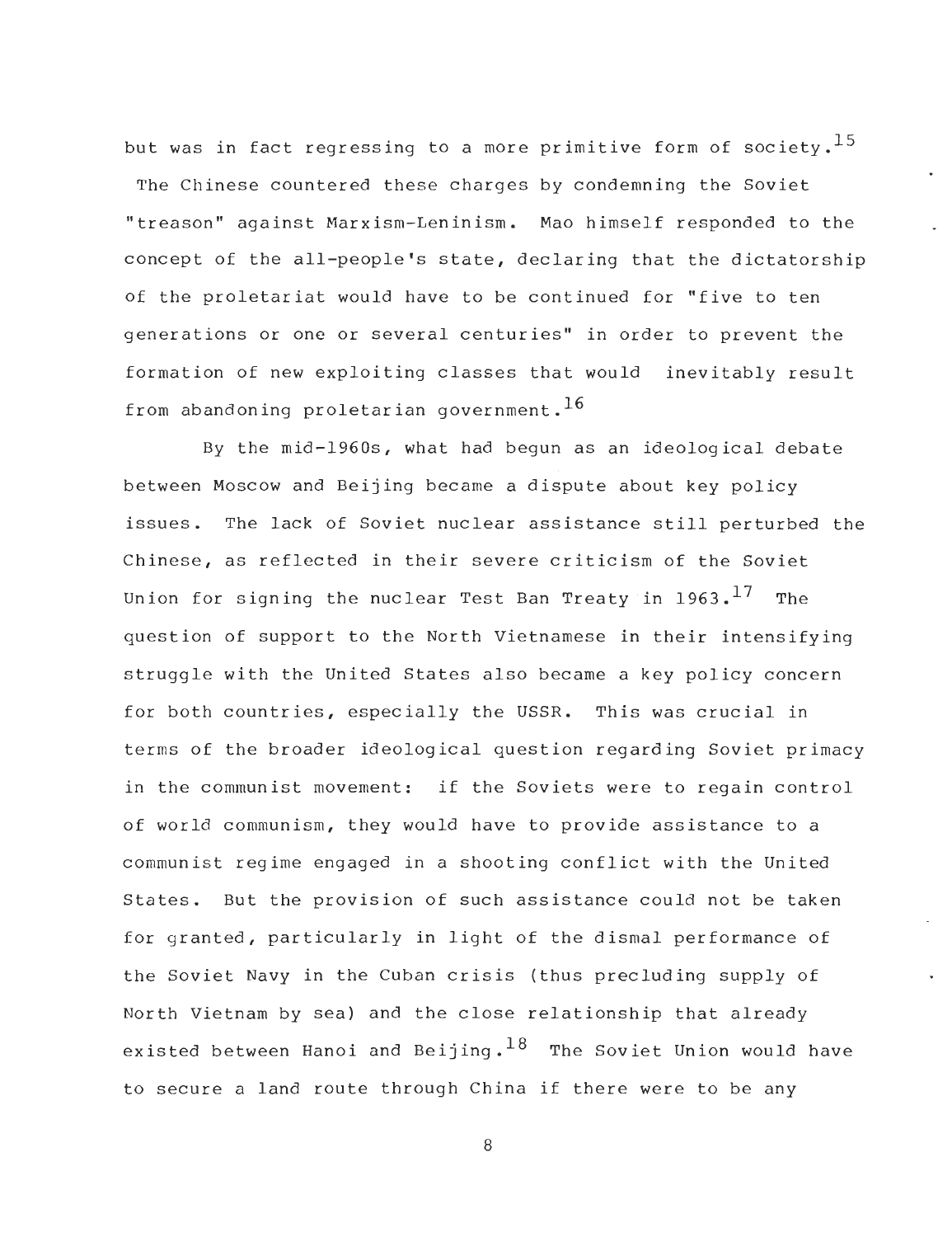possibility of providing the quantity of supplies required by North Vietnam,  $^{19}$ 

By the time of Khrushchev's removal from power in October 1964, the continuing dispute on these key issues and the large doses of ideological venom being exchanged by Moscow and Beijing made it clear that international communism had lost its former solidarity. The Sino-Soviet rift had led not only to the "decolonization" of communist states and parties, but had also provided the basis for increasing polycentrism.  $20$  To say, however, that superior Soviet economic and military strength would have prevented any Chinese attempt to claim leadership of the communist movement misses the essential point.  $21$  What was important, as was clear on the question of support to the Vietnamese, was that ideological disagreement had delayed the attainment of a critical strategic objective--gaining a Soviet foothold in Southeast Asia--and that the Soviet loss of ideological (and, therefore, political) control over other communist countries could lead to similar setbacks in the future .

The initial response of the Brezhnev regime to the crisis over Vietnam was to initiate a conciliatory policy toward the Chinese.<sup>22</sup> Ideological polemics were suspended and a series of meetings was held with Chinese leaders. Kosygin's trips to Hanoi, Beijing, and Pyongyang in February 1965 were plainly announced as part of an ongoing effort to achieve agreement over the question of unified communist support to North Vietnam.<sup>23</sup> The Soviet initiative evidently had the desired effect, for by March 1965 the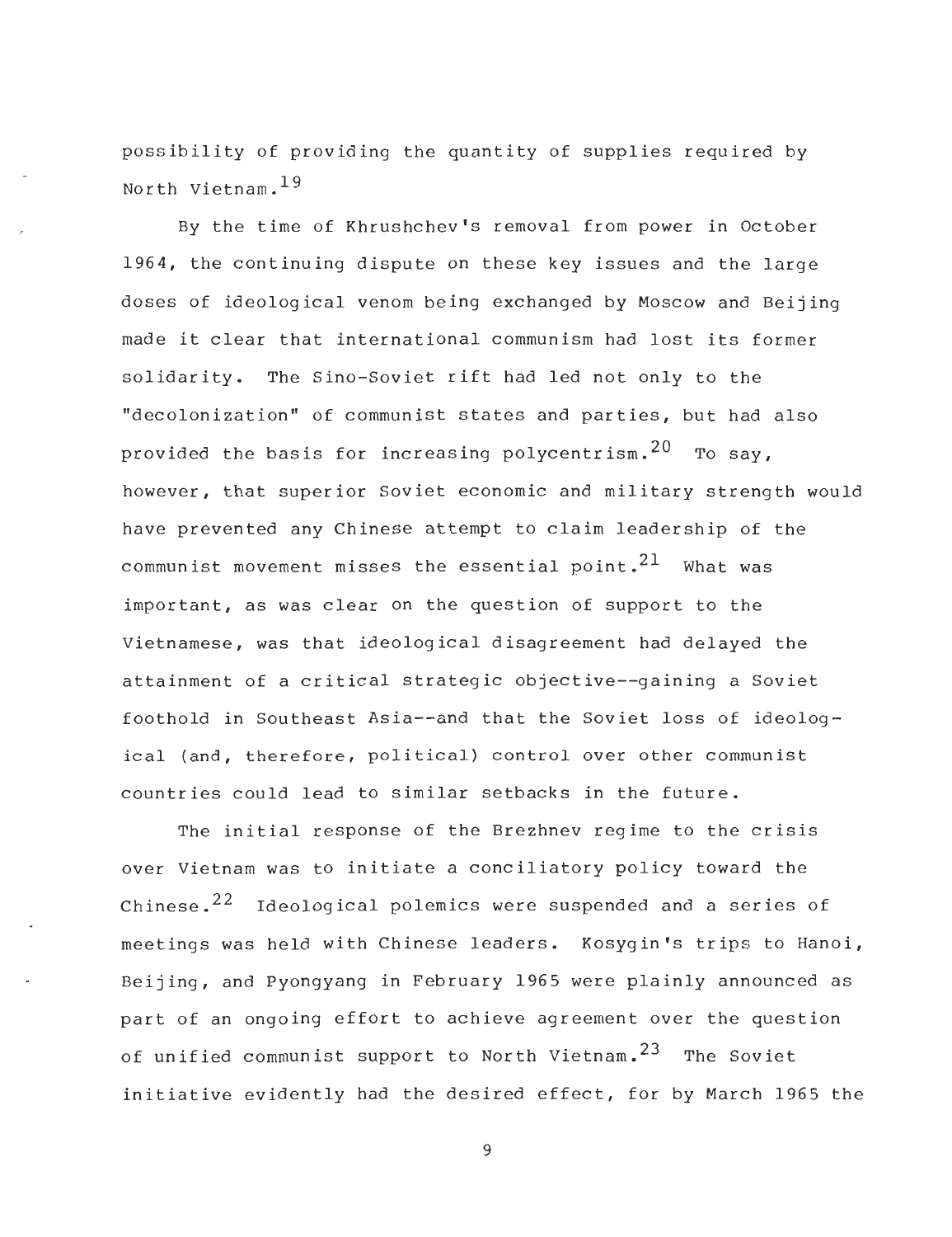Chinese had granted the minimal transit rights necessary for the Soviets to supply the North Vietnamese.<sup>24</sup> This agreement was followed by a positive sign from the Soviets that relations should continue to improve. In April, Serge D. Lapin, Deputy Foreign Minister and a career diplomat, replaced Stepan V. Chervonenko, a Khrushchev appointee with no previous diplomatic experience, as ambassador to Beijing.<sup>25</sup> Other signs that relations were improving included the resumption of Sino-Soviet trade negotiations and the resolution of details leading to the resumption of technical cooperation between the two countries.  $26$ 

However, the renewed cordiality between the two countries was short-lived. The US escalation in Vietnam in mid-1965 led to increased tension once again and forced the Soviets to press China for direct intervention into the war, or at a minimum, for the use of Chinese bases to expedite Soviet resupply of the North Vietnamese by air. The internal conflict over this issue among the Chinese leadership was evidently intense, with a strong pro-Soviet group backing Moscow's proposals and threatening Mao's position. Stalling on a decision for over six months, Mao eventually chose neither to intervene in Vietnam nor to grant the Soviet request for bases. Instead, he launched the Cultural Revolution, presumably in order to consolidate his power within the Chinese leadership. $27$ 

Although the Soviet Union remained officially cordial in public statements to and about the Chinese during this period (perhaps indicating that the Soviets hoped for continued improve -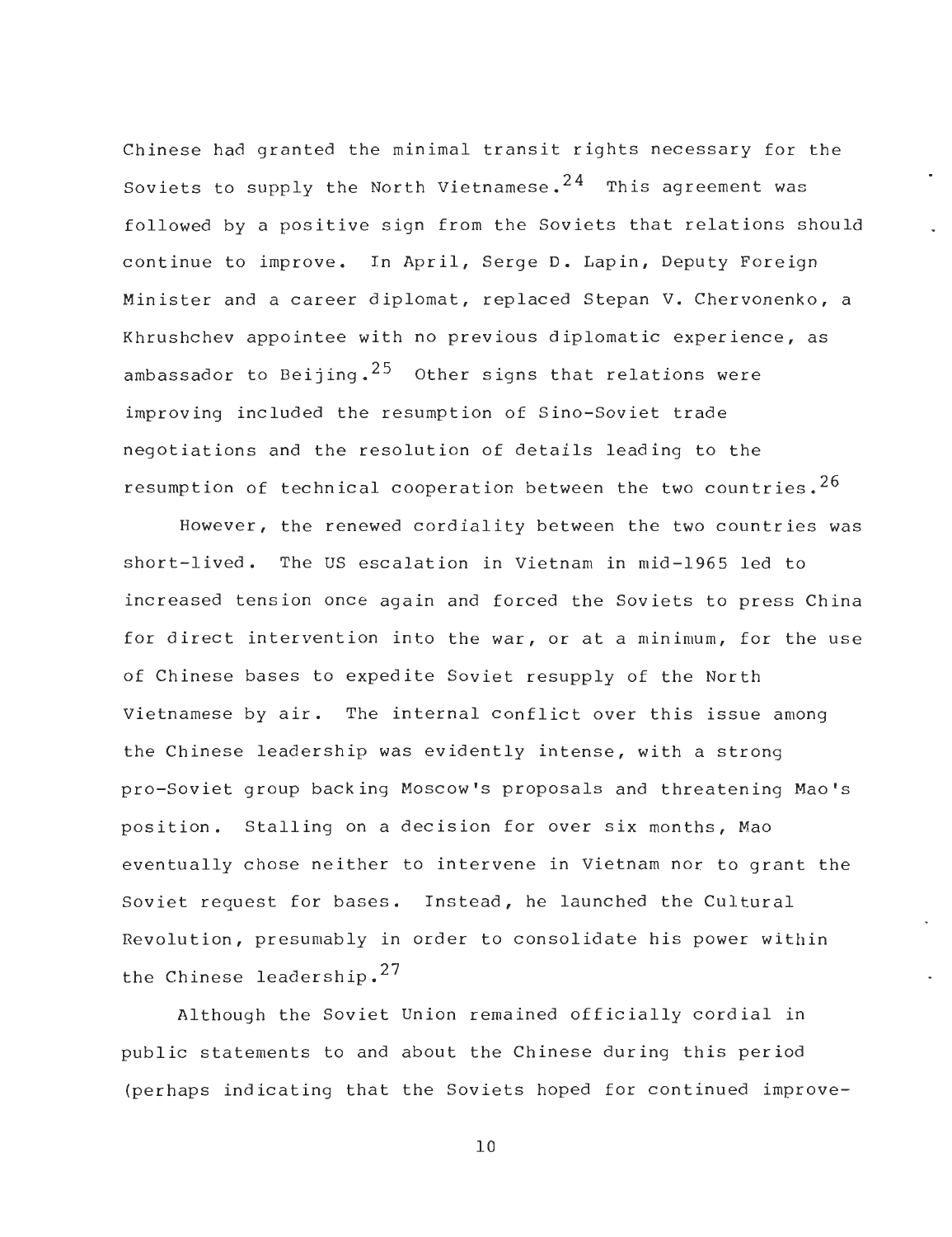ment despite the Cultural Revolution), by mid-1965 subtle criticism was again being directed towards Beijing. Buried in Prayda articles on the 45th anniversary of Lenin's "Left Wing Communism," the 30th anniversary of the Seventh Comintern Congress, the 50th anniversary of the Zimmerwald Conference and other obscure dates in communist history, this criticism contained appeals for unity and warnings against diversity.  $28$  By mid-1966, when the Cultural Revolution was officially begun, Soviet comments became more direct and more blunt. The Soviets revealed, for example, that the Chinese had twice (in November 1964 and February 1965) rejected a broad program for normalizing relations.  $29$  As the rift between the two communist powers widened once more , Soviet hostility was openly stated in the press, where Chinese attempts to replace Lenin's thoughts with the ideas of Mao Zedong were attacked and ridiculed.  $30<sup>30</sup>$ 

It was against this background of renewed Sino-Soviet hostility that developed socialism was introduced into Soviet ideology. In a Pravda article of December 1966, Fedor Burlatskii described developed socialism as it had been presented by the Bulgarians and Hungarians at their respective party congresses $^{31}$ . He also discussed similar statements made by the East Germans , Poles, and Czechs. Generalizing from these statements and from the experience of the Soviet Union, Burlatskii presented four characteristics of a developed socialist society. Economically, it provided for the creation of an economic system that answered the demands of the scientific-technical revolution and allowed for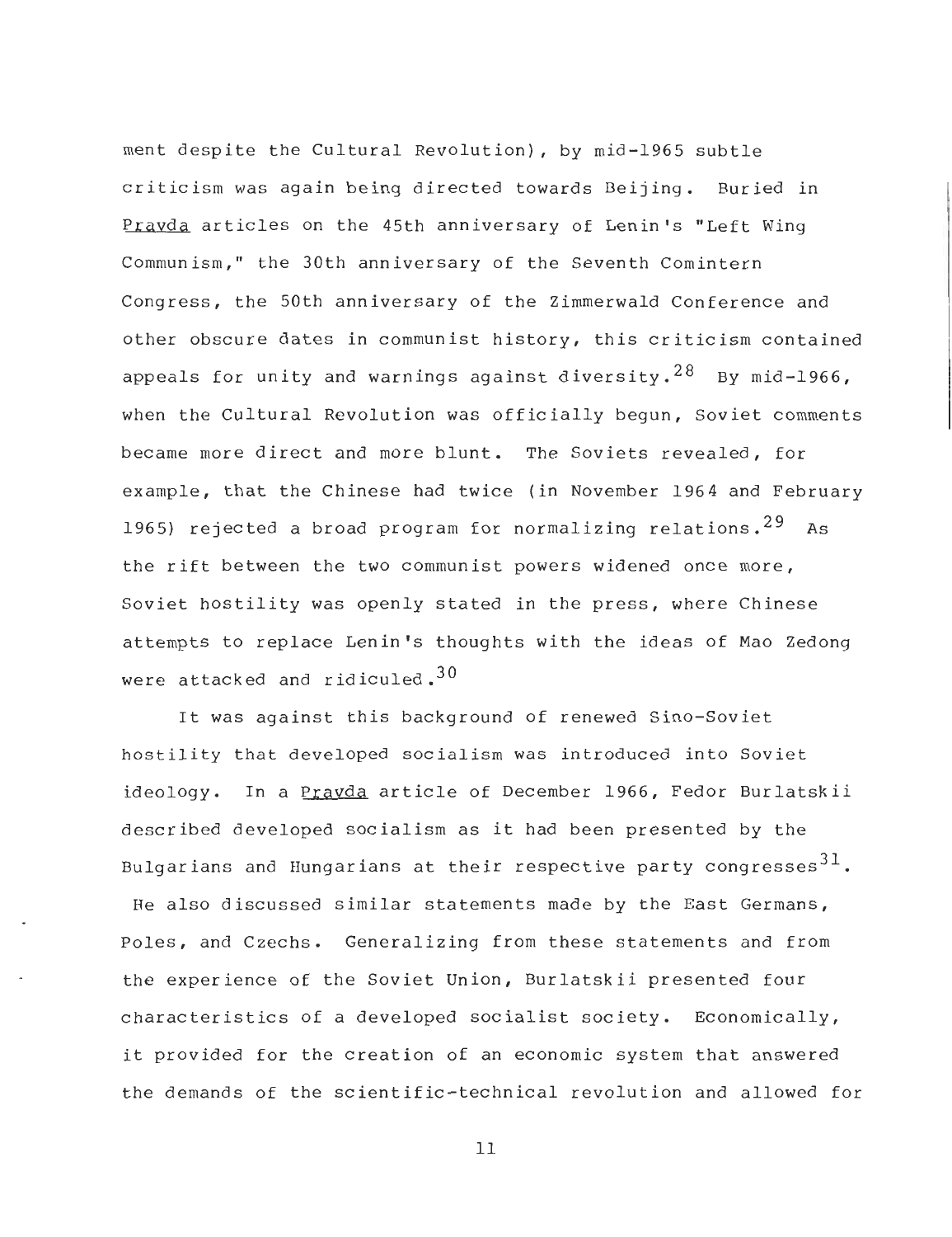greater labor productivity than capitalism. It also called for raising the level of agricultural production to that of industry, thus providing greater satisfaction of the needs of the population. Socially, a developed socialist society was characterized by a strengthened role of the working class, by the unity of all peoples, and by interpersonal relations built on camaraderie and socialist morality. Politically, a developed socialist society was led by the party operating on scientific principles of leadership. It also featured much greater participation by the masses in the administration of governmental affairs. Ideologically, a strengthened and unified world view based on Marxism-Leninism was the salient feature of developed socialism .

Concentrating on East European economic development , Burlatskii established the main thrust of the discussion concerning developed socialism as it evolved during the next five years. This approach extolled the virtues of Soviet-style economic development based on industry while rejecting the Chinese model based on agriculture. To reinforce the distinction between Soviet and Chinese approaches to economic and societal development, the countries of Eastern Europe were aligned with the Soviet Union in taking the path of industrialization. Equating developed socialism with the "complete construction of socialism " (polnoe postroenie sotsializma), Burlatskii asserted that despite some differences these Eastern European countries had all been engaged in a broad process of economic reform similar to that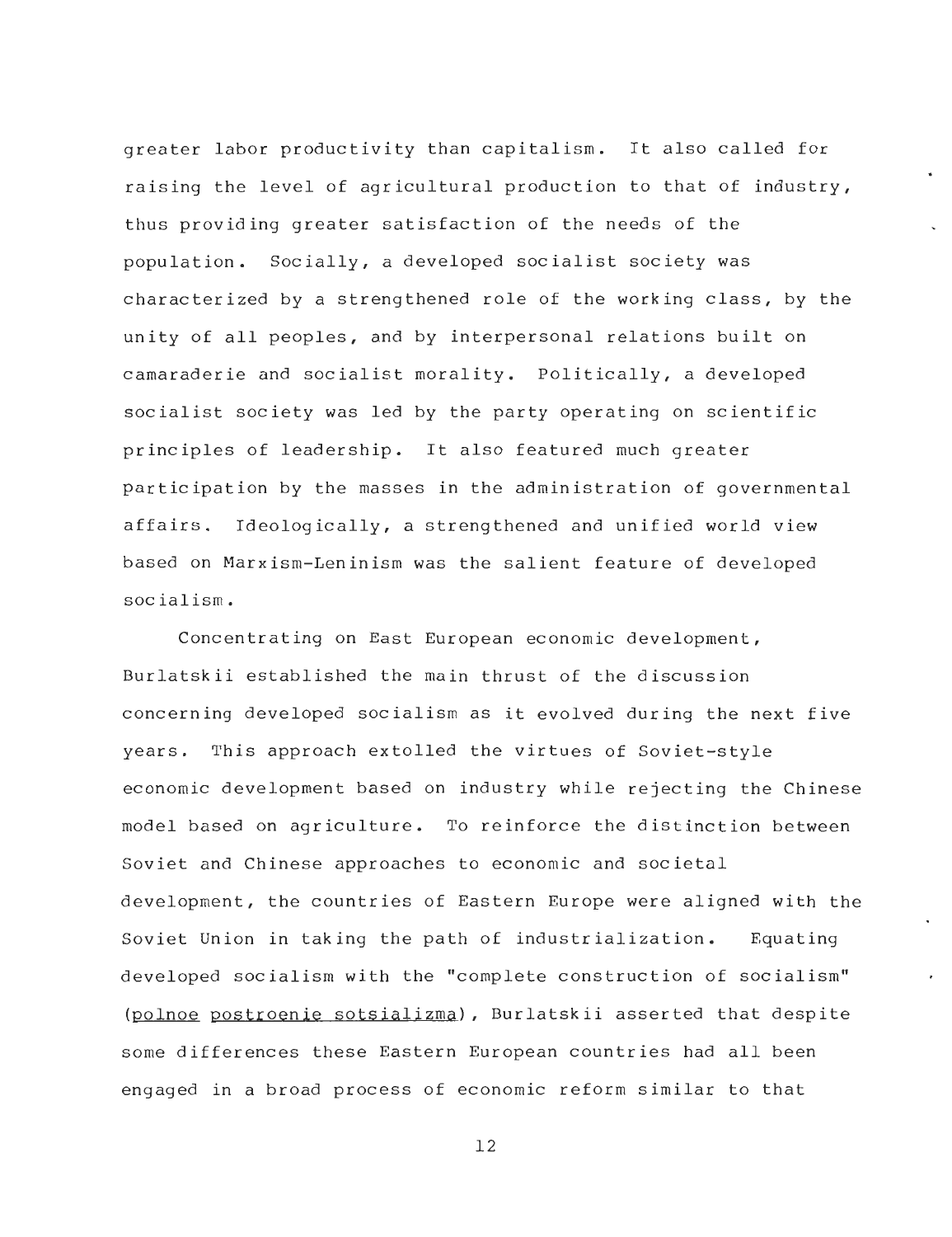underway in the USSR. They had also been involved in developing new socio-political relationships resulting from the economic reforms.  $32$  Burlatskii pointed out that this was the natural progression of socialist evolution, and that Chinese efforts to skip the "scientific" stages of historical development were destined to fail. The flaw in the Chinese approach (evident in the Cultural Revolution) was that it emphasized only the political aspects of societal development, creating an imbalance in the entire set of political, economic, and social relationships inherent in any society. In contrast, developed socialism was to be a long period of the "all-around development of socialist society," affecting not only politics but economics and culture as  $w^{011}$ . 33

Developed socialism was thus the latest iteration of the arguments presented against the Chinese at the Twenty-first and Twenty-second CPSU congresses. Directed this time against Mao and the Cultural Revolution, the contrast between Soviet and East European industrialized society and Chinese agrarian society was the same that had been used previously to discredit both the Great Leap Forward in 1958 and Chinese attempts at claiming supremacy after the Budapest conference in 1960 . Soviet specialists added new elements to address specific characteristics of the Cultural Revolution. Academician T. Khachaturov, for example, accused Mao of establishing a "barracks regime" and predicted that the results of the Soviet 1966-70 Five Year Plan would fully justify the scientific, industrial type of development favored by the Soviet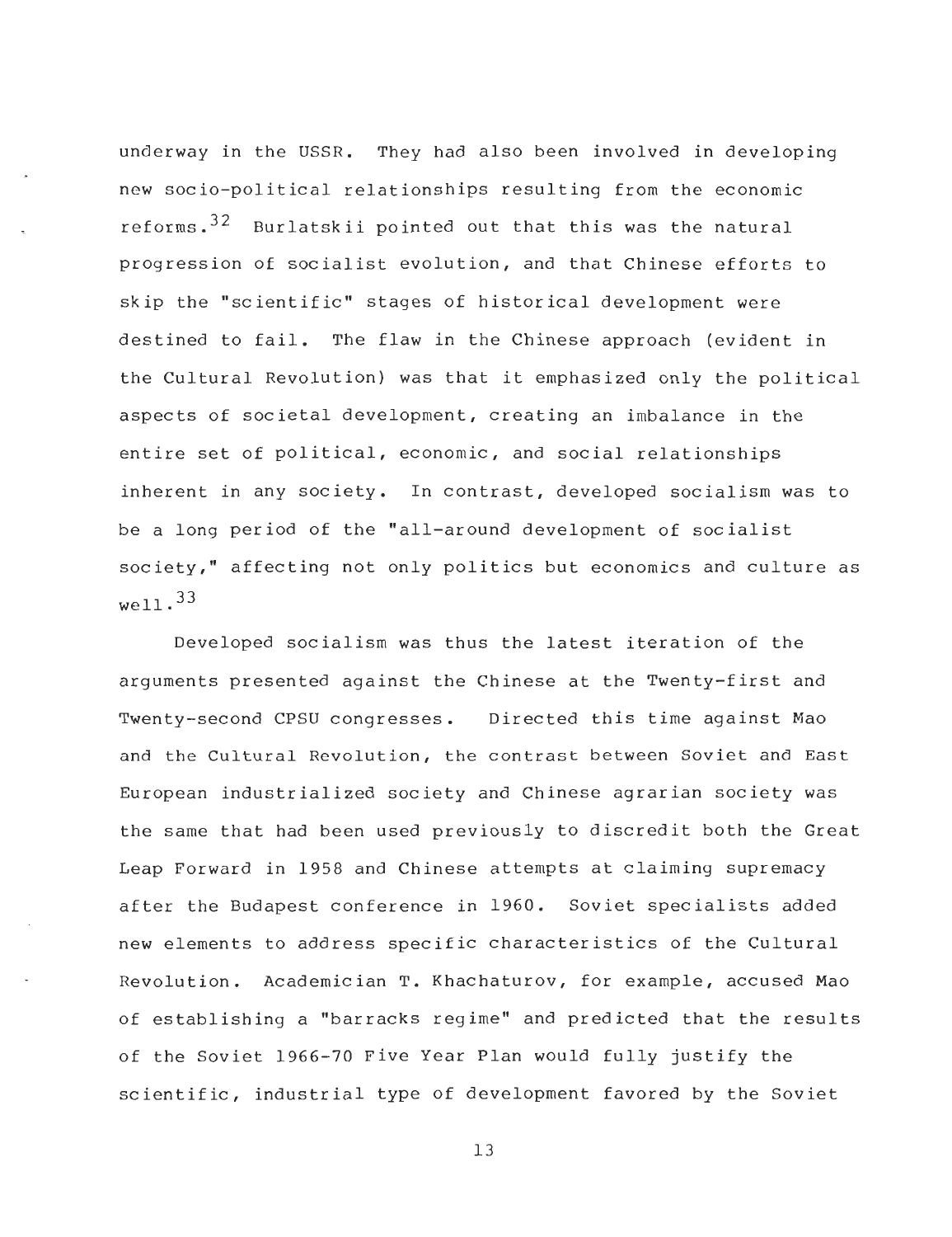Union. $34$  Other specialists contrasted the role of the Communist Party and the growth of social democracy in the Soviet Union with the authoritarian nature of Mao's regime. The USSR and other countries that had completed the transition to socialism and "had begun or were beginning to build a developed socialist society " were utilizing the creative abilities of their citizens to build a more democratic system. The state apparatus and the party were the most important institutions for teaching citizens the values and methods of democracy and thus could not be undermined as they had been under Mao.<sup>35</sup>

The threads of the economic and social relations aspects of the societal development argument were tied together by Vladislav Kelle, who later became an important advocate of developed socialism. Chief of the Historical Materialism Section of the Institute of Philosophy in the Academy of Sciences, Kelle criticized Mao for "ignoring the objective conditions and laws of societal development," and for "throwing the country far back into the past in economic and social terms." The most dangerous aspect of Mao's actions, Kelle pointed out, was that they were intended to lead to a new "essential stage in the development of socialist social relations," and to serve as a "model for other socialist countries to follow." But, as Soviet experience with agricultural communes after the October Revolution had proved, "socialist production relations cannot be developed on a backward material-technical base." The USSR had learned from this experience and had moved forward to a level characterized by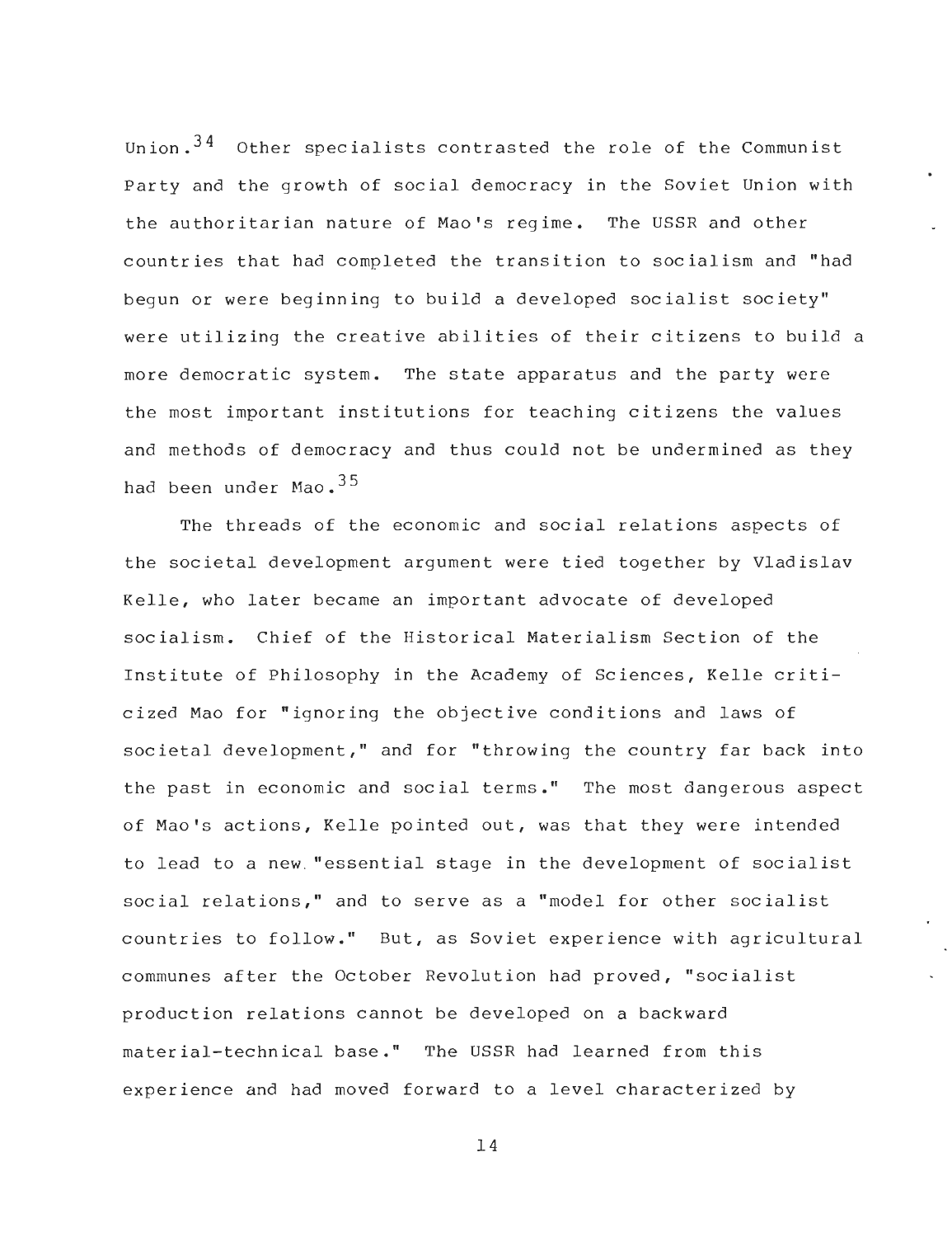higher economic productivity and increasingly democratic social relations.  $36$  Restating the same argument a year later, Kh. Momdzhian placed the contrast between the Soviet and Chinese approaches in ideological perspective by asserting that "communism can only be built on the basis of the achievements of developed socialism ." He added that "any voluntaristic attempts to jump through the essential stages of historical progress will invariably end in defeat."<sup>37</sup>

Thus, developed socialism was presented as a logical step in the evolution of socialist societies. Based on industrial development and a corresponding improvement in social relations , developed socialism was presented as a necessary stage in socialist development. It could therefore not be skipped, as the Chinese had attempted to do with the Cultural Revolution. More than simply a revisting of the Sino-Soviet ideological dispute of the late 1950's, however, the use of developed socialism and especially the key point that the Soviet Union was the first to attain this necessary stage of development reflected a concerted Soviet effort to reestablish political and ideological primacy within the world communist movement.

As part of this effort, and directly connected to the ideological and policy struggle with China, the Brezhnev regime also began to revitalize economic and political ties with Eastern Europe. One of the first steps taken by the new regime was to renew bilateral treaties and initiate a series of joint meetings . Soviet treaties of friendship were signed with Bulgaria and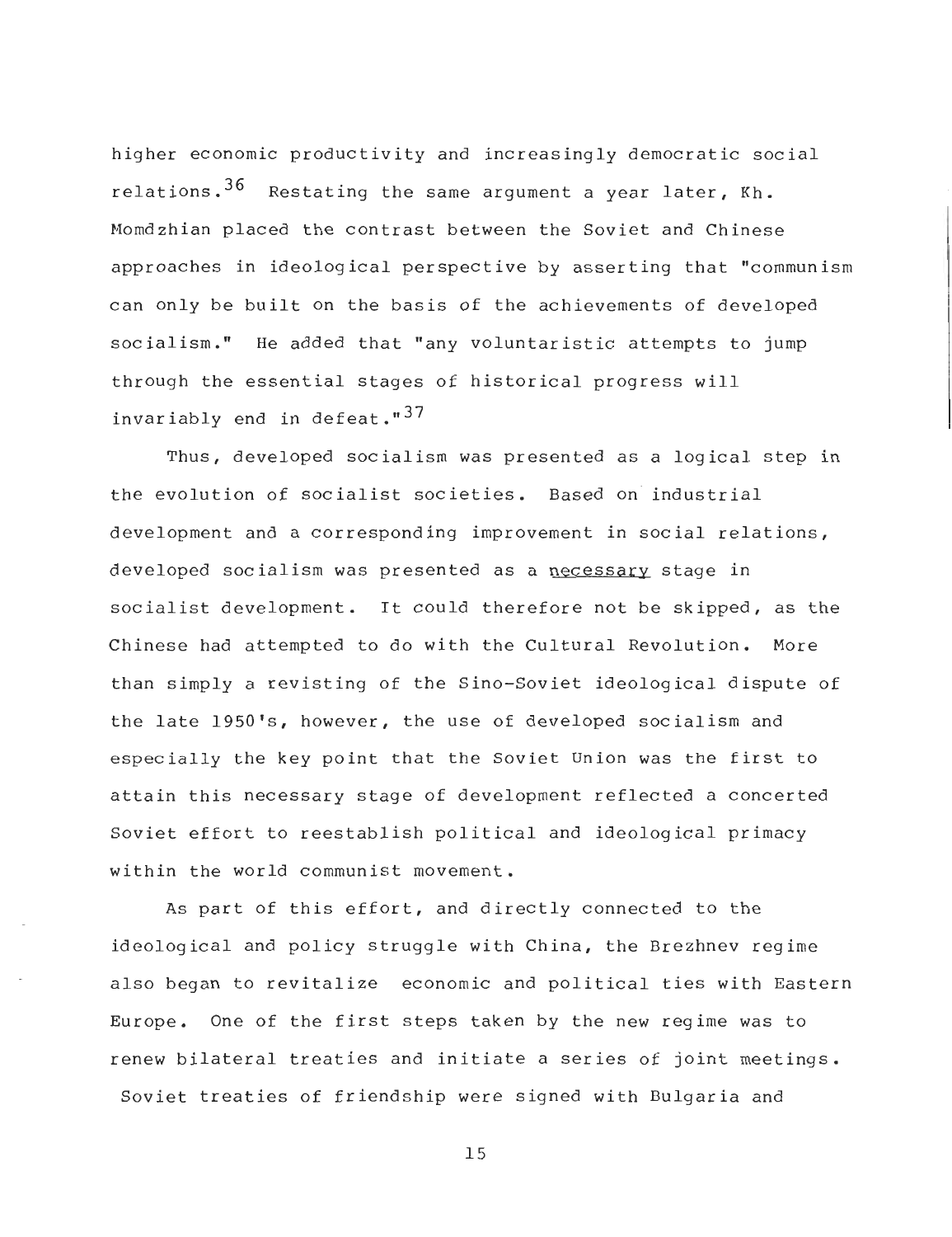Hungary in 1967 and an important meeting emphasizing communist unity was held in Karlovy Vary, Czechoslovakia the same year.  $38$ Unity was the main issue in all such meetings, and was the only item on the published agenda for the Moscow International Communist Conference originally scheduled for December 1968, bu <sup>t</sup> subsequently postponed until June 1969. The implicit goal of using this conference to reestablish Soviet primacy was broadly hinted at many times in the Soviet press, beginning with the original call for a conference in  $1967.^{39}$  The measures taken towards Eastern Europe, in other words, were part of the overall Soviet effort to reestablish dominance in world communism that was signalled most visibly by the use of developed socialism to discredit the Chinese .

One of the most important tactics in the Soviet effort to reestablish the USSR as the center of the communist world was the revitalization of Problemy Mira i Sotsializma (PMS), the Prague-based theoretical journal established after the 1958 World Communist Conference.  $40$  Georgii P. Frantsov  $41$  was sent to Prague as Chief Editor of PMS in 1964. Under his leadership, the journal became an important forum for discussions about developed socialism. However, problems soon emerged with these discussions.

This was not because of difficulties created by the Chinese, but because of disagreement within the Soviet ideological establishment itself. Although developed socialism was eventually acknowledged as a new stage in Marxism-Leninism, it was not until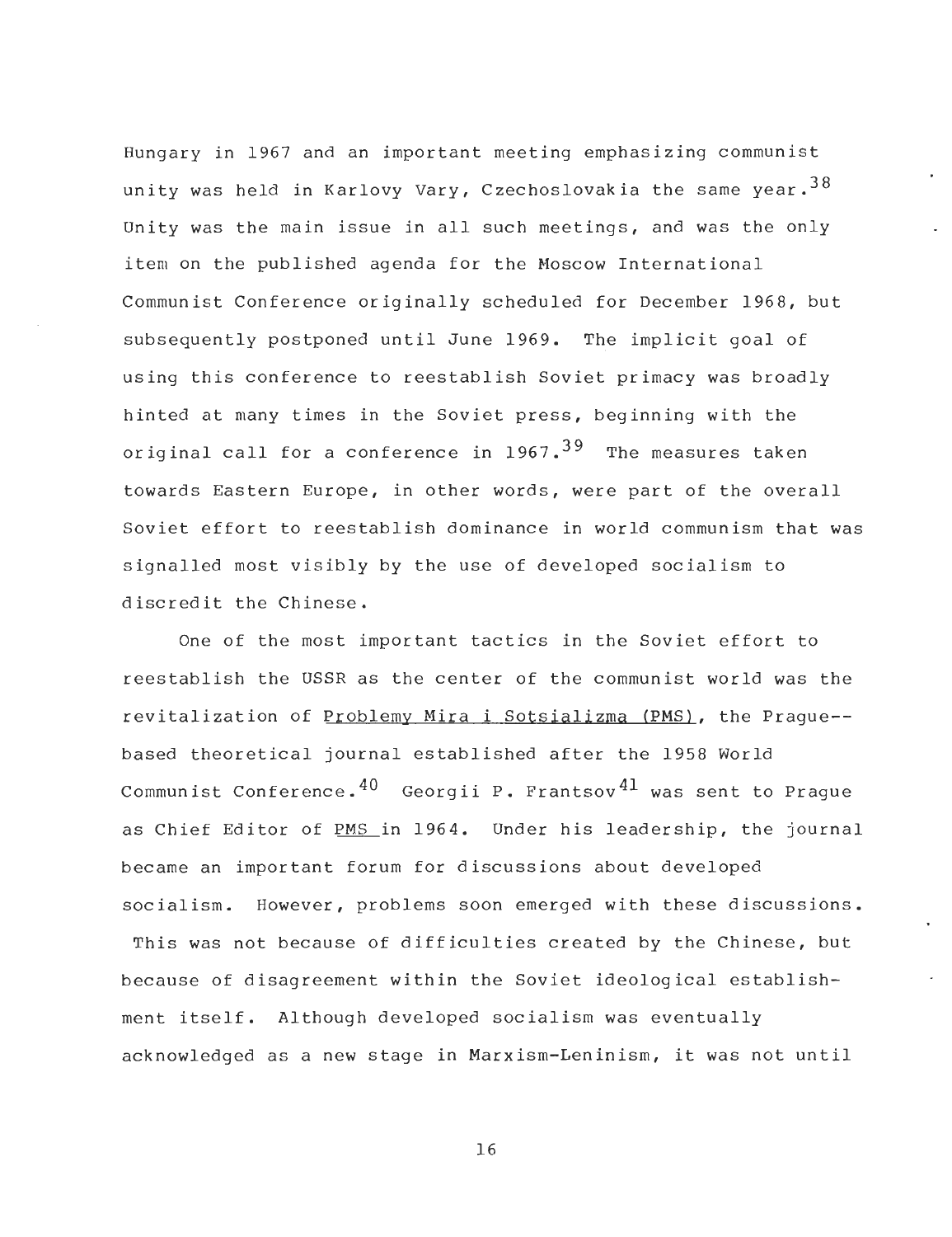after a thorough debate had been conducted on the subject by some of the most powerful figures in the Soviet ideological hierarchy .

#### The Ideological Debate

The central issue in the Soviet debate over developed socialism was whether to declare a new stage of communist evolution. Party leaders and ideological specialists in favor of developed socialism generally agreed that a new stage of Soviet ideological development had already begun, dating its origins between 1956-61, or in other words between Khrushchev's denunciation of Stalin and the adoption of the 1961 Party Program .

Those opposed to creating a new stage based their arguments on the writings of Marx and Lenin, objecting to any alteration either to Marx's two stages of communism or Lenin's naming these stages "socialism" and "communism." $42$ 

More than an esoteric dispute about ideology, however, this was in fact a debate about the proper role of Stalin in the historical and political development of the USSR. Those supporting developed socialism saw in the concept a chance to separate the Stalinist period from the post-Stalin era, thereby emphasizing the return to normalcy in the Khrushchev and Brezhnev periods . Opponents of developed socialism saw no such boundary , insisting rather on maintaining the continuity of all regimes since Lenin. What began as an attempt to counter the Chinese and to shore up the Soviet position in the international communist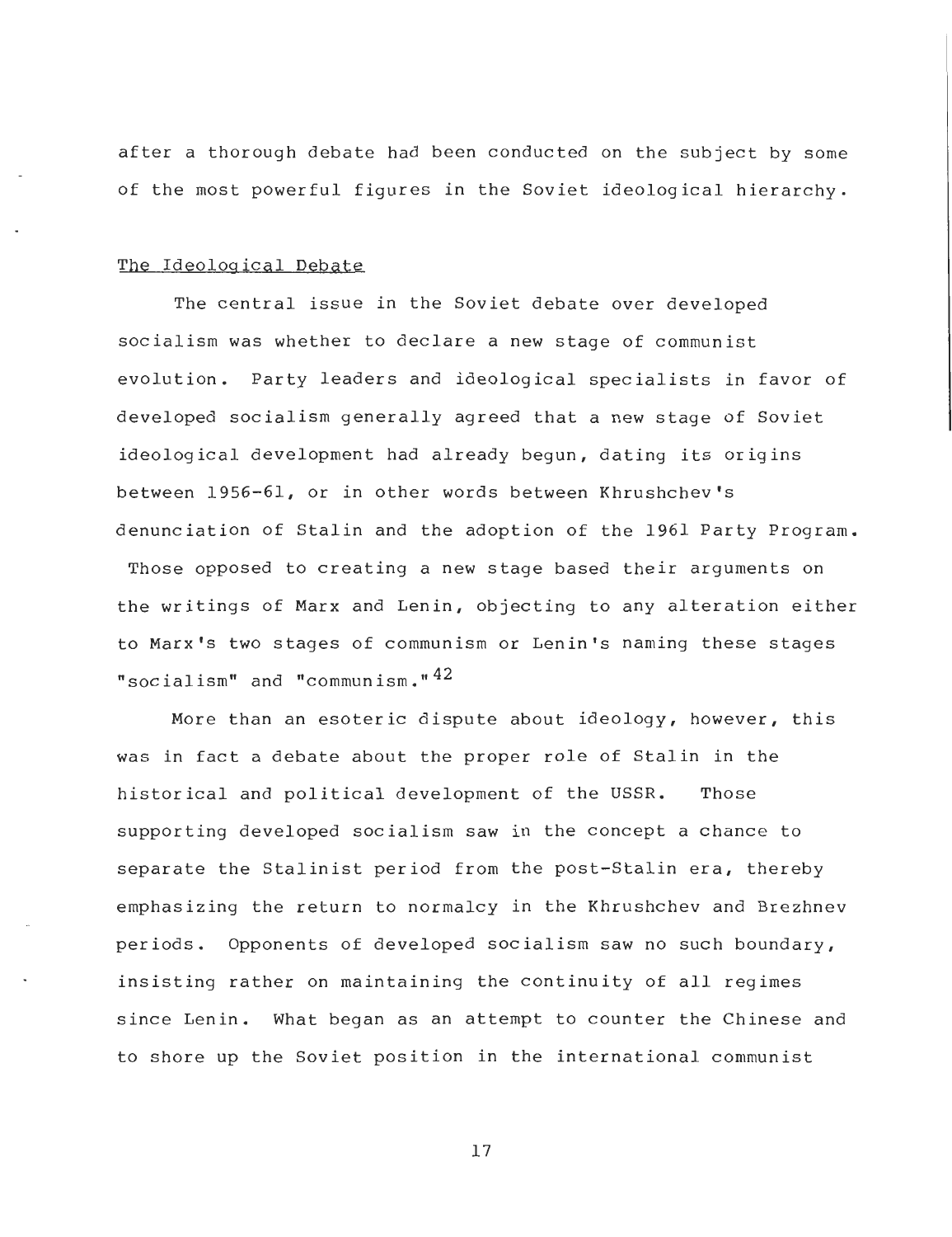movement had suddenly formed the backdrop for a discussion of the most sensitive topic in Soviet history  $-$ - Stalinism.  $43$ 

Despite Burlatskii's explanation of developed socialism and the increasing use of the term by East European leaders (notably Walter Ulbricht<sup>44</sup>), Soviet ideologists in the late 1960s were slow to adopt "developed socialism." Other phrases were instead applied to the "current stage of communist construction ." As used at the Twenty-third CPSU Congress and elsewhere, these phrases ranged from the Khrushchevian "mature socialism" and "all-out building of communism" to the awkward "stage of building the material-technical basis of communism" and the bland "building the new society."<sup>45</sup> It was clear from the frequent criticism of ideological decline under Khrushchev that the new regime wanted to distance itself from its immediate predecessor. Presumably this meant abandoning "mature socialism" and the "all-out building of communism," both of which were used extensively during the last years of Khrushchev's rule. But these terms continued to be used because no viable alternative was available. Specialists writing about ideology were thus caught between the need to reflect "creatively" on the policies of the new regime and the demand to maintain continuity with established doctrine. It was crucial, in other words, to stress the progress made by Brezhnev while at the same time demonstrating that official ideology had remained constant since Lenin .

The discussion regarding stages of socialism was divided between two schools of thought. The first, emphasizing the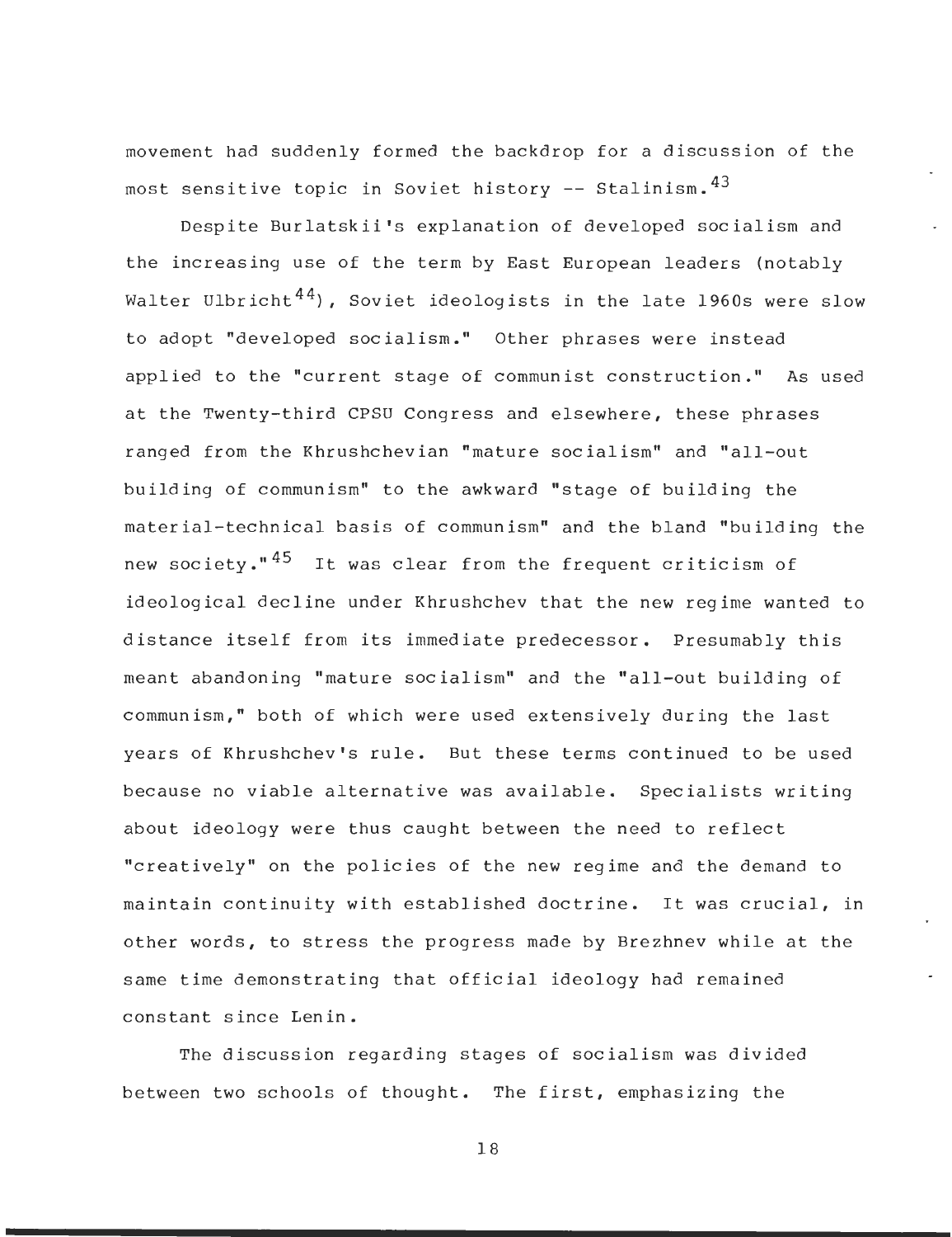de-Stalinizing programs of Khrushchev and Brezhnev, was represented by specialists like Mikhail Iovchuk, Chief of the Historical Philosophy Section of the Institute of Philosophy of the USSR Academy of Sciences. Iovchuk distinguished four stages of socialism. The first, "the birth of socialist ideology and the formation of the proletarian class consciousness under socialism, " began in Russia during the industrial riots of 1895-96 and continued until the October Revolution. The second stage, "the development of class consciousness," included the transformation of the Soviet economy from capitalism to socialism and lasted until the "mid-1930s." The third stage, "the beginning of the transition to communism," covered the period 1936-55. This was followed by the fourth or "current stage," the "transition to the all-out building of communism." His periodization thus separated the Khrushchev and Stalin periods, in effect using Khrushchev's 1956 secret speech as the dividing line between the two. He made no distinction between the Khrushchev and Brezhnev regimes , although this was presumably because he wrote his article at about the time the new leadership was coming to power.  $46$ 

Rikhard Kosolapov, Chief Editor of Kommunist and an early and important advocate of developed socialism, also favored four stages of socialism. Writing in 1979 after the original debate on developed socialism had ended, he placed the beginning of the fourth stage in the "late 1960s," roughly coinciding with the initial use of developed socialism by Brezhnev in 1967 (see below), but disregarding the similarity between "developed" and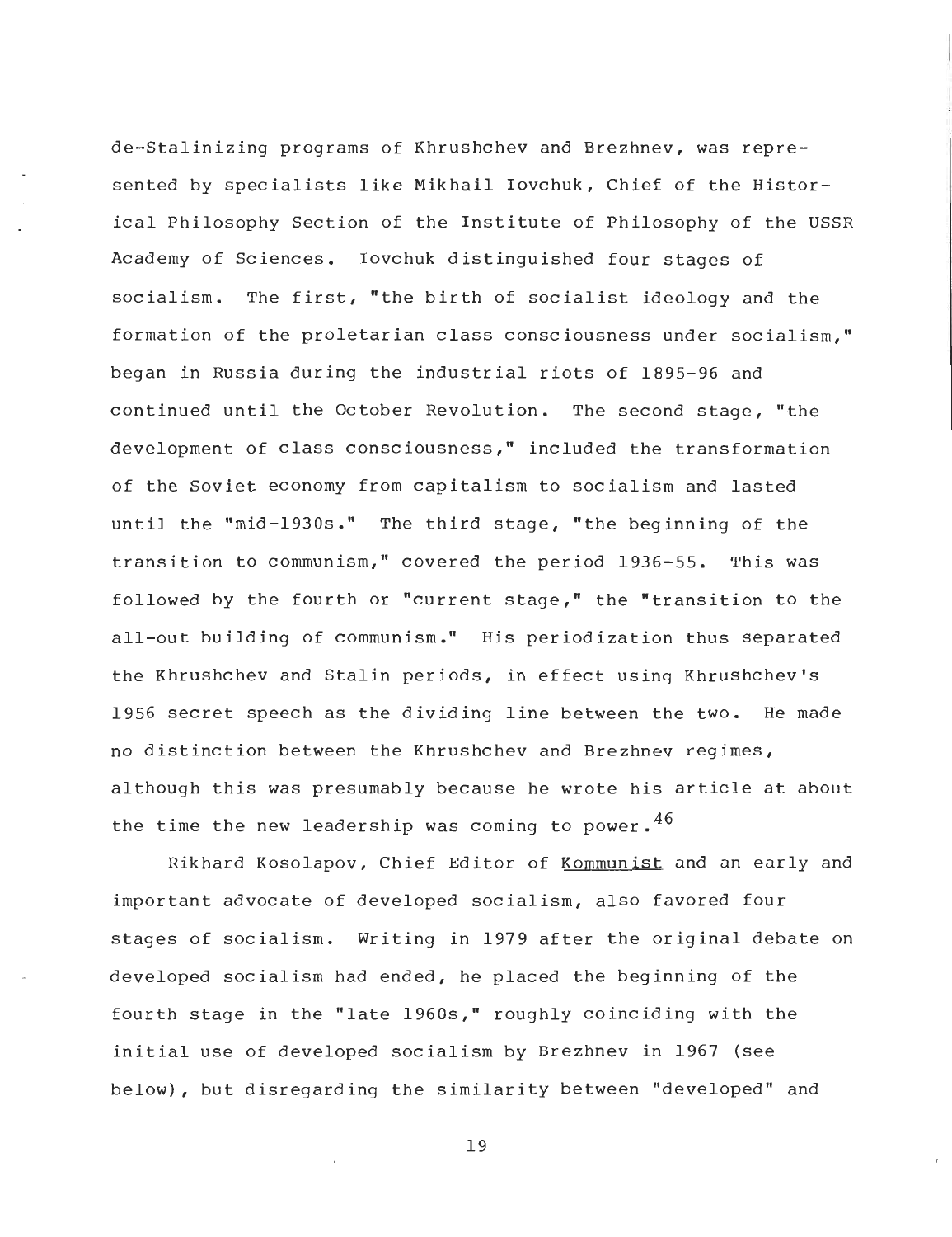"mature" socialism.  $47$  The latest versions of this periodization have placed the origins of the developed or mature stage of socialism in the early 1960s in the USSR and in the early 1970s in some countries of Eastern Europe. This approach, which links the Khrushchev and Brezhnev regimes, ignores the discussions on developed socialism in Eastern Europe in the 1960s and avoids mentioning that the concept in fact originated there. Most important, however, was that Kosolapov, like others wanting to declare developed socialism a new stage in Soviet socialist development, agreed on a general periodization that distinguished between Stalinist Russia and the post-Stalin period .

The second school of thought on socialist evolution ascribed no importance to the distinction between the Stalin and post--Stalin eras, much less to that between Khrushchev and Brezhnev . Spokesmen for this approach emphasized instead the integrity of Marxism-Leninism from its inception. This view, which is more of a refinement of the standard Soviet definition of socialism than <sup>a</sup> new periodization, made no allowance for temporary socio-political or economic changes of any kind . Grigorii Glezerman, for example , pro-rector of the Central Committee's Academy of Social Sciences , delineated only three stages of socialist development. The first, "the creation of the foundations of a socialist economy, " presumably began with the October Revolution and ended in the "early 1930s." The second stage, "the victory of socialism," was attained in the "late 1930s." Glezerman's third phase, "the consolidation of socialism," began at the end of the 1930s and ,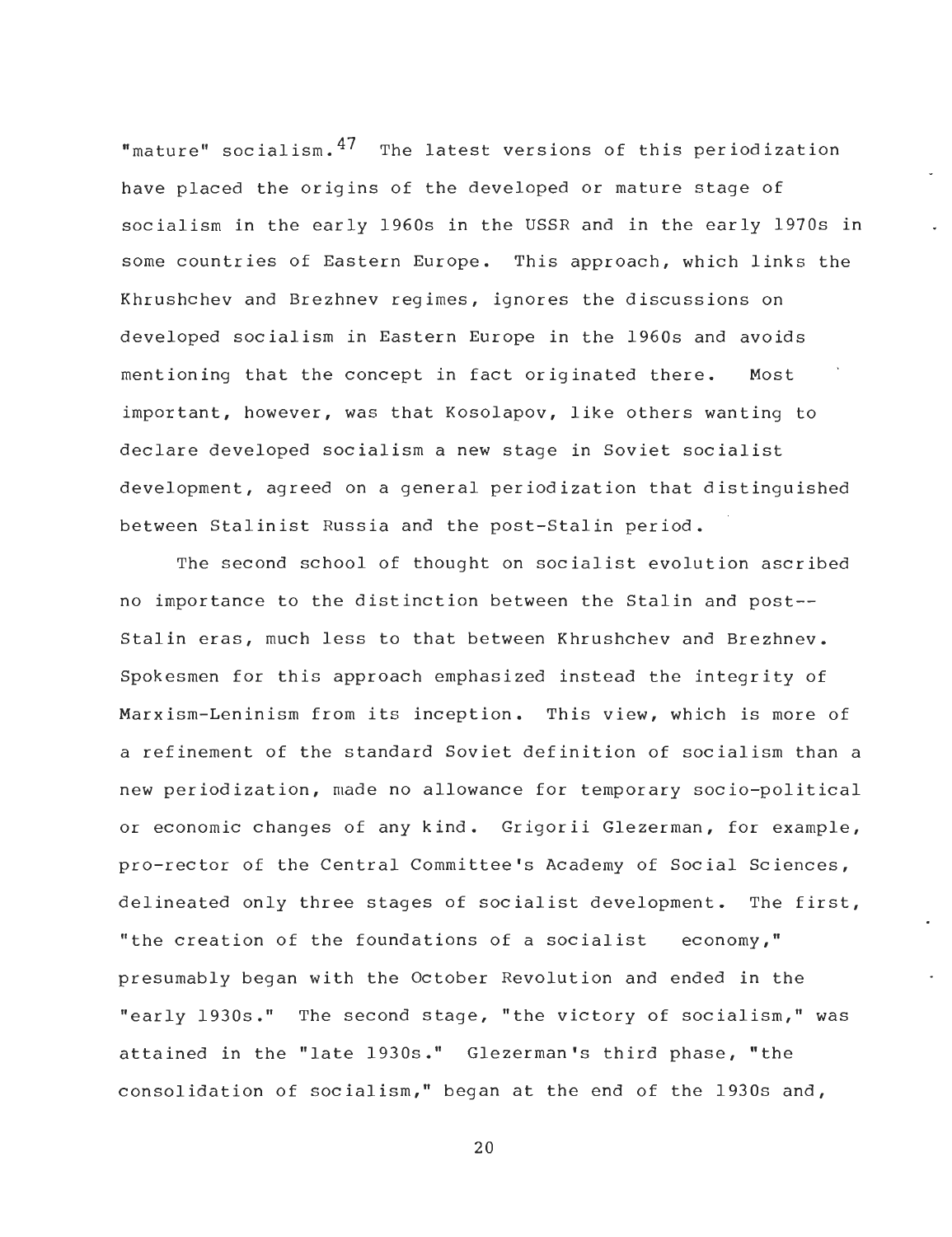taken together with the two earlier periods, formed the complete stage of socialism. In other words, according to Glezerman, socialism was a "long stage of societal development" that was still in progress when he wrote about it in  $1970.^{48}$ 

Glezerman was supported in this approach by P. N. Fedoseev, Director of the Central Committee's Institute of Marxism-Leninism (IML) from 1967-71, and the most vocal opponent of developed socialism. Writing in 1968, Fedoseev especially agreed that "socialism, as foreseen by the classicists of Marxism-Leninism and as practical experience has shown, is not a brief stage on the road to communism, but a separate, comparatively lengthy stage of development." $49$  Fedoseev's opposition to developed socialism was the most aggressive, and the fact that he continued to oppose the concept after Brezhnev himself used it in 1967 indicates the strength of his convictions, even if it casts doubt about the soundness of his political judgment .

As is clear from these two approaches to the periodization of Soviet socialist experience, the central question in the debate about a new stage of socialism was whether to acknowledge in theory Khrushchev's denunciation of Stalin, since this would be the necessary result of proclaiming a stage of socialism beginning in the 1950s or 1960s. Ideologists in favor of developed socialism were openly critical of Stalin. Iovchuk, for example, asserted that Stalin's thesis on the intensification of the class struggle that accompanied attainment of higher levels of social development caused a "basic distortion" in the proper Marxist-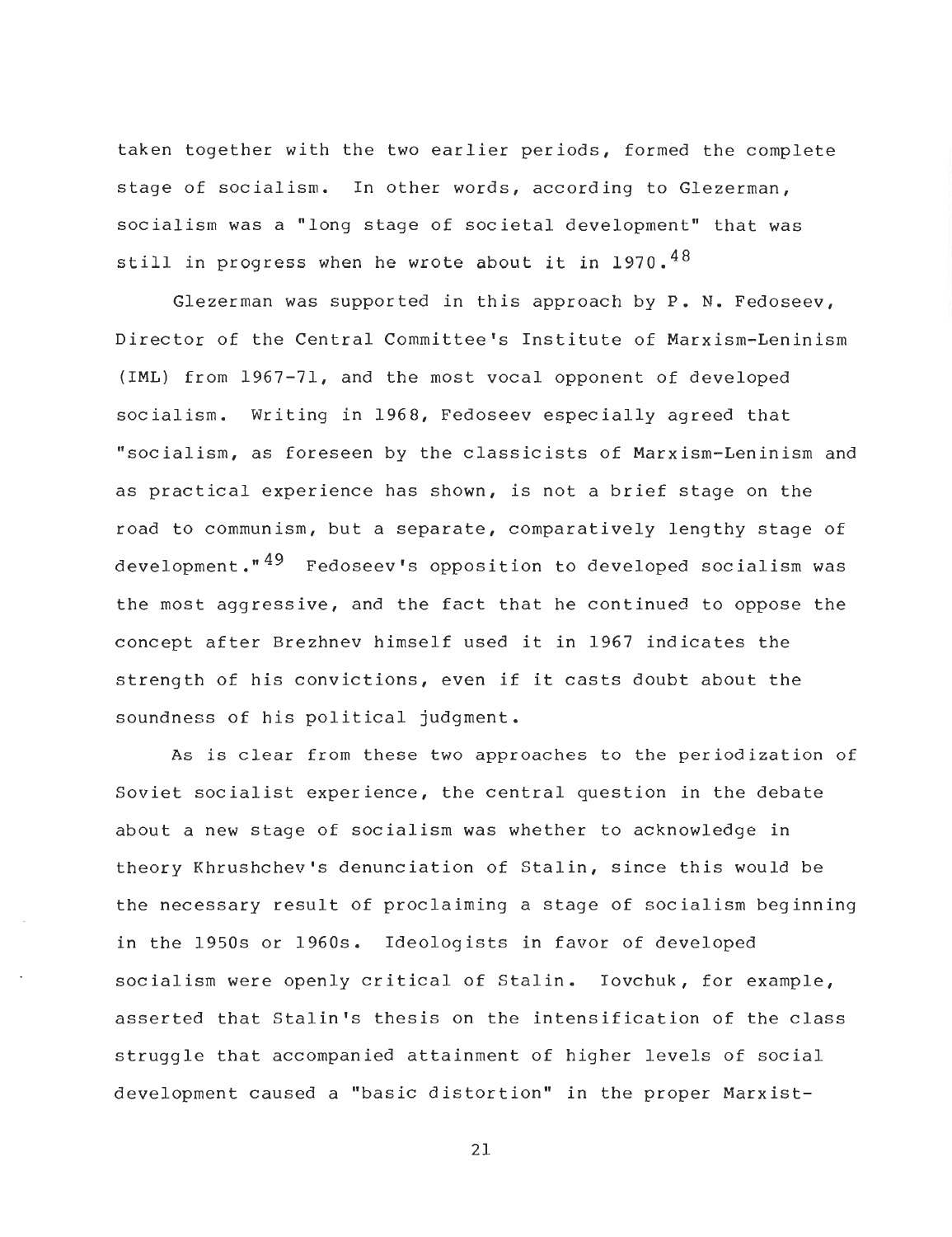-Leninist understanding of society. This distortion in turn had caused increased "ideological suspicion," "timidity" and the "absence of conflict theory" in the arts and sciences. The result of this combination was the eventual stagnation of scientific and artistic creativity.<sup>50</sup>

In contrast, specialists who opposed introducing a new stage of socialism were less dogmatic in their judgment of Stalin and went so far as to defend Stalin in their ideological statements. F. Konstantinov, for example, formerly Chief Editor of Kommunist and from 1962-67 Director of the Institute of Philosophy in the USSR Academy of Sciences, was especially defensive on the question of Stalinism. He justified Stalin's actions as inevitable in the face of the tremendous opposition threatening to undermine the regime. According to Konstantinov, resistance came neither from enemies of the party nor from Stalin's personal enemies. It came instead from "anti-Leninists" who refused to recognize the notion of "socialism in one country," which Konstantinov claimed to be a doctrine of Lenin's. Implicitly acknowledging the ludicrousness of this statement, he went on in a remarkable piece of self-criticism to place the blame for Stalin's excesses on the party's "theoretical and philosophical cadres : "

The enemies of Leninism attacked fully armed. They had to be defeated theoretically in front of the people and the working class. Who did this? The party and its theoretical and philosophical cadres. Could this possibly have been done better, with fewer victims and at a lower cost? Yes, it is possible. But we were the first, and we had no models or historical examples. We were not free to choose the time frame for either industrialization or collectivization. In terms of industrial development, we had to cover ground in

 $22^{2}$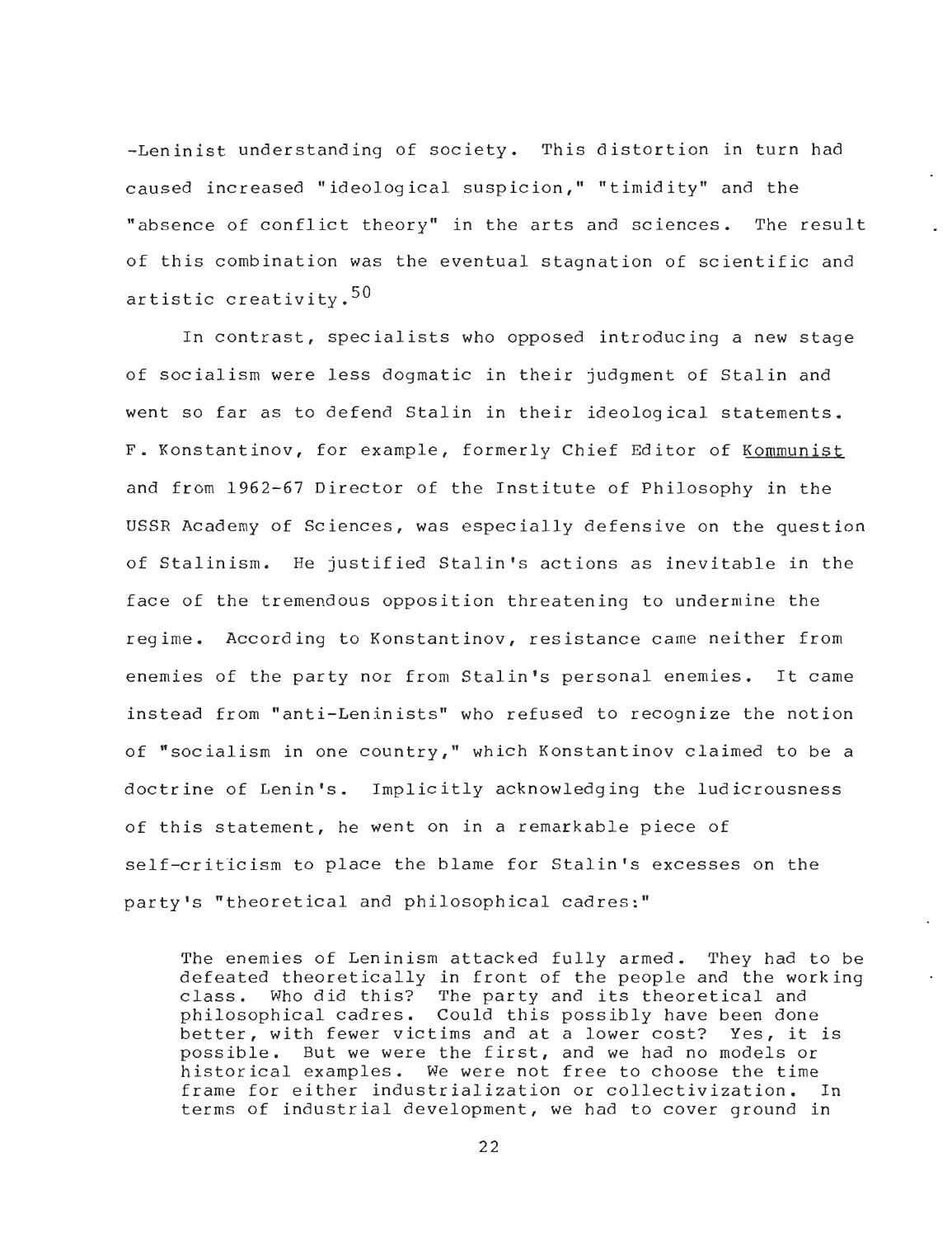ten years that others had covered in one hundred. Without struggling against dogmatism and various forms of revisionism, including philosophical revisionism, our Soviet country could not have achieved the victory of socialism.<sup>51</sup>

Konstantinov was apparently saying that he had once supported an important ideological revision  $-$ - socialism in one country  $-$ only to see it used as the theoretical underpinning for the purges and Stalin's other excesses. He was therefore opposed to any more major changes in socialist theory, implicitly warning about possible negative ramifications that could return to haunt ideological specialists who had developed the theory in the first place. $52$ 

The debate about developed socialism and the break with Stalinism it implied was conducted not only by individual specialists but by ideological institutions as well. The chief protagonists at this level were Frantsov's PMS in Prague and Fedoseev's IML in Moscow. Under Frantsov, PMS became a forum for advocates of developed socialism, particularly as it had evolved in Eastern Europe. Members of the Bulgarian and East German Communist Party central committees and politburos contributed numerous articles on the evolution of developed socialism and on the characteristics of this stage of communist development.<sup>53</sup> Frantsov personally supported the concept in a November 1967 Pravda article in which the USSR and "a group of other socialist countries" were said to have attained developed socialism.<sup>54</sup> This article and a companion piece in Voprosy Filosofii coincided with the initial use of developed socialism by Brezhnev in his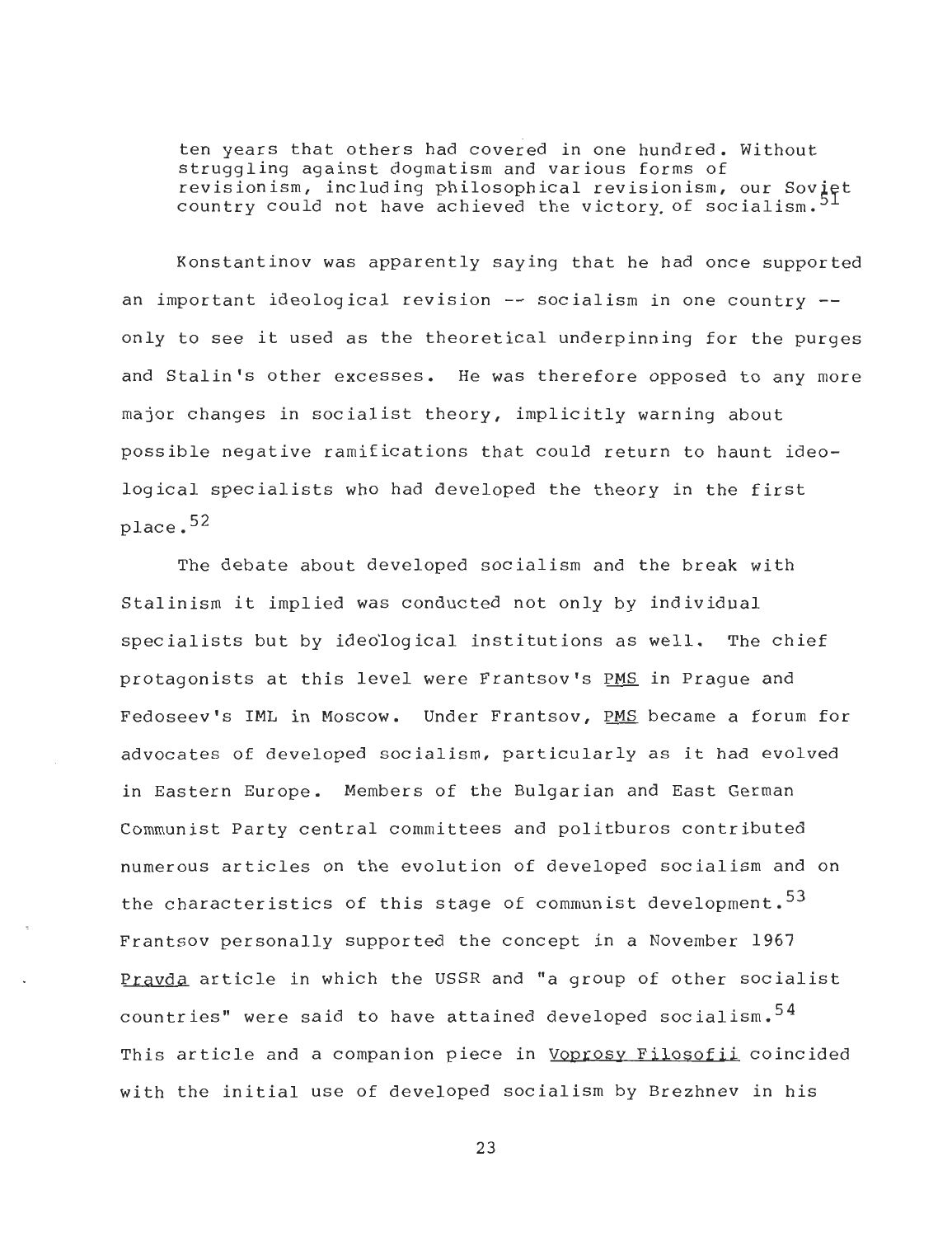1967 speech on the fiftieth anniversary of the October Revolution , suggesting that this celebration was used by proponents of the new concept to orchestrate a "media blitz" to have developed socialism accepted by the entire community of ideological specialists as well as by communists throughout the world.  $55$ 

Brezhnev's initial use of developed socialism suggests that the position advocated by PMS was supported by at least some of Brezhnev's speechwriters in the Central Committee secretariat, one of whom may have been Kosolapov.<sup>56</sup> In his speech, Brezhnev implicitly addressed the ideological conflict with the Chinese, particularly the aspect of that conflict dealing with social relations. As Khrushchev had done at the Twenty-second Party Congress, Brezhnev asserted that improved social relations in the Soviet Union had led to the growth of social democracy and creation of the "all-people's state" which had superceded the "dictatorship of the proletariat." He also touched on the internal Soviet debate on developed socialism. Providing support for those in favor of proclaiming a new stage of socialism, Brezhnev stated that communism could only be built on the basis of developed socialism . He also noted that developed socialism had already been achieved in the USSR, confirming that this was in accordance with the outline for development set forth in the 1961 Party Program. The last point was especially noteworthy since it placed Brezhnev's full authority on the side of those using developed socialism as an ideological framework to acknowledge the break with Stalin.<sup>57</sup>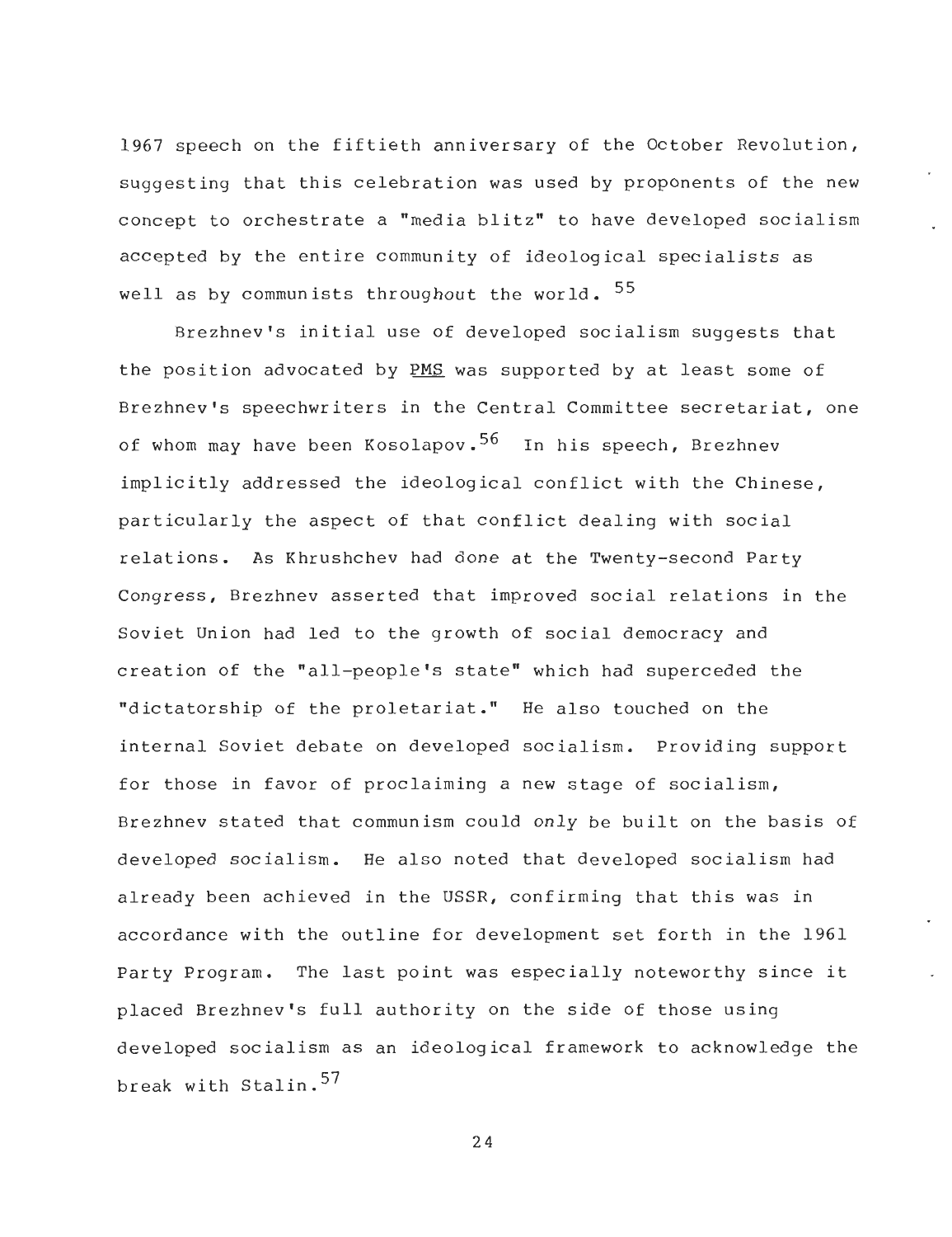Despite Brezhnev's endorsement of developed socialism , Fedoseev and others in the ideological establishment remained opposed to the concept. Fedoseev's opposition was the most important because of the increased power that had been given to IML on ideological issues in  $1967-8.^{58}$  Fedoseev's (and IML's) main objection against creating a new stage of socialism was that this would alter the very foundations of Marxist-Leninist thought . Such a major change should be reserved for truly epochal discoveries, not those made "every year," but those "fundamentally transforming our ideas about reality."<sup>59</sup> The fact that he published this argument in PMS in 1967, at the same time the journal was publishing many articles supporting developed socialism, strongly implied that he considered the socioeconomic and political developments associated with the new stage of socialism to be routine and unworthy of recognition in official ideology .

Brezhnev's use of developed socialism did have some impact on Fedoseev, however. Several months later, he offered what amounted to a counterproposal by suggesting that the term "Leninism" be used to describe the current stage of socialist development. This idea first appeared in the theses prepared by IML for the 150th anniversary of the birth of Karl Marx, celebrated in April 1968 . These theses, published in Prayda, were presented in order to demonstrate the "greatness of the scientific achievement" of Lenin's contributions to Marxism.  $60$  In a follow-up article entitled "Leninism is the Marxism of the 20th Century," Fedoseev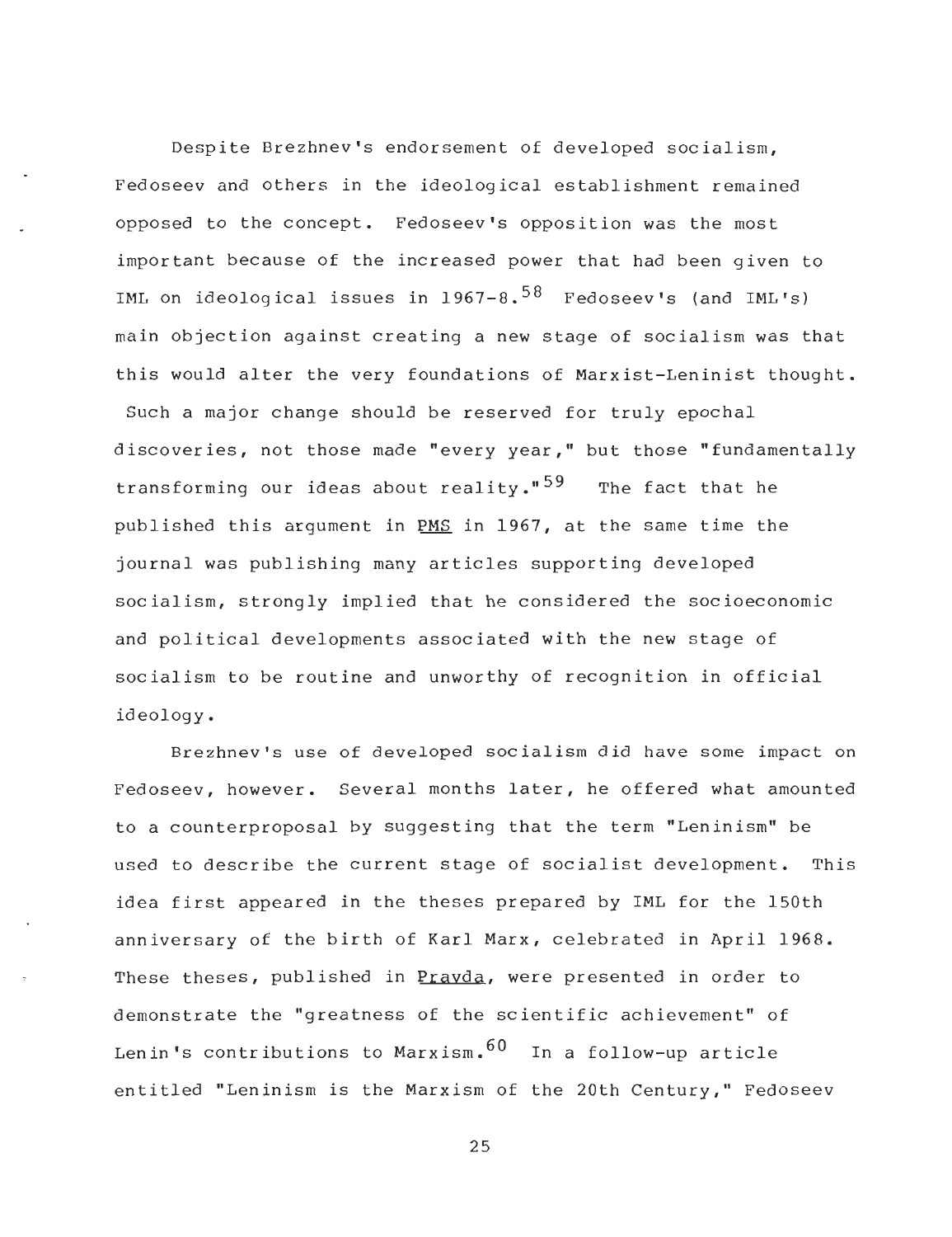repeated much of what had been stated in the theses, emphasizing strongly that the current stage of development should be called simply "Leninism." The fact that the characteristics of Leninism as he described it  $-$ - a strengthened material-technical base, increased social democracy, improved class and nationality relations, and further development of the new man -- were identical to those offered by advocates of developed socialism indicated that Fedoseev had no quarrel with the substance of the new stage, only with its name .

In terms of the debate on developed socialism, the title "Leninism" was attractive for two reasons. First, it would credit the founder of the Soviet state with any and all ideological variations from Marxism, a position that could not be readily challenged. Second, it would preclude discussion of the sensitive issue of Stalinism. By lumping the entire Soviet experience under this rubric, the question of Stalin's, Khrushchev's, Brezhnev's or any other leader's contributions to ideology would become secondary. The problem of how to deal with the denunciation of Stalin in terms of theory would therefore disappear, for there would no longer be any need to subdivide the "comparatively lengthy stage of development" that had begun with the October Revolution. Such an approach would also be consistent with Fedoseev's argument for reserving new labels for truly epochal changes.  $61$ 

Fedoseev's position was implicitly supported by Mikhail Suslov, in a way similar to that in which Brezhnev supported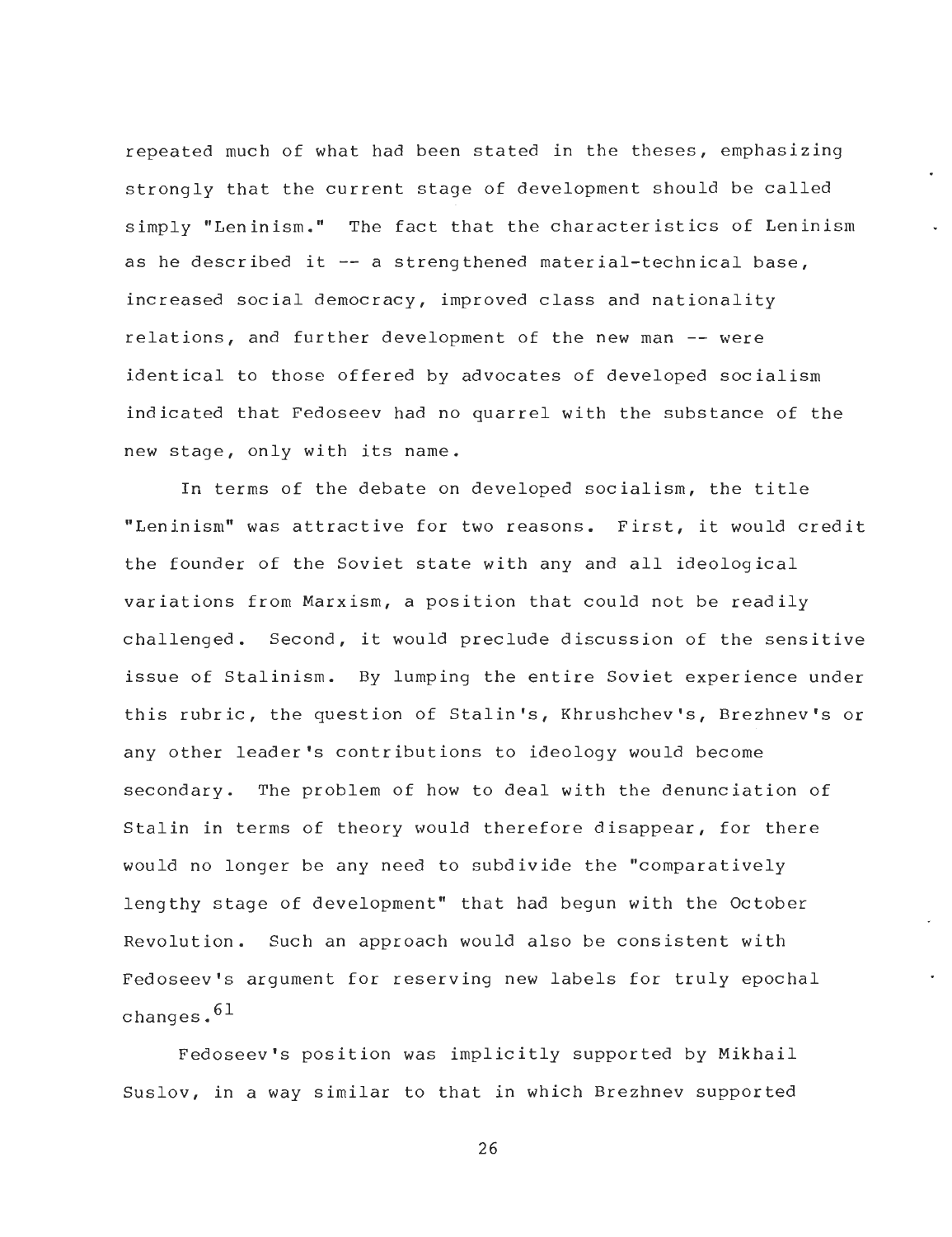Frantsov and PMS in his fiftieth anniversary speech. In his 1968 speech on the 150th anniversary of Marx's birth, Suslov emphasized that the Soviet Union was in the process of "building communism, " adding that "we now understand the path to communism more clearly." Agreeing that socialism should be considered "an entire historical period in the development of communist society," he implied that developed socialism could not be treated as a new stage between socialism and communism, but only as a subphase of socialism. In a unique departure from previous periodizations, Suslov placed the beginnings of developed socialism in the 1930s and 1940s and pointed to the development of Soviet industry, the struggle for existence during the capitalist encirclement, and the fight against the Nazis in World War II as the formative elements .

In his comprehensive approach to socialist evolution, Suslov used developed socialism in a more general way than those arguing whether it should be considered a new stage of socialist development. Most important, however, Suslov's approach eliminated the requirement for dealing with the question of Stalin by implicitly ascribing the origins of the concept to Stalin himself. $62$ 

Suslov's speech was the last major contribution in the debate over developed socialism. By mid-1968, ideological specialists on both sides of the issue had redirected their efforts towards events in Czechoslovakia. Ideologists who formerly wrote descriptions and explanations of developed socialism switched to broader discussions of communist theory in general to emphasize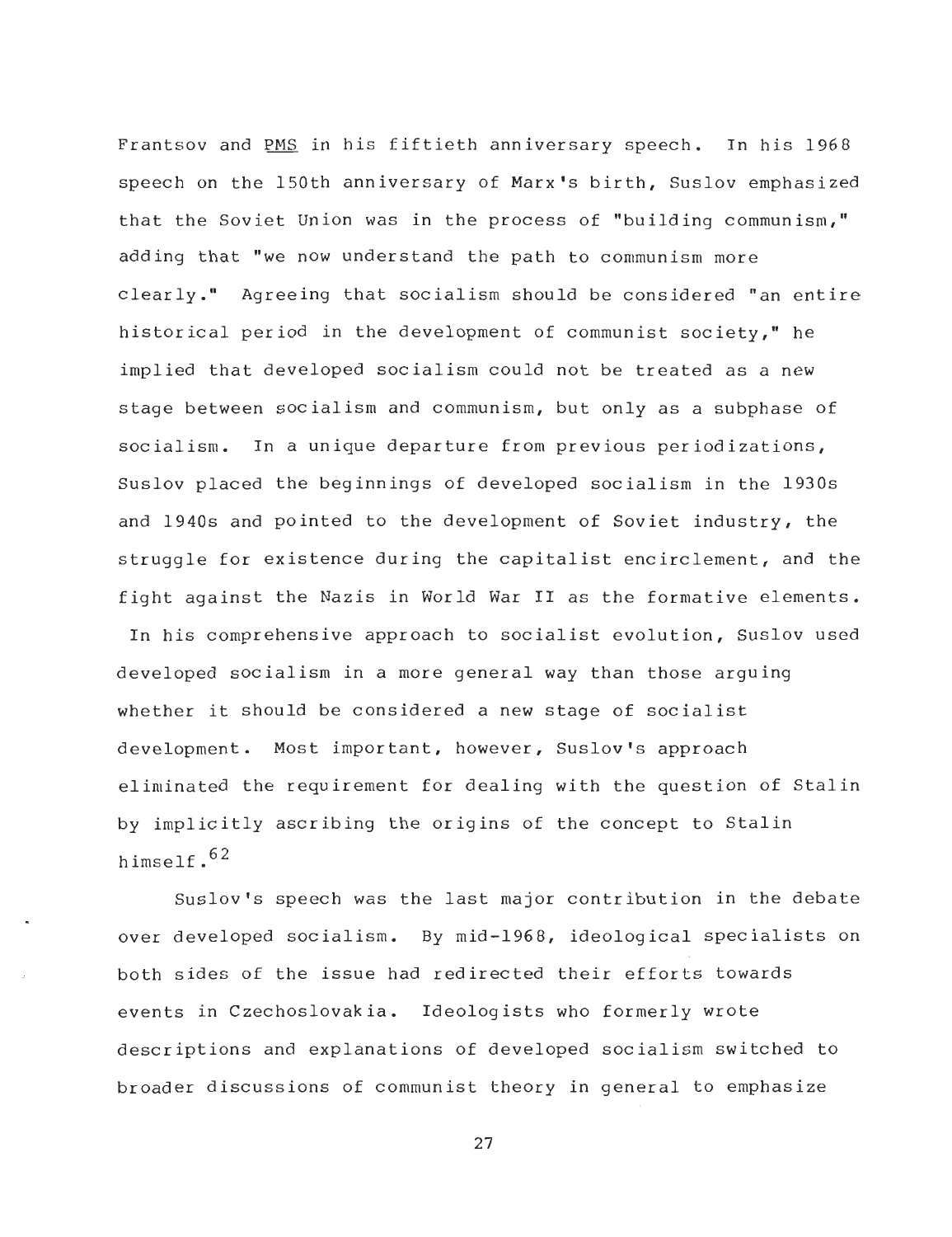the need for unity. Iovchuk, for example, contributed an article criticizing both pluralist tendencies among Marxist parties and theories of convergence being offered by Western specialists.  $63$ I. Pomelov, who in early 1967 had described the increasing democratization of developed socialist society, was in July 196 <sup>8</sup> more concerned about delineating the "essential characteristics and principles of socialism inherent in the new society in all socialist countries." $64$  Similarly, Professor S. M. Kovalev, who in 1966 had been one of the first to refer to a "developed socialist economy," $65$  examined in late 1968 the "counterrevolutionary" situation in Czechoslovakia and fully justified the "fraternal assistance" of Soviet troops to protect the integrity of socialism.  $66$  In a separate article he provided perhaps the most succinct theoretical justification for the Brezhnev Doctrine :

The people of socialist countries and communist parties indisputably have the freedom and must have the freedom for determining the paths of development for their country . However, their decision must not cause damage either to socialism in their own country or to the fundamental interests of other socialist countries or the international workers' moyement in general in the struggle to achieve socialism.<sup>b/</sup>

The end of the discussion on developed socialism was accompanied by a tightening of the ideological reins in general . The strongest evidence that a crackdown was underway occurred when Frantsov was removed from the Chief Editor's job at PMS and transferred back to Moscow, probably in 1968, where he became Fedoseev's deputy at IML. The subject of developed socialism was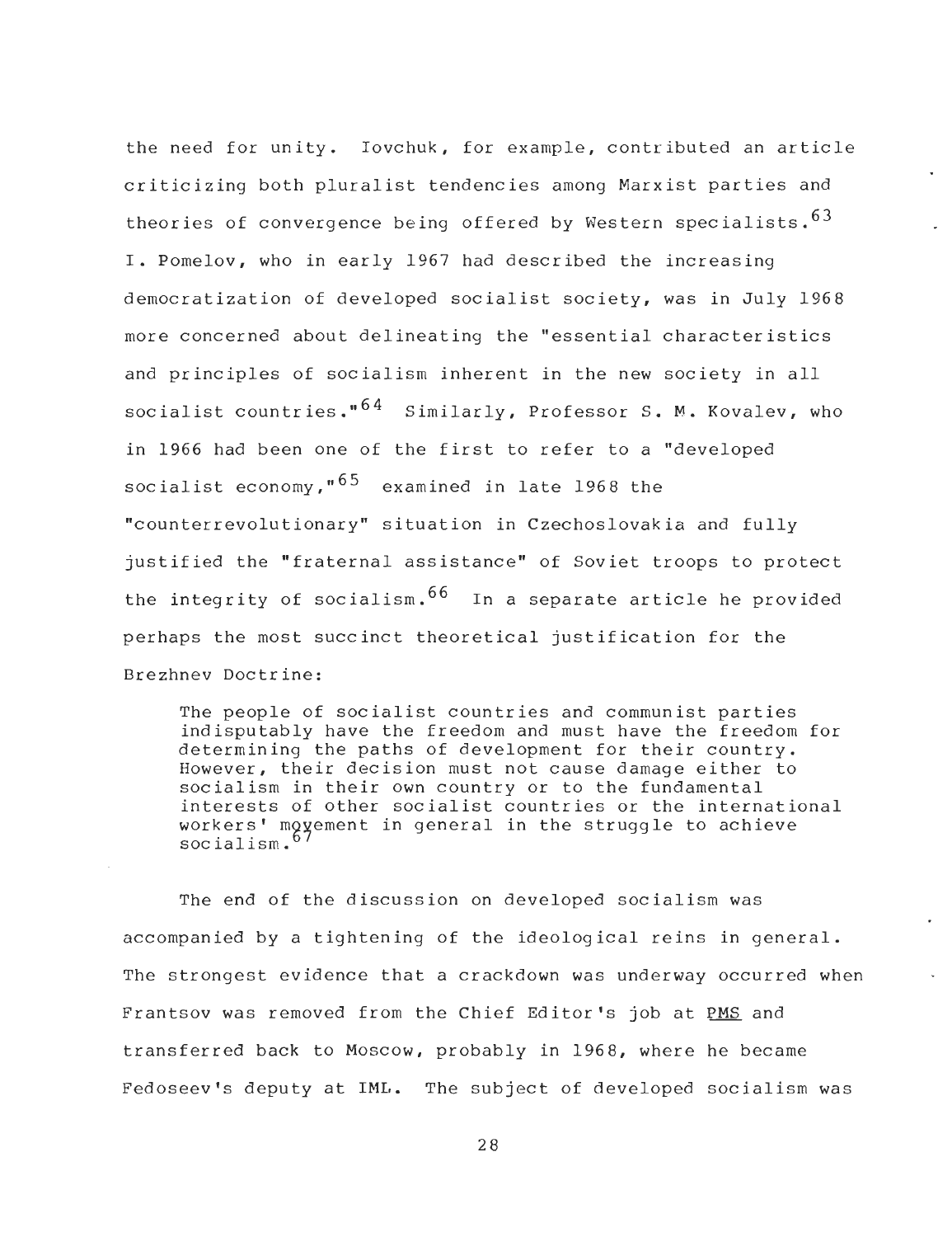not addressed under the new editor of PMS, K. Zarodov, until immediately prior to the Twenty-fourth CPSU Congress in 1971 when developed socialism became part of official Soviet ideology . Frantsov subsequently published a mea culpa in Pravda when he called for a unified socialist ideology that could be directed against bourgeois ideologists using Czechoslovakia as an example of the deterioration of Marxism-Leninism. In contrast to his earlier encouragement of discussions on the various paths to socialism, Frantsov now claimed that the Soviet experience contained "general rules" that must be followed by any country building socialism. 68

#### Soviet Primacy Restored

Developed socialism reappeared in Soviet ideological literature in 1969, probably to signal renewed Soviet strength after Czechoslovakia. There was no evidence of the previous ideological debate, suggesting that the question about recognizing a new stage of communist development had been put to rest.  $69$  Moreover, the debate about Stalinism that had evolved from the discussion on developed socialism disappeared from the pages of Soviet ideological and party journals. The primary use of developed socialism at this time was to call attention to the enhanced Soviet position with respect to both China and Eastern Europe as well as to signal an end to Soviet tolerance of ideological diversity. Although Soviet gains were to be eventually undermined in the mid-1970s by the more dangerous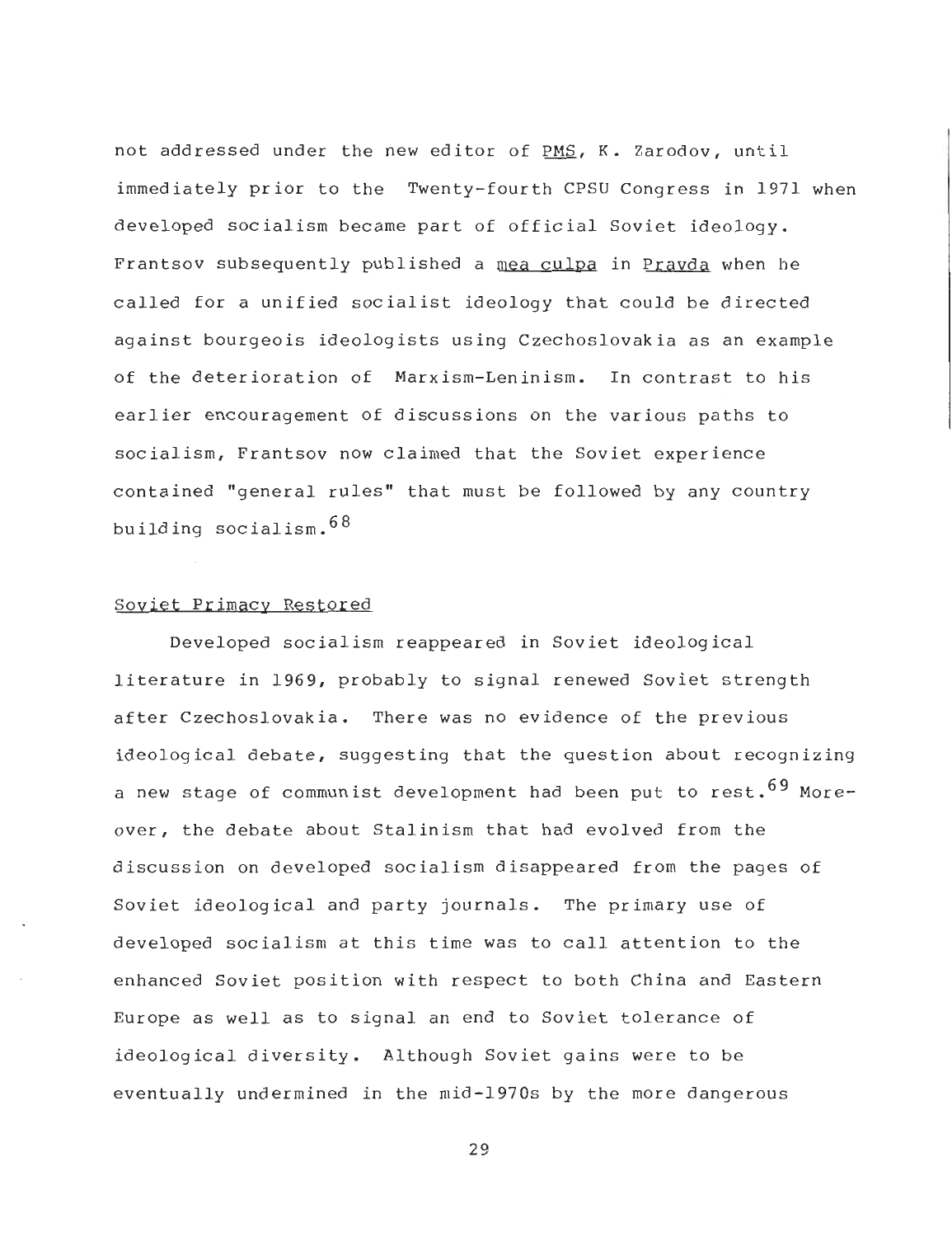diversity represented by Eurocommunism, in 1969-70 the Soviet Union was confident about its enhanced prestige among world communists . <sup>7</sup> <sup>0</sup>

Reflecting this confidence, Soviet policy towards Eastern Europe and China in the years immediately following the invasion of Czechoslovakia was characterized by increasing power and self-assurance. Having cauterized the wound opened by ideological reformism in Prague, the Soviets attempted to take advantage of their gains in Eastern Europe by pursuing a greater degree of economic integration than had previously been possible. Specific bilateral agreements on the production of key industrial goods were followed by several CMEA executive sessions emphasizing the need for overall coordination of economic planning and, in 1971 , by publication of the CMEA Comprehensive Program for economic development.<sup>71</sup> Similar progress was made in the struggle with China, whose failed attempt to gain influence in Eastern Europe after the invasion of Czechoslovakia had been compounded by the embarrassing defeat of Chinese troops by the Soviets at the Ussuri River clashes in early 1969. The subsequent Soviet military build-up along the Sino-Soviet border had the intended effect of bringing the Chinese to the negotiating table. The obvious tilt in the correlation of forces towards the U.S.S.R. after these events resulted in Chinese abandonment of their claim to leadership of world communism. $72$ 

The Soviets began to publicize their enhanced prestige at the June 1969 conference of the International Communist Movement, held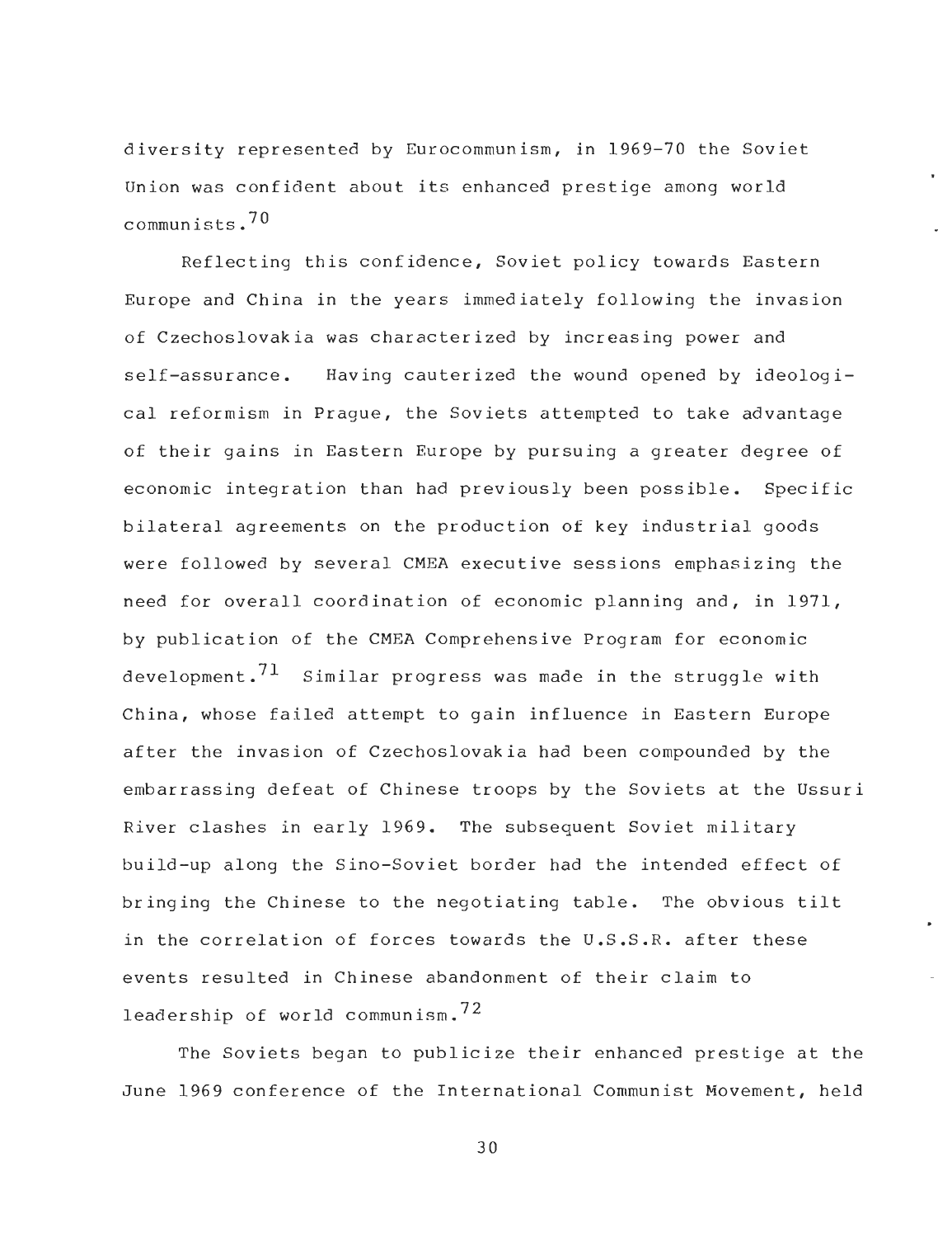in Moscow. In his speech to the conference, Brezhnev pointed with pride to the impressive achievements of the U.S.S.R. and to its status as a world power. Criticizing the Chinese severely for supporting the imperialists in time of crisis.<sup>73</sup> he accused Beijing of causing a split in communist unity through its great power chauvinism and attempts to gain hegemony over world communism. $74$  He directed his strongest criticism at the decisions of the Ninth Plenum of the Chinese Communist Party, held in April 1969, where the Chinese had declared that the thoughts of Mao Zedong should be considered the "Marxism-Leninism of the contemporary epoch." $75$  Brezhnev pledged that the U.S.S.R. would conduct a "decisive struggle against the divisive policies of Beijing" and against the PRC's "great power pretensions" in foreign policy.<sup>76</sup> Despite the strong case made by Brezhnev, however, any Soviet hopes that the conference would expel Beijing from the communist movement were dashed when participants refused to deal with the Chinese problem.<sup>77</sup> Instead, the conference focused on unity in general, on economic cooperation between CMEA members, and on threats to the integrity of socialist ideology.<sup>78</sup> It was in the latter that developed socialism received its most

important justification .

Although Brezhnev mentioned developed socialism only once in his speech to the conference, it was significant both in terms of the revitalized Soviet international position and the former Soviet ideological debate. Echoing the societal development argument previously advanced against the Chinese and the earlier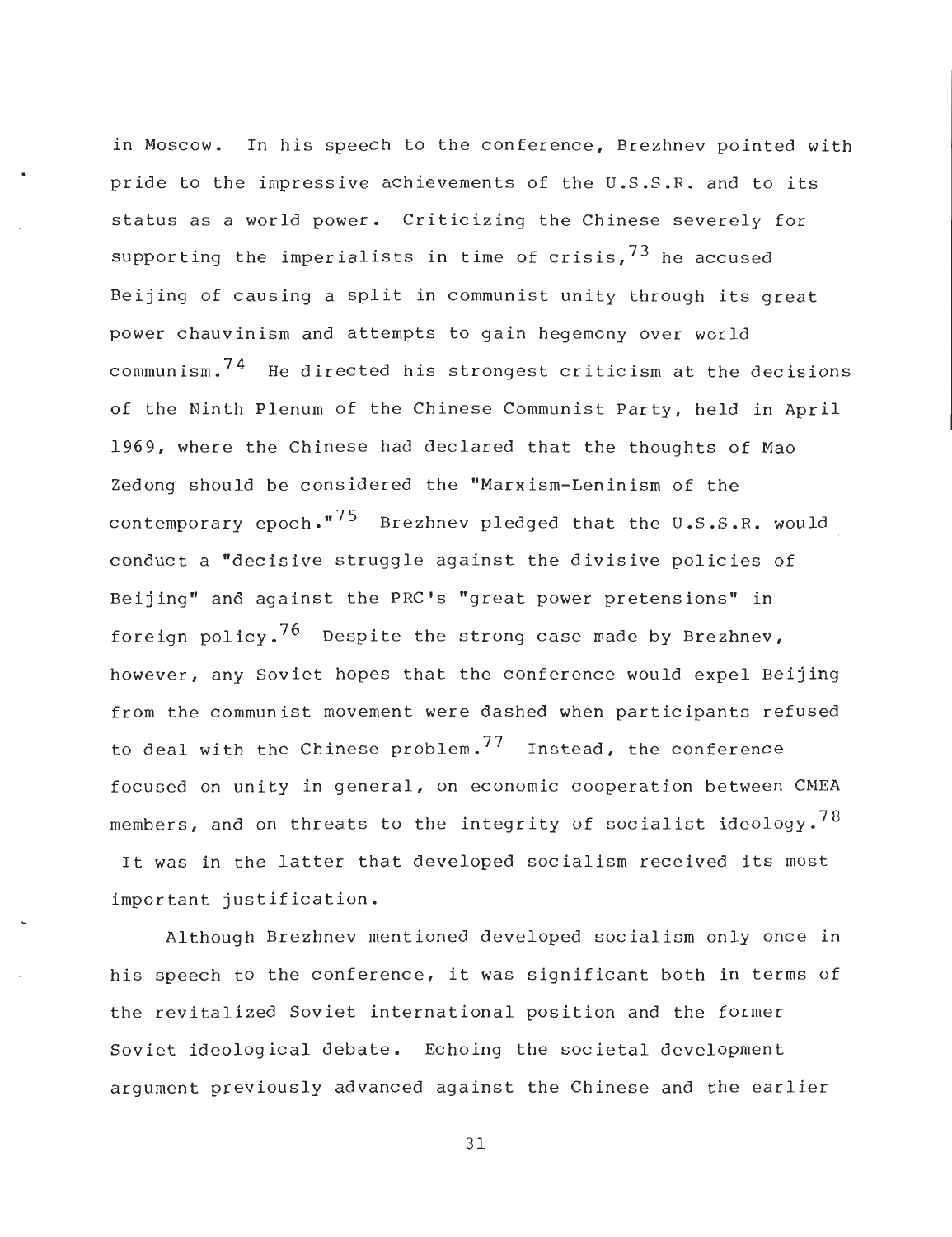PMS discussions on developed socialism, Brezhnev claimed that, "during the decade of the 1960s, many fraternal countries completed construction of the foundations of socialism and began to build a developed socialist society." Later in his speech, he discussed the dangers of revisionism and, in a clear reference to Czechoslovakia, asserted that no matter what problems any single country might encounter during the transition to socialism, "no difficulties could or can alter the general principles of socialist development."<sup>79</sup> In his emphasis on advanced societal development and ideological conformity, Brezhnev thus revealed the new Soviet formula for developed socialism: the concept would be applied to underline the unity of the U.S.S.R. and Eastern Europe (vs . China) ; and ideological purity would be maintained by Moscow, by force if necessary. In terms of the Soviet-East European relationship itself, developed socialism thus became the theoretical underpinning of what Sarah Terry has termed " <sup>a</sup> revamped strategy of alliance management" that became evident in the early  $1970s.^{80}$ 

The political undertone implied by the need for unity among communists was abundantly clear in the new emphasis on developed socialism. Brezhnev stressed this in a separate article describing the events leading up to the conference:

The task of erecting a barricade in the path of the centrifugal aspirations in the communist movement and of achieving a strengthening of unity in the ranks of fraternal parties had become urgent. Marxist-Leninist parties therefore opened the struggle for unity in the communist movement in all directions and on the  $\bar{b}$  roadest front.<sup>8</sup>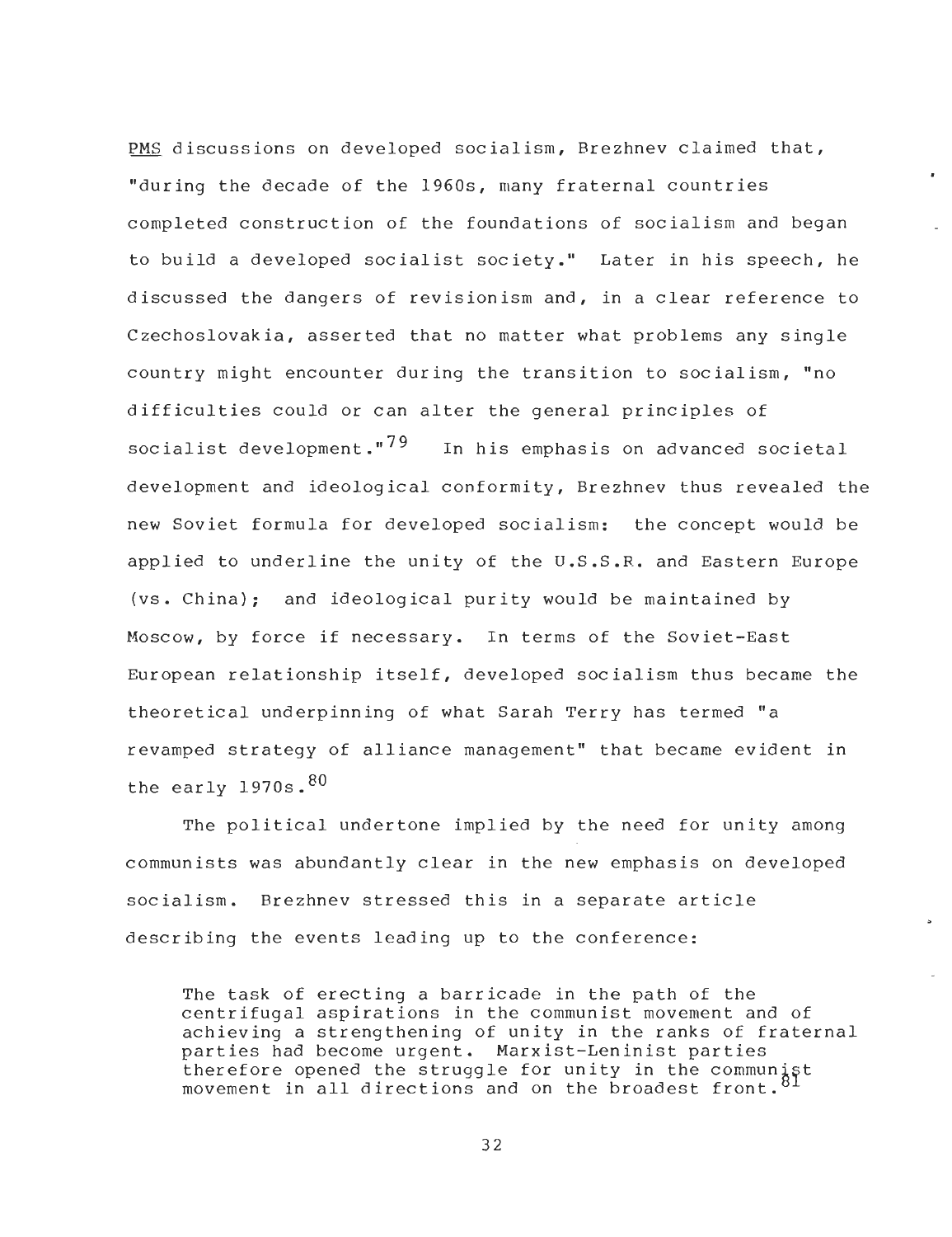The renewed urgency attached to the need for unity was reflected in appeals for increased cooperation between ideological specialists in all socialist countries and in a second media blitz in all major Soviet theoretical journals. As one tactic in the new campaign, East European leaders were again encouraged in the months preceding and following the June 1969 conference to describe the achievements of their "developed socialist" societies.  $82$  In a significant development regarding the origins of the concept, Soviet and East German ideologists announced in July 1969 that they had agreed on "all questions of the theory and practice of socialist and communist construction," acknowledging implicitly that despite the fact East Germany in 1967 had already published a "developed socialist" constitution, the U.S.S.R. would be credited as the first country to actually achieve developed socialism.  $83$ Pravda readers who had not been following ideological developments would not recognize that the Soviets had in fact appropriated the concept of developed socialism from the East Germans (and other East European regimes) .

Other Soviet specialists responded to Brezhnev's appeal by addressing the need for unity and describing the dangers of diversity. For example, Professor Teodor I. Oizerman of Moscow State University discussed the Chinese and Yugoslav revisions of Marxism-Leninism in an article attacking the notion that there could be more than one version of official doctrine. There could be no more "various Marxisms," said Oizerman, "than there could be various physics."  $84$  Kh. Momdzhyan, an early supporter of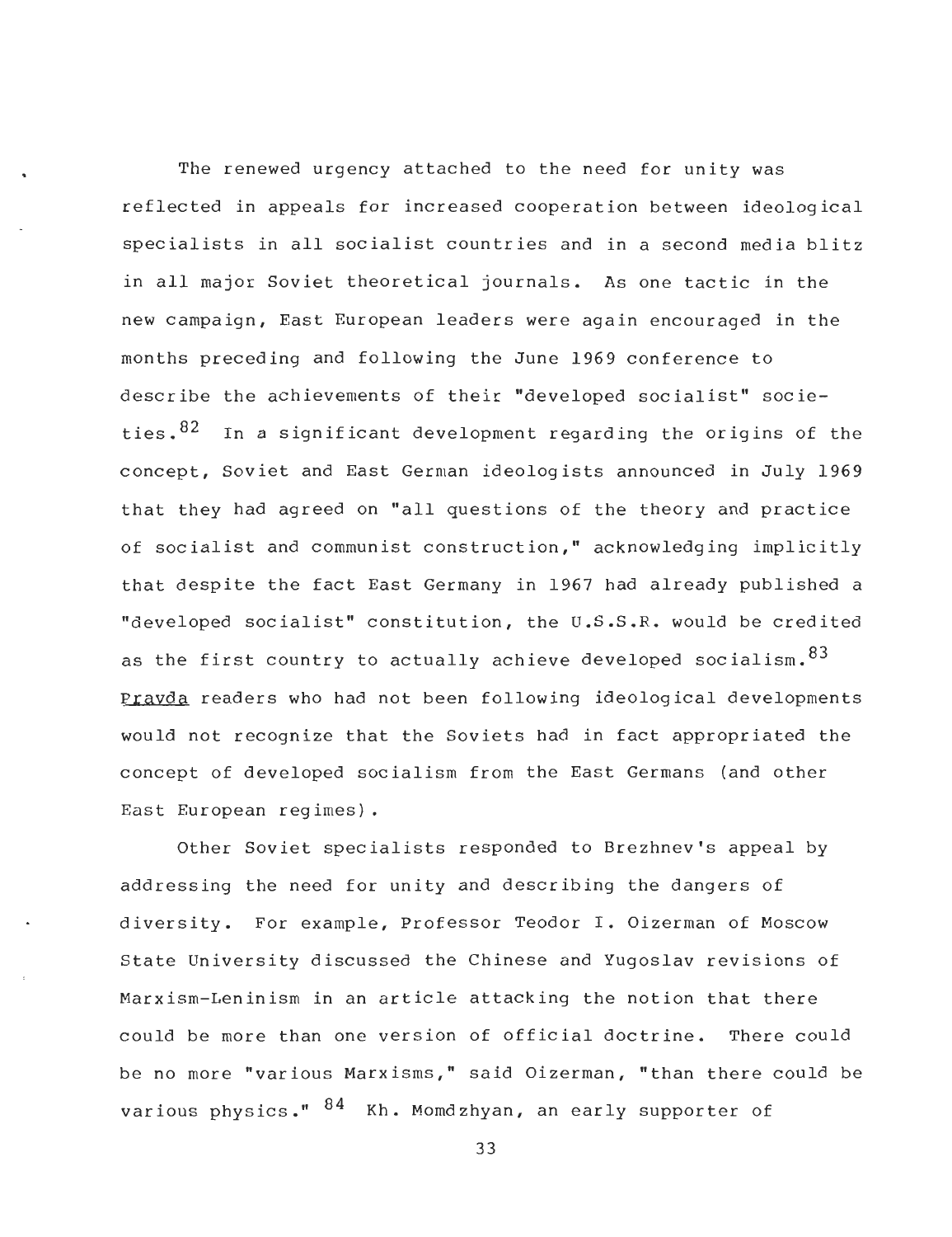developed socialism, cautioned against using the concept of "models" of socialism in discussing measures taken by separate countries in building socialism since this was basically a Western notion that disquised efforts to destroy the unity of international communism.  $85$  Mikhail Iovchuk pointed out that the 1969 conference was meant to clarify the situation regarding alternative approaches to Marxism, so that there really should be no further need to discuss the issue.  $86$  Suslov compared the current situation with that facing Lenin, and strongly implied that Lenin's struggle against populists, legal Marxists, Mensheviks, Social Revolutionaries, anarchists, Trotskyites, right opportunists, national deviationists, and others was being repeated in the Soviet efforts against revisionism. By unifying the communist movement with one ideology, Suslov implied, Brezhnev could duplicate Lenin's success in dealing with diversity.  $87$ 

While not faced with quite the broad diversity as Lenin, Brezhnev did have to contend with "democratic socialism, " "socialism with a human face," "market socialism," "Maoism," and others. (There were also dangerous Western analytic notions to consider, such as "totalitarianism" and "convergence.") As is clear from the space devoted to descriptions of these variations of socialism in the most authoritative book on developed socialism published in the Soviet Union, the problems and tensions created within the communist movement by alternatives to official Soviet ideology provided an important justification for using the "new stage of socialism" (i.e. developed socialism) as a unifying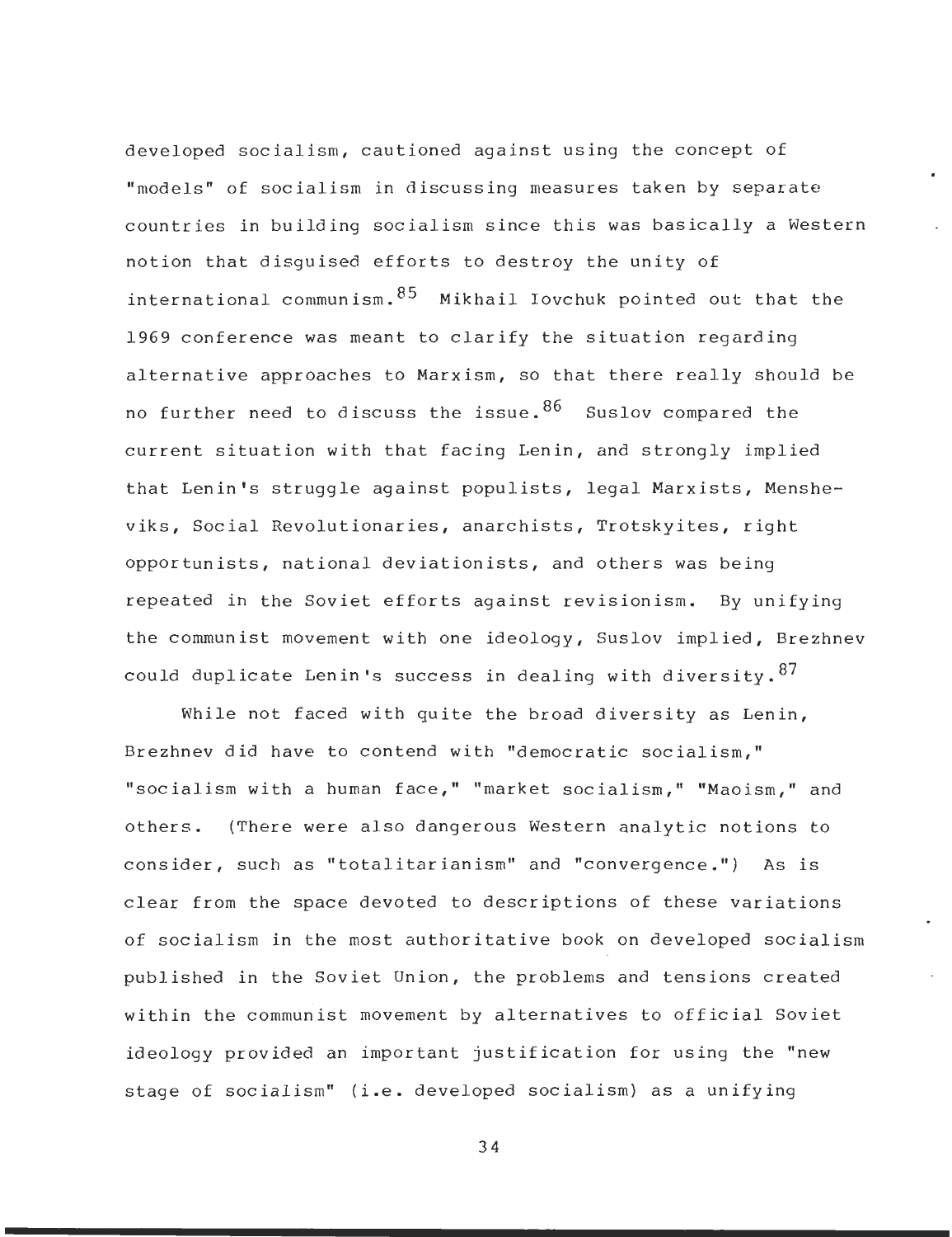element that once again focused attention on the U.S.S.R. as the center of communism. 88

After 1969, developed socialism continued to signify the unity of communism under Moscow's ideological mantle. The Soviets were apparently confident that after more than a decade of turmoil since Khrushchev's denunciation of Stalin, the communist movement had been brought back into Soviet control and that the unity of theory and practice demanded in Marxist-Leninist political systems had been restored. As the prestige of the U.S.S.R. continued to grow, due in part to the "defeat of U.S. imperialism in Vietnam,  $89$  developed socialism was used increasingly to identify the Soviet Union as the leader of world communism. Ideologically, developed socialism was proclaimed as the "new stage of socialist development" at the Twenty-fourth CPSU Congress in 1971,  $90$  and Soviet ideologists began to claim the concept as their own. A "Manifesto of Developed Socialism" was published in conjunction with the Twenty-fifth CPSU Congress in 1976, proclaiming the U .S .S .R . as the first socialist country to achieve developed socialism and codifying the major domestic and foreign policies associated with this historical new stage of socialist evolution.  $91$ 

#### Decline of Developed Socialism

Despite Soviet optimism, however, and despite a temporary increase in Soviet prestige, subsequent developments in Europe had by the mid-1970s begun to bring the degree of Soviet control over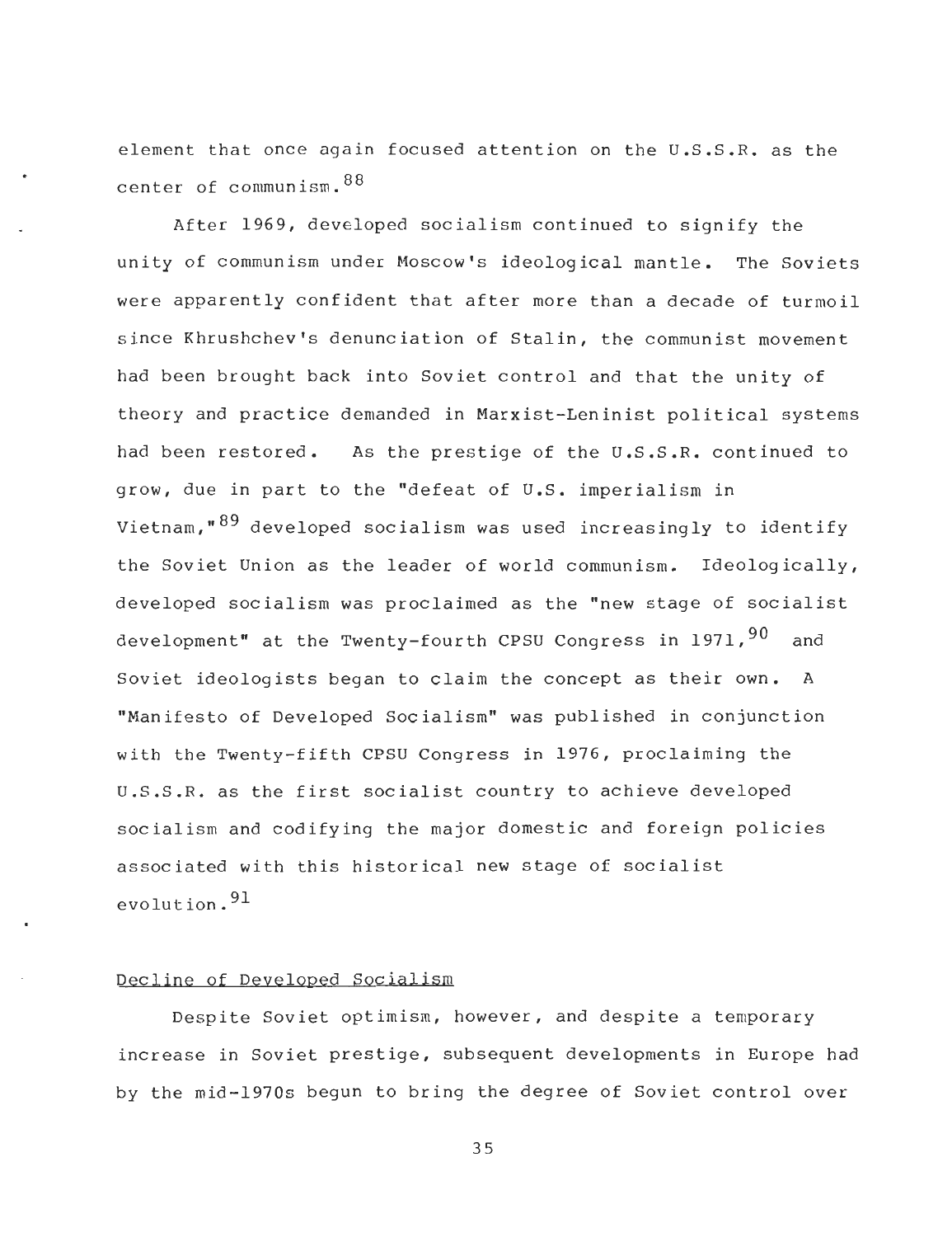other communist parties into doubt. As described by Richard Lowenthal, Jiri Valenta, and others, the invasion of Czechoslovakia led eventually to a sharp decline in the international authority of the CPSU, especially among Western European communist parties. In the long term, in fact, the invasion of Czechoslovakia had done as much damage to the unity of the communist movement as Khrushchev's secret speech, and with more important repercussions. While Khrushchev had tarnished Stalin's image and exposed the Soviet system to intense scrutiny, the move against Czechoslovakia had damaged severely, perhaps irreparably , the broader notion of "Leninism" that had served as the central element in the Soviet model of socialism. The subsequent rejection of the Soviet model by the Spanish and Italian communist parties (termed by Lowenthal the "withering away of Leninism")  $92$ demonstrated the full extent of the damage.  $93$ 

The challenges posed by the Western European parties threatened to affect communist regimes in Eastern Europe as well , and the appeals from Eastern European leaders to Moscow to expel the Eurocommunist parties from the communist movement indicated the gravity with which they viewed this situation.  $94$  The overall extent of the decline in Soviet authority was revealed at the 1976 World Communist Conference, the documents of which emphasized voluntary cooperation and non-interference by communist parties instead of focusing on the leading role of the CPSU. The failure of the 1971 CMEA Comprehensive Program also became evident by 1976, adding another blow to Soviet prestige. $^{95}$  And, while the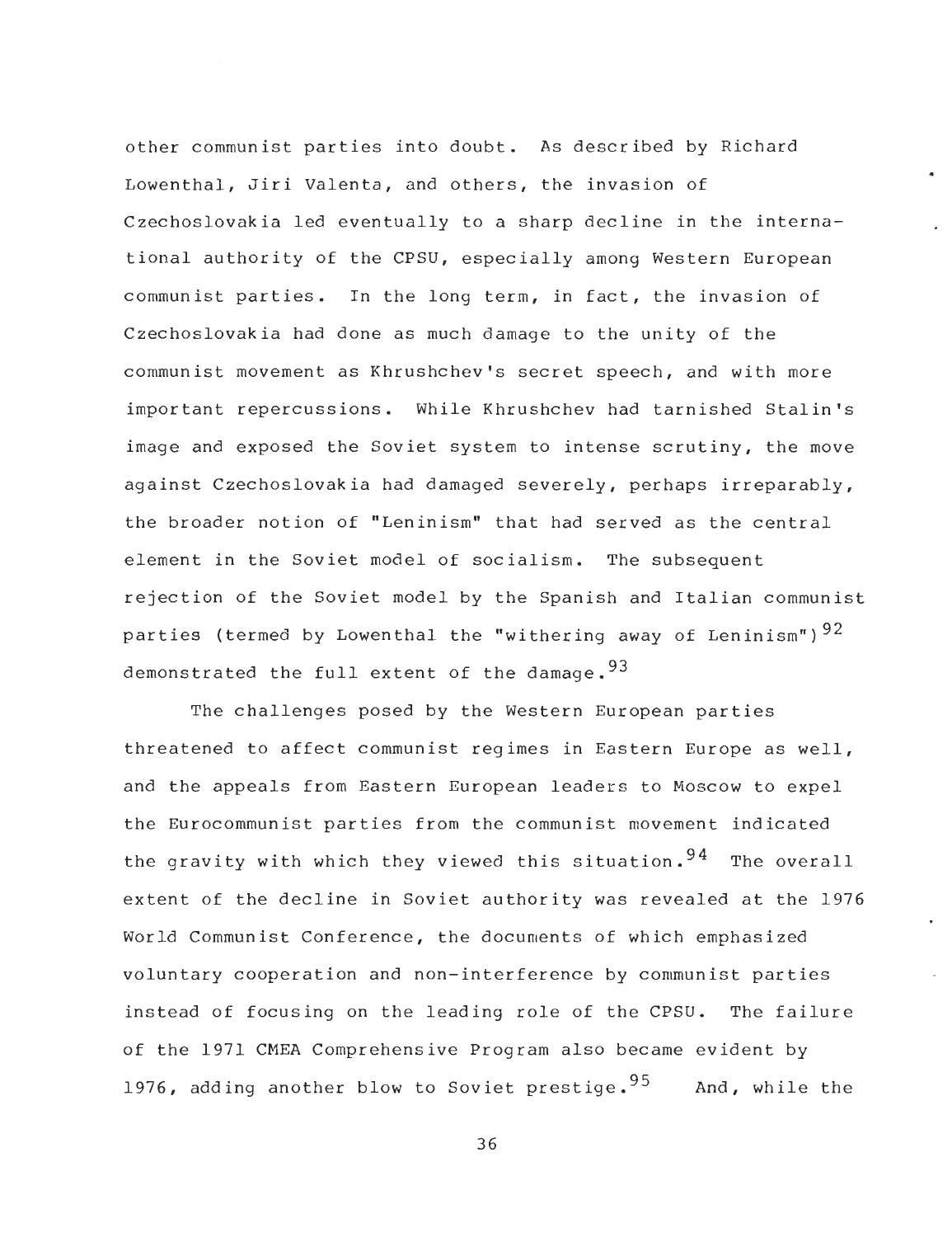Soviets had attempted to shore-up the theoretical foundations of its relations with East European countries, they complicated this situation by supporting new attempts at economic reform , signalling approval for more independent efforts on the part of East European countries.  $96$  The cumulative result of these events was to erode the unity so widely proclaimed by the Soviets during the early 1970s. By the late 1970s, this unity had become a "facade" that obscured increasing diversity and independence within the communist movement.  $97$  In this sense, developed socialism as an indication of renewed Soviet strength had become <sup>a</sup> rather meaningless symbol .

By the end of the 1970s developed socialism had clearly lost its utility as a term synonymous with Soviet control of international communism. It still had some value as a "political formula<sup>"98</sup> to describe the aspirations and policies of the Brezhnev regime within the U.S.S.R.. It also provided a convenient label for the current stage of Soviet development that proved useful in forestalling the advent of communism so brashly predicted by Khrushchev for  $1980.^{99}$  The continued use of the term by Brezhnev's immediate successors -- modified slightly to "perfecting developed socialism" -- may also reflect its usefulness to connote the continuing de-Stalinization of Soviet society. But Soviet hopes for developed socialism as the ideological manifestation of renewed Soviet control over international communism, evident in the evolution of the concept in the late 1960s, have clearly not been realized. The invasion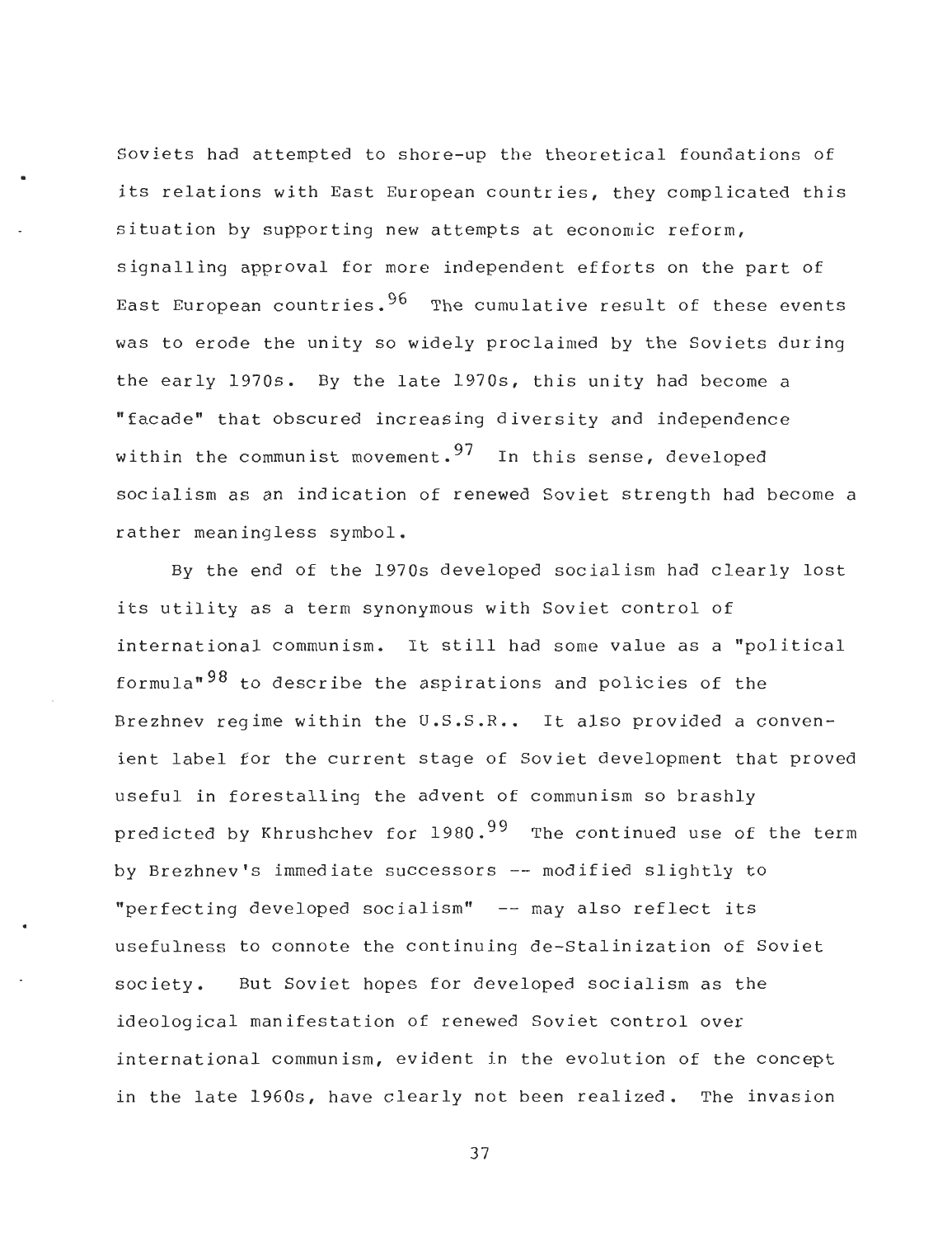of Czechoslovakia, the lingering effects of Khrushchev's secret speech, and the invasion of Afghanistan in 1979 combined to ensure that the Soviets will almost certainly not soon regain the dominance among world communists they enjoyed prior to 1956 .

The virtual abandonment of "developed socialism" by Gorbachev suggests that a new ideological formula is being developed to serve as the theoretical basis for "restructuring " and "glasnost'." While this formula will certainly maintain continuity with the de-Stalinizing policies of Khrushchev and Brezhnev, it will not contain any references to the U.S.S.R. as the center of the world communist movement. As part of Gorbachev's overall reform program, the Soviet Union is now portrayed as more or less an equal partner in the communist movement and is no longer presented as the only model for socialist development. While such "new thinking" is always subject to reinterpretation, especially in the event of backlash to Gorbachev's policies, it appears that the Soviets are content to treat developed socialism as an historical concept appropriate to the Brezhnev era, when the stated Soviet policy regarding international communism was quite different.  $100$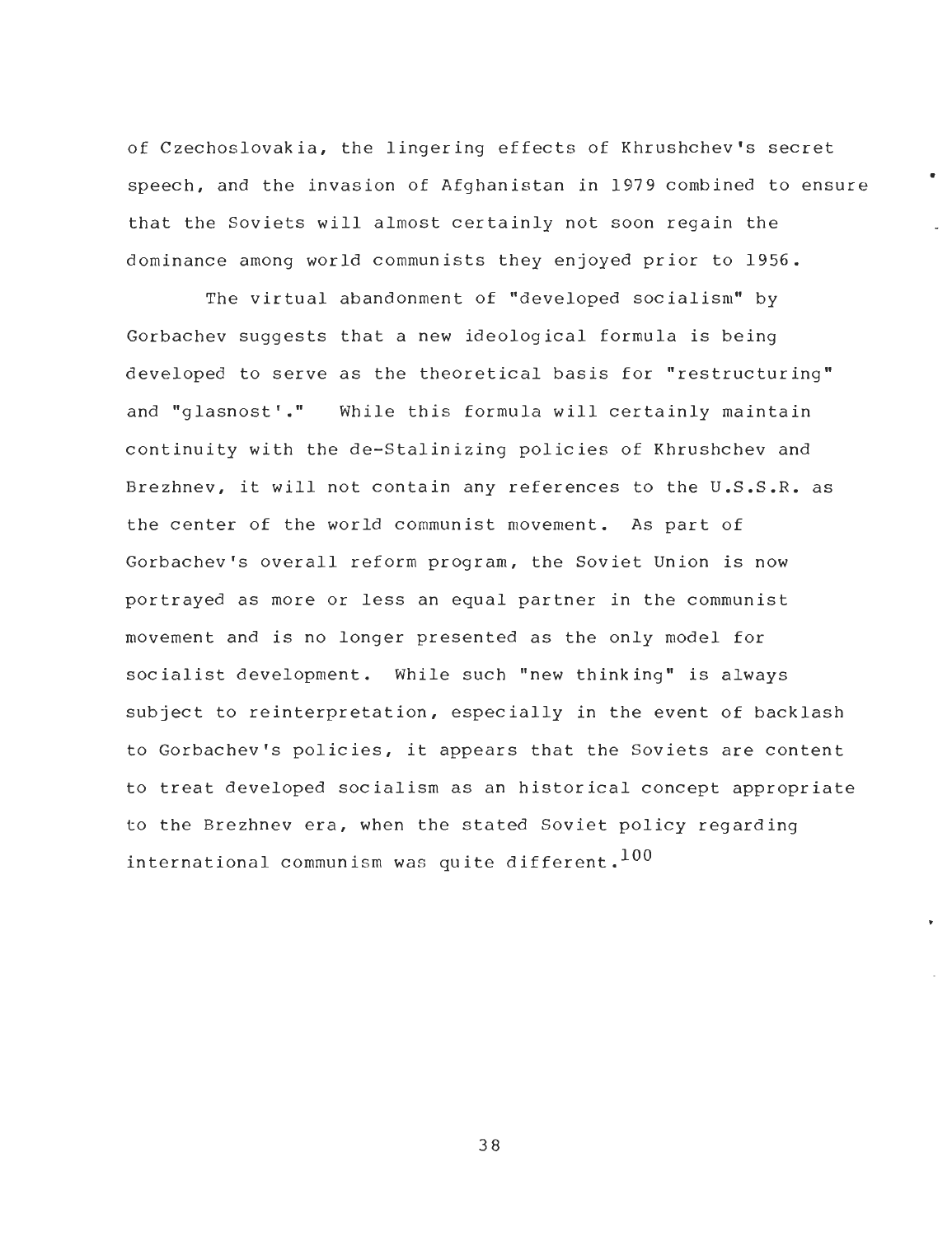1. For an excellent discussion of the political and ideological implications of developed socialism, see Alfred B. Evans, Jr., "Developed Socialism in Soviet Ideology," <u>Soviet Studies</u> 24 (July 1977), pp . 409-28 . See also his "Social Transformation in Developed Socialism: Recent Trends in Soviet Ideology," Co-existence 17 (April 1980), pp. 58-81. Donald Kelly has also discussed the domestic implications of developed socialism. See Donald R. Kelley, "Developed Socialism: A Political Formula for the Brezhnev Era," in Jim Seroka and Maurice D. Simon, eds., Developed Socialism in the Soviet Bloc: Political Theory and Political Reality (Boulder, Colorado: Westview Press, 1982), pp. 3-20. See also Kelley's recent book, The Politics of Developed Socialism: The Soviet Union as a Post-Industrial State (New York: Greenwood Press, 1986 )

2. Bol'shaya Sovetskaya Ehntsiklopediya, 3rd ed., s.v. "Sotsializm" by L. I. Abalkin, pp. 222-26. See especially the subsection entitled "Ehtapy razvitiya  $S_{\bullet}$ ," pp. 224-5.

3. Zbigniew K. Brzezinski, The Soviet Bloc: Unity and Conflict, Revised ed. (Cambridge, Massachusetts: Harvard University Press, 1967), pp. 159-70. See also Robert L. Hutchings, Soviet-East European Relations: Consolidation and Conflict, 1968-1980 (Madison: University of Wisconsin Press, 1983), pp. 15-29.

4. Richard Lowenthal, World Communism: The Disintegration of a Secular Faith (New York: Oxford University Press, 1964), p. 38. Also see his article, "Moscow and the 'Eurocommunists'," Problems of Communism 27 (July-August 1978), p. 39.

5. M. A. Suslov, Na Putyakh Stroitel'stya Kommunizma, 2 vols. (Moscow: Politicheskaya Literatura, 1977), 1:243. Hereafter referred to as Na Putyakh. For a statement regarding Ponomarev, see Brzezinski, Soviet Bloc, p. 310.

6. The secret speech also had negative repercussions on the nascent Western European Communist Parties. See J. W. Friend, "The Roots of Autonomy in West European Communism," Problems of Communism 29 (September-October 1980), p. 33.

7. Brzezinski, Soviet Bloc, p. 271 ff., and ibid., pp. 295-302.

8. For discussions of the Great Leap Forward, see Franz Schurman , Ideology and Organization in Communist China (Berkeley , California: University of California Press, 1966), p. 74, and Richard C. Thornton, China: A Political History, 1917-80 (Boulder, Colorado: Westview Press, 1982), p. 250.

9. Lowenthal, World Communism, pp. 135-7.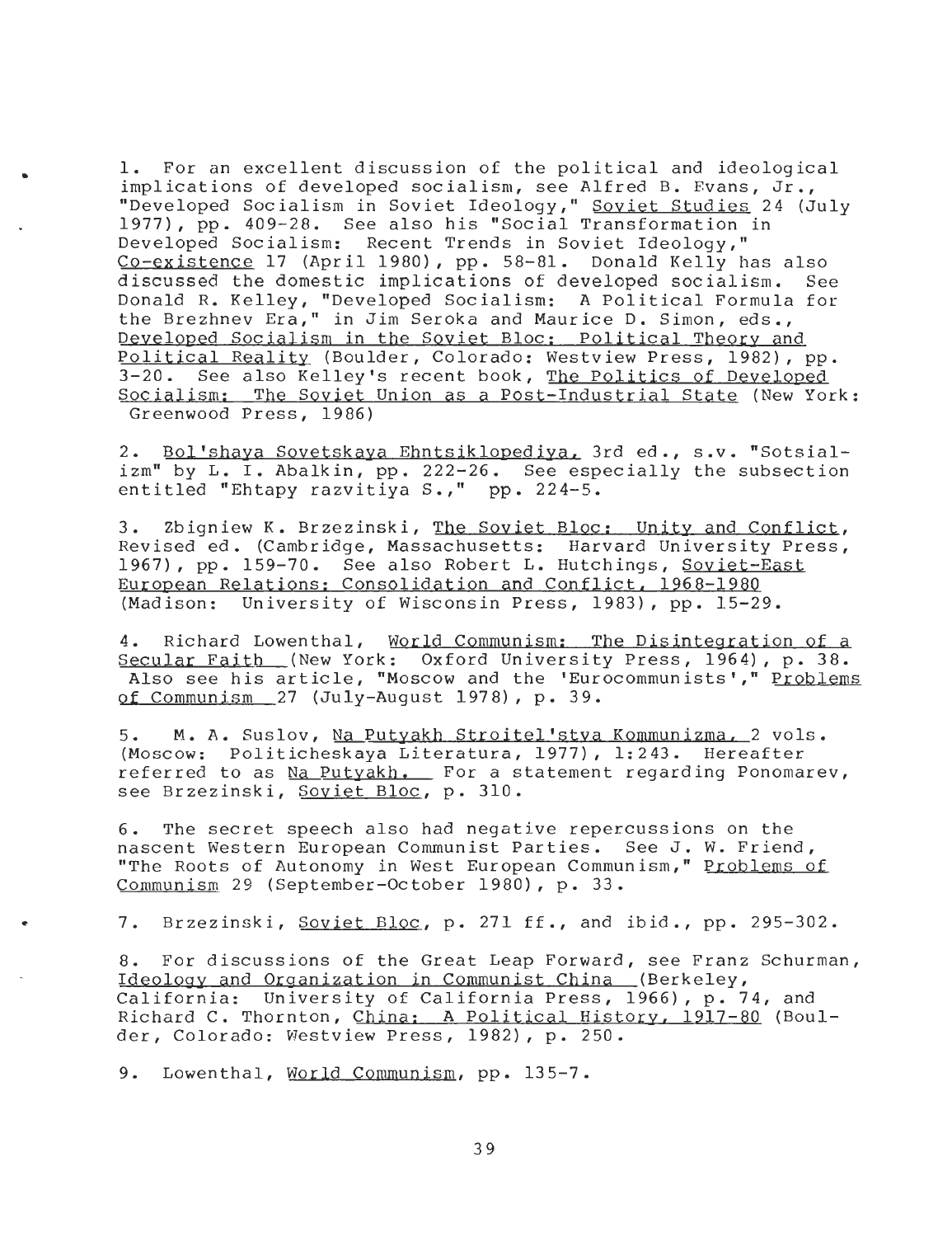10. In response to this rejection, the Soviets cancelled their military assistance agreement of  $1957$ , proposed that a nuclear free zone be established for most of Asia and the Pacific Basin, and suggested that the PRC accept a two-China policy, abandoning its claim on Taiwan. See Brzezinski, Soviet Bloc, p. 409.

11. As Lowenthal has described, the Communist movement had in fact entered a period of "polycentric autonomy," See Lowenthal , World Communism, pp. 193 and 198.

12. Brzezinski, Soviet Bloc, p. 409.

13. Thornton, China, pp. 255-56. The Soviets also lost control of Communist parties in Japan, Australia, and New Zealand. See Friend, "Roots of Autonomy," pp. 35-6.

14. For the best Soviet description of the "all-people's state " from this period, see the 1961 Party Program in Programma i Ustay Kommunisticheskoii Partii Sovetskogo Sovuza (Moscow: Politizdat, 1964), pp. 169-85. Also see Evans, "Developed Socialism," p. 422.

15. Thornton, p. 256.

16. Quoted in Richard Lowenthal, "The Degeneration of an Ideological Dispute," in Douglas T. Stuart and William T. Tow, China, The Soviet Union and the West: Strategic and Political Dimensions in the 1980s (Boulder, Colorado: Westview Press [paperback], 1982), p. 65. In a letter of 14 June 1963 signed by the CCP Central Committee, the Chinese repudiated Soviet primacy in the World Communist movement, denouncing Soviet hegemonistic economic policies and offering a "programmatic ideological manifesto" designed to justify the takeover of Communist leadership by the CCP. See William E. Griffith, The Sino-Soviet Rift (Cambridge, Massachusetts: MIT Press, 1964), pp. 6-7 and 147-8.

17. Griffith, Sino-Soviet Rift, p. 169.

18. Adam Ulam points out that Hanoi had sided with Beijing in denouncing the Test Ban Treaty. See Adam B. Ulam, Expansion and Coexistence: Soviet Foreign Policy 1917-73, 2nd ed. (New York: Praeger Publishers [paperback], 1974), p. 699.

19. Thornton speculates that the failure to attain such a land route was one of the reasons behind Khrushchev's removal from power. See Thornton, China, pp. 272-3.

20. Griffith, Sino-Soviet Rift, p. 230.

21. Ulam makes this point in Expansion and Coexistence, p. 721.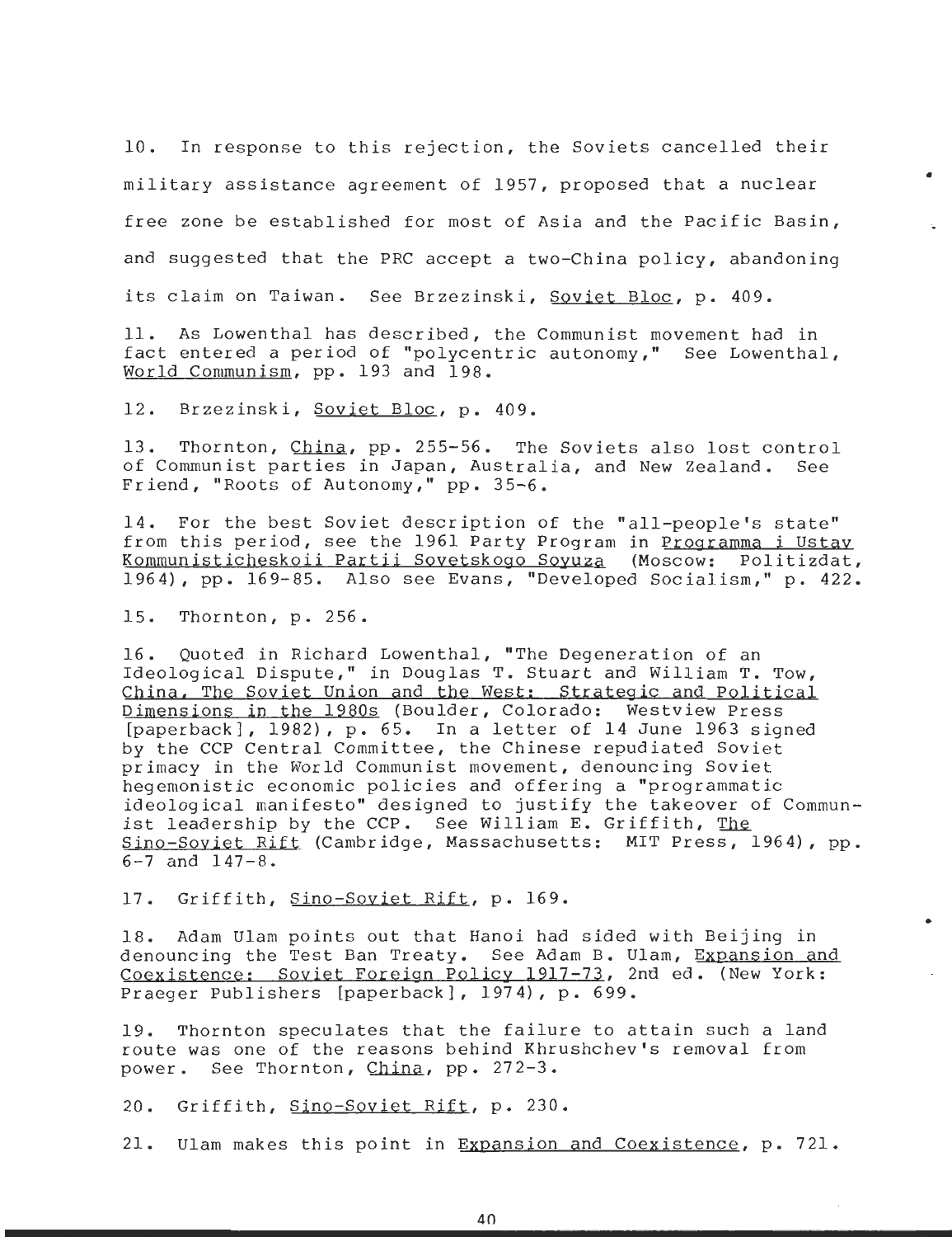22. The PRC apparently signalled that some form of reconciliation was possible late in 1964 when it modified its previous claim that China would be the first country to establish Communism. China was now said to be still "building socialism." See the report of Chou En Lai to the First Session of the Third All-China Assembly of the People's Republic, reprinted in Pravda, 12 January 1965.

23. Pravda, 12 and 16 February 1965.

 $24.$  Thornton, China, p. 275.

25. Pravda, 13 and 16 April 1965 .

26. Pravda, 30 April and 13 June 1965 .

27. Thornton, China, pp. 275-7.

28. Pravda, 12 May, 20 August, and 5 September 1965, respectively .

29. Pravda, 14 February 1966 .

30. See, for example, Pravda, 30 October 1966 .

31. For the speeches of Todor Zhivkov and Janos Kadar at the Ninth Congress of the Bulgarian Communist Party and the Ninth Hungarian Communist Party Congress, respectively, see Prayda, 15 November and 29 November 1966. Burlatskii neglected to point out that the concept of developed socialism had been actually introduced much earlier, in June 1960 at a plenum of the Czechoslovak CP Central Committee. The term was soon adopted by other East European parties and was used extensively throughout the 1960s. For a fuller description of the East European development and use of the concept, see the excellent article , "Theories of Socialist Development in Soviet-East European Relations," by Sarah Meiklejohn Terry in Soviet Policy in Eastern Europe, ed. Sarah Meiklejohn Terry (New Haven: Yale University Press, 1984), pp. 224-227.

32. Sarah Terry suggests that the Soviets in fact encouraged the East European reforms in the 1960s, in part because of Khrushchev's de-Stalinization program. See Terry, "Theories of Socialist Development," pp. 231-2.

33. Fedor Burlatskii, "O Stroitel'stve Razvitogo Sotsialisticheskogo Obshchestva," Pravda, 21 December 1966, p. 4.

34. Pravda, 25 November 1967 .

35. Prayda, 20 February 1967, pp. 2-3. D. I. Chesnokov, "Sovetskoe Gosudarstvo, Ego Vospitatel'naya Rol', " Pravda, 27 February 1967, pp.  $2-3$ .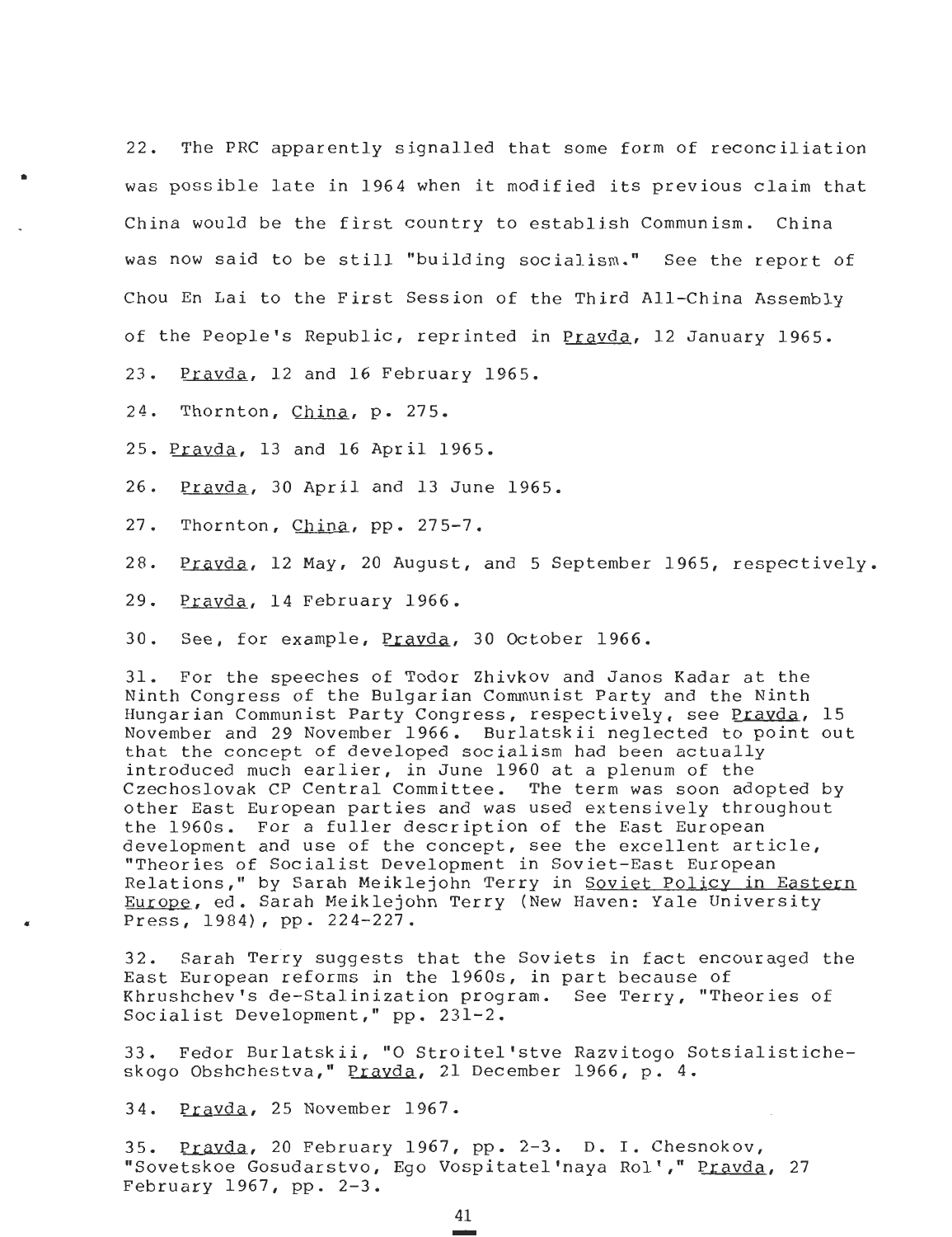36. V. Zh. Kelle, "Sovershenstvovanie Obshchestvennykh Otnoshenii Pri Sotsializme," Prayda, 5 April 1967, pp. 2-3.

37. Prayda, 16 March 1968, pp. 2-3.

38. See Burlatskii's report on the meeting, in Pravda, 17 May 1967. A Moscow conference the same year also stressed the themes of "unity" and "internationalism," See Pravda, 13 April 1967 .

39. A Pravda statement in November 1967, for example, asserted that "it is well-known that the correlation of forces in the world arena depends both on the military-economic might of the Soviet Union and other socialist countries, and on the unity of all revolutionary movements and their activities in the anti-imperialist struggle ." Pravda, 28 November 1967 .

40. This journal is also published in a North American English language edition, World Marxist Review (Toronto) .

41. This is the spelling of his name provided by the Bol'shava Sovetskaya Ehntsiklopediya, 3rd ed., volume 28, p. 69. In print, however, including in his capacity as Chief Editor of Problemy Mira i Sotsializma, he often used the alternate spelling "Frantsev." I am indebted to Professor Jerry Hough for pointing this out to me .

42. See the discussion in Evans, "Developed Socialism," pp. 410-12.

43. This debate took place in the context of the broader struggle among political leaders who were polarized between advocating extensive reforms and returning to the rigid centralization of the Stalin period. See Michel Tatu, Power in the Kremlin: From Khrushchev to Kosygin (New York : The Viking Press, 1969) , especially the section "From Objectivity to Restalinization", pp .  $479 - 493$ .

44. In early 1967, Walter Ulbricht proclaimed to the Seventh Congress of the Socialist Unity Party that a developed socialist society had already been established in East Germany . Developed socialism was widely used in East German writings from 1967 on , and one of the announced goals of the 1968 East German constitution was the construction of a completely developed socialist state. See Pravda, 15 April 1967, and 2 and 14 February 1968. For a broader discussion of Soviet-East German ideological disputes, see Hartmut Zimmerman, "The GDR in the 1970s," Problems of Communism 27 (March-April 1978), pp. 7-9, and Walter Voekel, "Das Problem der Ideologischen Integration," Deutschland Archiv , October 1973 (Special Volume), pp. 61-75. For an overview of Soviet-East European ideological relations, see Hutchings, Soviet-East European Relations, pp. 206-228.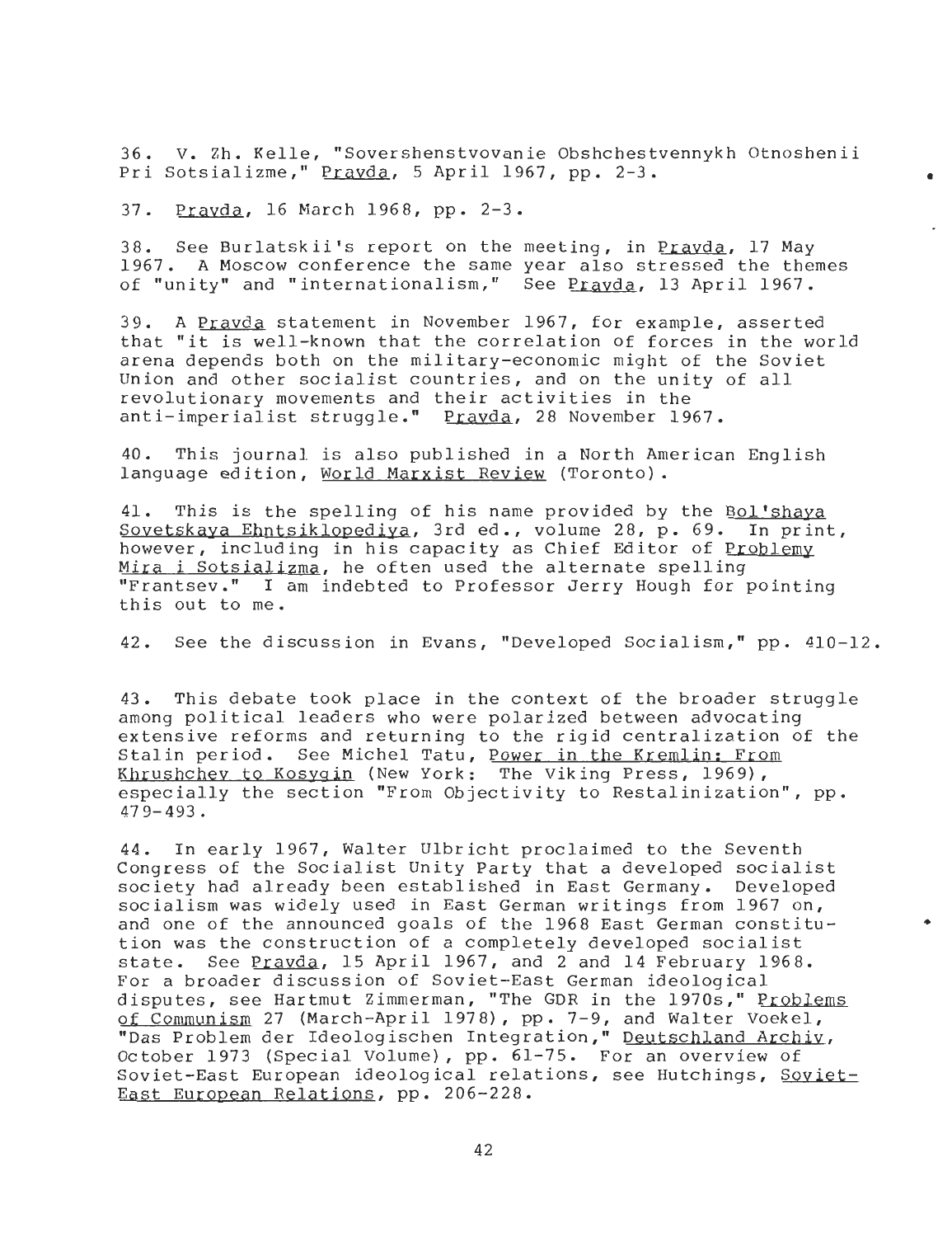45. XXIII S'ezd Kommunisticheskoi Partii Sovetskogo Soyuza : Stenograficheskii Otchet (Moscow: Politizdat, 1966). See especially the speeches by Sh. Rashidov, P. Masherov, A. Pel'she, and M. Solomentsev.

46. M. T. Iovchuk, "Ob Istoricheskikh Ehtapakh Stanovleniya i Razvitiya Sotsialisticheskogo Soznaniya v SSSR," Voprosy Filosofii 2 (February 1965), pp . 3-14 .

47. R. Kosolapov, "Vklad XXIV, XXV, i XXVI S"ezdov KPSS v Razrabotku Teoreticheskikh i Politicheskikh Problem Razvitogo Sotsializma i Perekhoda k Kommunizmu," Kommunist 5 (March, 1982) , pp . 54-67 .

48. See the round-table discussion, "Istoricheskoe Mesto Sotsializma, Ehtapy i Kriterii Ego Razvitiya," Problemy Mirai Sotsializma 12 (December) 1970, pp. 37-59. Glezerman, however, did eventually support developed socialism. See G. E. Glezerman and O. Rejngol'd, eds., Razvitoe Sotsialisticheskoe Obshchestvo: Sushchnost', Kriterii Zrelosti, Kritika Revizionistskikh Kontseptsii (Moscow: Mysl', 1979)

49. P. Fedoseev, "Marksizm i Stroitel'stvo Kommunisticheskogo Obshchestva," Kommunist 6 (June) 1968, p. 74.

50. Iovchuk, "Ob Istoricheskikh Ehtapakh," p. 9.

51. F . Konstantinov, "Oktyabr'skaya Sotsialisticheskay <sup>a</sup> Revolyutsiya i Marksistko-Leninskaya Filosofia," Voprosy Filosofii 10 (October) 1967, pp. 18-19.

52. It is possible that Konstantinov's doubts and second thoughts about Stalin cost him his job; he was replaced as Director of the Institute of Philosophy by P. V. Kopnin in 1967.

53. See the articles by Mitko Grigorov, Problemy Mira i Sotsial $izma$  4 (April) 1966, pp. 12-20; Stanko Todorov, ibid., 4 (April) 1967, pp. 20-29; Elena Berg, ibid., 6 (June) 1967, pp. 88-92; German Materi, ibid., 8 (August) 1967, pp. 48-54; Eric Honekker, ibid., 9 (September) 1967, pp.  $67-73$ ; Gunther Mittag, ibid., 1 (January) 1968, pp. 14-20. See also the editorial in ibid., 12 (December) 1968, pp. 2-9, in which the Soviet Union is said to be in the new stage of "building the material-technical base of communism" while "a group of European socialist countries" are "creating a developed socialist society . "

54. Yu. Frantsov, "Shaqi Istorii," Pravda, 3 November 1967, p. 6.

55. L. I. Brezhnev, Leninskim Kursom, 8 vols. (Moscow: Politicheskaya Literatura, 1970-81), 2:92-93.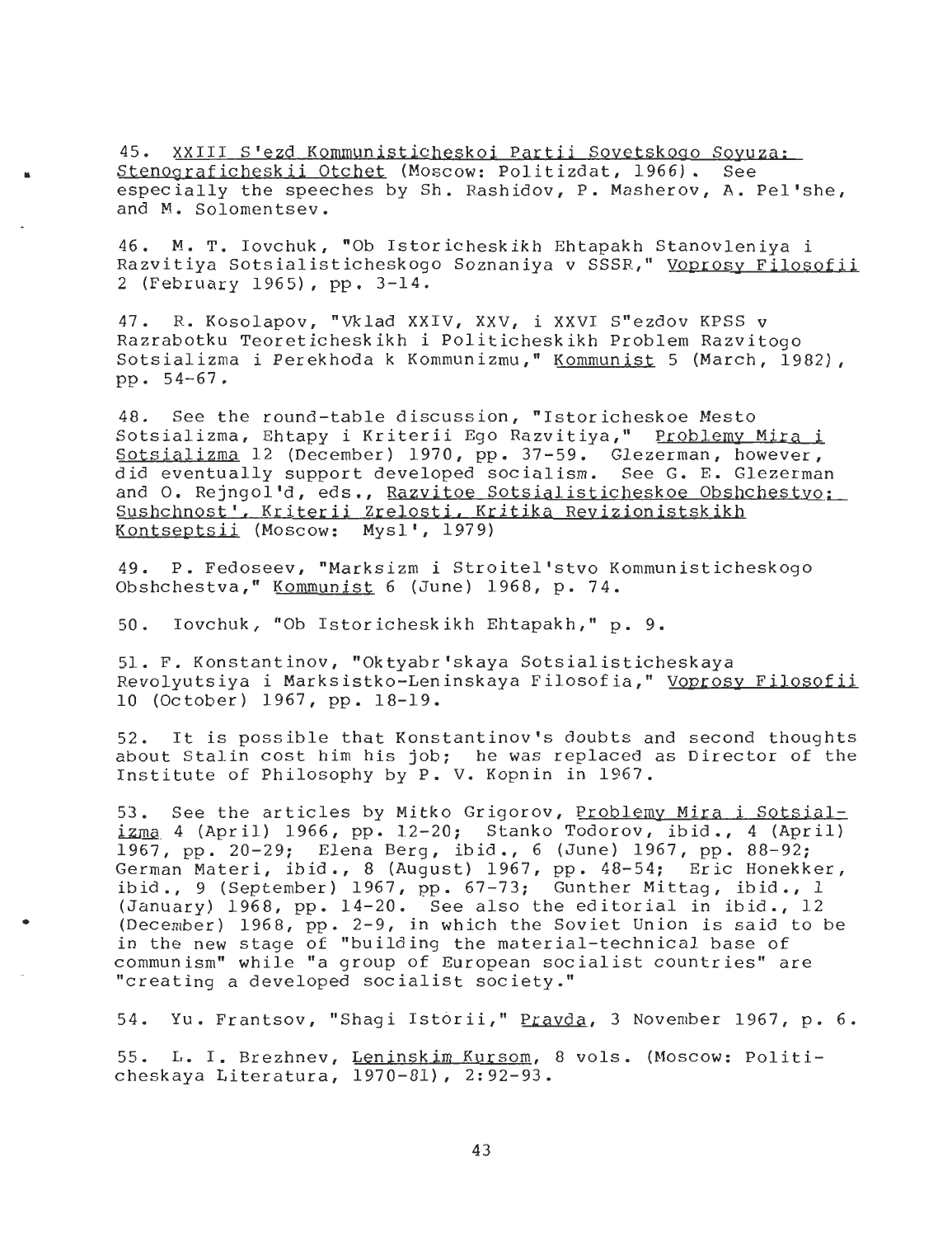56. According to his biographical sketch in the Soviet encyclopedia, Kosolapov worked "in the Central Committee apparatus " between 1966-74 .

57. Brezhnev, Leninskim Kursom, vol. 2, p. 100. For a similar statement, see the article on the 150th anniversary of Karl Marx's birth by Kh. Momdzhyan in Pravda, 16 March 1968, pp. 2-3.

58. The institute's responsibilities had been increased and its authorized personnel strength raised after Fedoseev became chief in 1967. A Central Committee resolution in 1967 concerning the improvement of social sciences in general stated that IML was "the center for the study of the ideological heritage of Marx, Engels , and Lenin." A second resolution of June 1968 further elaborated IML's duties to include publication of the classics of Marxism-Leninism and works on the current trends in party activity. See Kommunist 13 (September) 1967, pp. 3-13, and 12 (August) 1968, pp. 20-3.

59. P. N. Fedoseev, "Idei Lenina i Metodologiya Sovremennoi Nauki," Problemy Mira i Sotsializma 4 (April) 1967, p. 12. This article was possibly a direct response to Burlatskii's article on developed socialism, published in Pravda four months earlier. See fn 33 .

60. Pravda, 7 April 1968 .

61. P. N. Fedoseev, "Leninizm -- Marksizm XX Veka," Pravda, 22 April 1968, pp. 2-3.

62. Suslov, Na Putyakh, vol. 2, pp. 155-7.

63. M. T. Iovchuk, "Marksistko-Leninskaya Filosofiya i Sovremennaya Marksologiya," Voprosy Filosofii 8 (August) 1968, pp. 3-11.

64. <sup>I</sup> . Pomelov, "Obshchie Printsipy i Natsional'nye Osobennosti v Razvitii Sotsializma," Pravda, 14 August 1968, pp. 2-3. Pomelov had earlier supported developed socialism in his "Kommunisticheskaya Partiya v Sotsialisticheskom Obshchestve, " Pravda, 20 February 1967, pp. 2-3.

65. S. Kovalev, "Trebovaniya Zhizni i Obshchestvennye Nauki," Pravda, 6 May 1966, pp.  $2-3$ .

66. S. Kovalev, "O 'Mirnoi' i Nemirnoi Kontrrevolyutsii," Pravda, 11 September 1968, pp. 3-4.

67. S. Kovalev, "Suverenitet i Internatsional'nye Obyazannosti Sotsialisticheskikh Stran," Prayda, 26 September 1968, p. 4.

68. Yu. Frantsov, "O Nekotorykh Osobennostyakh Sovremennoi Ideologicheskoi Bor'by," Pravda, 22 September 1968, pp. 3-4.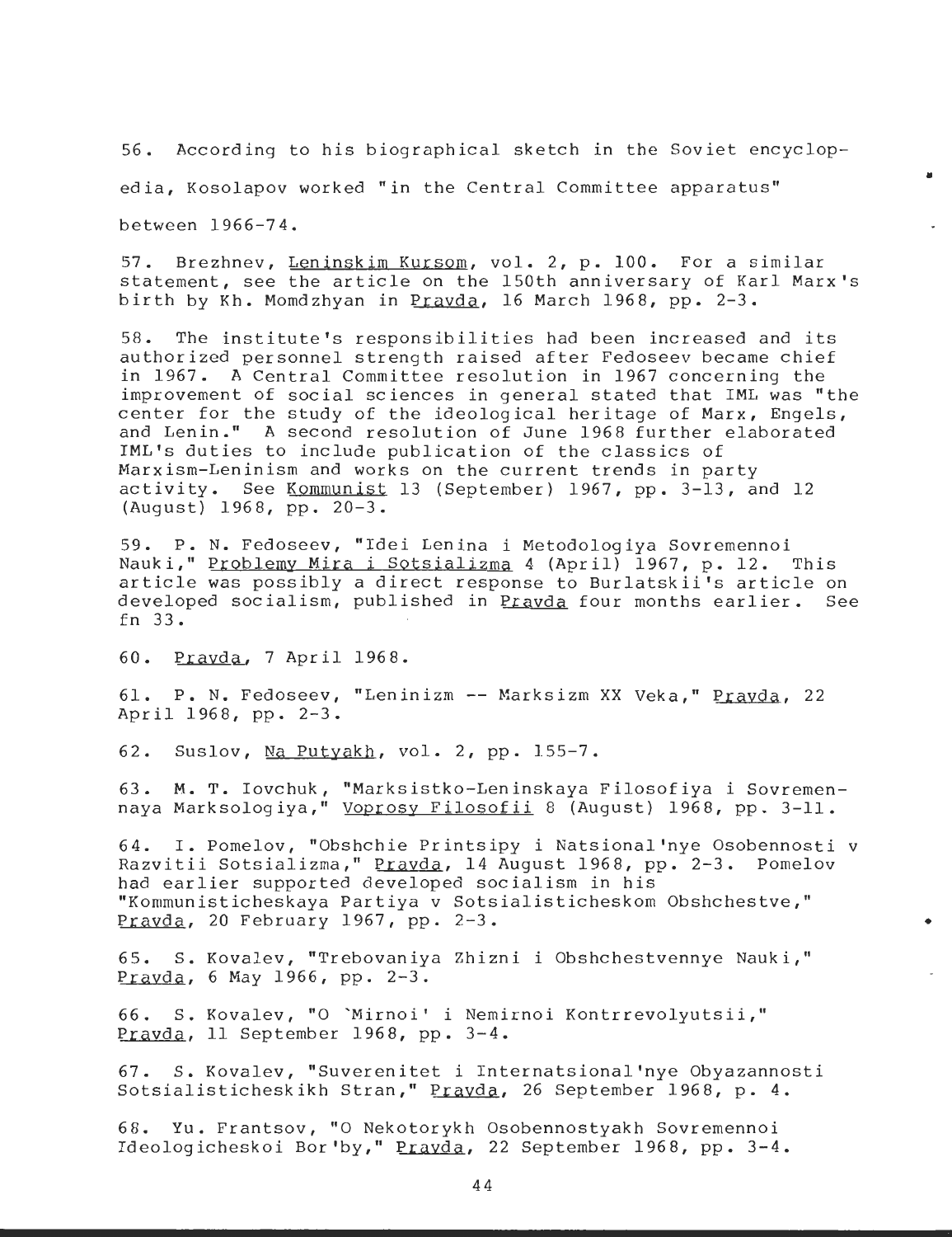69. The end of the debate on a new stage of socialism was signalled by Fedoseev's capitulation in early 1969 on the major question of whether MarxismLeninism could be used "creatively" to reflect current realities. Apparently fully convinced, he wrote:

> It would be foolish to regard Marxism as a locked trunk filled with treasure and to acknowledge that one was only supposed to sit on the trunk and protect it, drawing from its ideological riches only when necessary .

More important, he implicitly acknowledged that a new stage of soclialist evolution was needed when he agreed that "Communism could only be built on the basis of developed socialism, " reiterating Brezhnev's 1967 statement. P. Fedoseev, "V. I. Lenin -- Velikii Teoretik Kommunizma," Kommunist 1 (January) 1969, pp.<br>15-16, 22.

70. For an analysis that supports this conclusion, at least in the area of Soviet-East European relations, see Hutchings, Soviet-<br>East European Relations, pp. 59-62 and 233-235.

71. For a discussion of CMEA integration after the 1969 Executive Sessions, see Prayda, 24 January and 27 April 1969, and Paul Marer and John Michael Montias, "CMEA Integration: Theory and Practice," in U. S. Congress. Joint Economic Committee, East European Economic Assessment (Washington, D. C.: Government Printing Office, 1981), p. 162. For Soviet interpretations of the results of these sessions, see O. Bogomolov, "Leninizm i Nekotorye Problemy Sotrudnichestva Stran Sotsializma," Kommunist 8 (May ) 1968, pp. 14-25; Grigor Podpisakov, "Novye Gorizonty," Pravda, 4 August 1969; and M. Lesechko, "Sotrudnichestvo Stran SEV na Sovremennom Ehtape," Kommunist 4 (March) 1971, pp. 82-93.<br>For discussions of the 1971 Comprehensive Program, see Marer

and Montias, "CMEA Integration," and John Hannigan and Carl McMillan, "Joint Investment in Resource Development," U. S. Congress. Joint Economic Committee, East European Economic Assessment, pp. 148-95. See also Hutchings, Soviet-East European Relations, pp. 76-90. For Soviet descriptions of the Comprehensive Program, see Prayda, 29 January and 3 August 1971, and A. Alekseev, "Sotsialisticheskaya Integratsiya," Prayda, 13 August 1971, pp. 3-4. The text of the Comprehensive Program was published in Prayda, 7 August 1971, pp. 1-7.

72. For a discussion of these events, see Thornton, China, pp.<br>341-60, and Juergen Domes, China After the Cultural Revolution (Berkeley, California: University of California Press, 1977), pp. 129-30.

73. This may have been a reference to the secret Sino-U .S . agreement of 1969, in which the Chinese agreed to cut back arms supplies to North Vietnam in return for U.S. strategic support against the USSR. See Thornton, China, p. 355.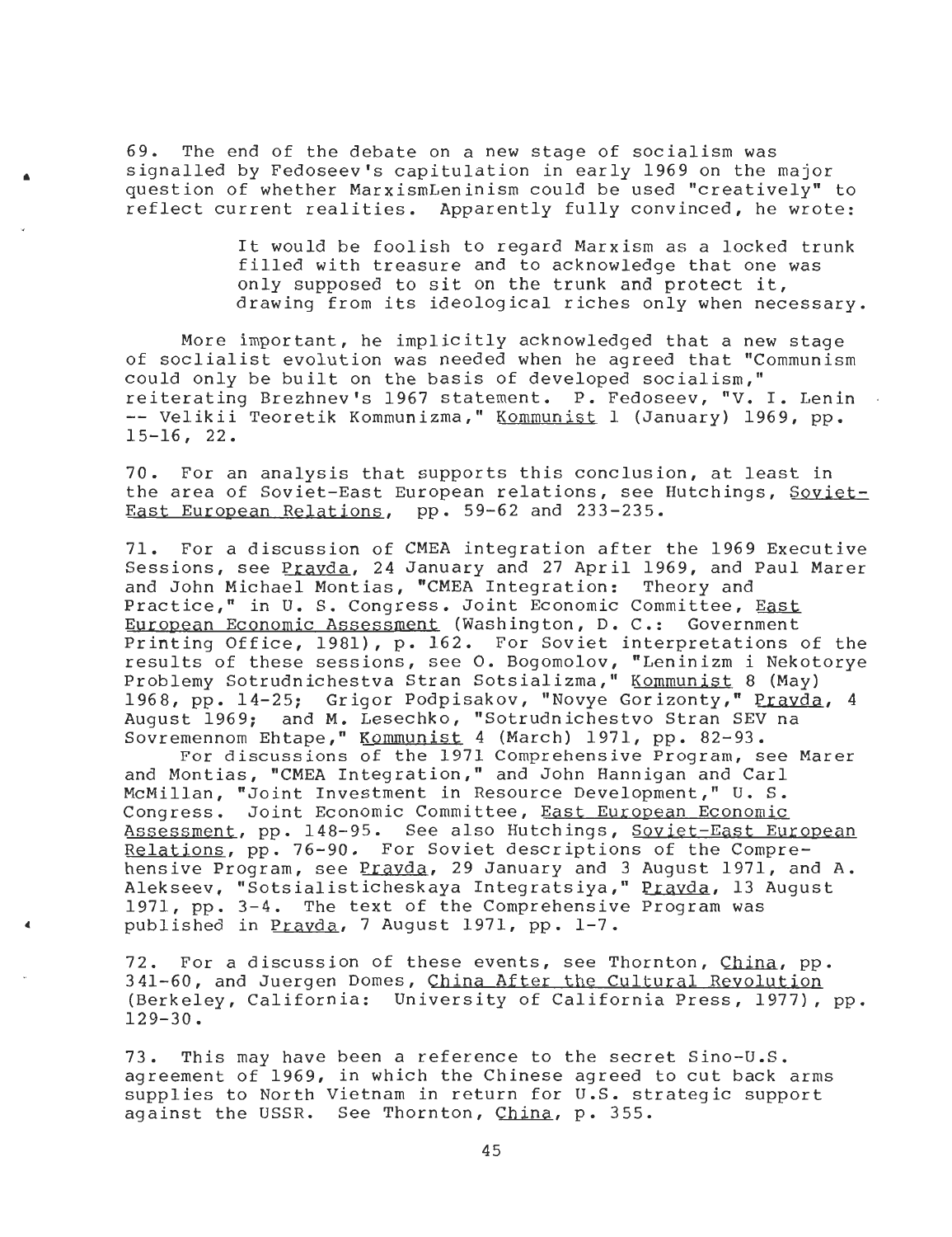74. Brezhnev, Leninskim Kursom, vol . II, pp . 366 and 415 .

75. Ibid., p. 392.

76. Ibid., p. 396.

77. Thornton, China, pp.  $343-4$ . The explanation for inaction by East European leaders was that they were probably not willing to antagonize an important trading partner; Chinese trade with Eastern Europe was undergoing a period of growth, and had in fact doubled between 1965-70. See Robin Remington, "China's Emerging Role in Eastern Europe," in Charles Gati, ed., The International Politics of Eastern Europe (New York: Praeger Publishers, 1976), pp. 88-91, and Domes, China After the Cultural Revolution, p. 225.

78. Brezhnev, Leninskim Kursom, vol. II, pp. 388-91.

79. Ibid ., pp . 373 and 377 .

80. Terry, "Theories of Socialist Development in Soviet-East European Relations," p. 247.

81. Leonid Brezhnev, "Kommunisticheskoe Dvizhenie Vstupilo <sup>v</sup> Polocu Novogo Pod"ema, " Problemy Mira i Sotsializma 8 (August) 1969, pp. 1-9. This article was reprinted in Leninskim Kursom, vol. II, pp. 427-47.

82. See "Za Postroenie Razvitogo Sotsialisticheskogo Obshchestva," based on a Bulgarian newspaper article by Stanko Todorov , Pravda, 14 April 1969, p. 4; Boris Volchev, "Razvitie Sistemy Upravleniya Obshchestvom v Sotsialisticheskoi Bolgarii," Problemy Mira i Sotsializma, 4 (April) 1969, pp. 19-26; W. Ulbricht, "Dvadtsat' Plodotvornykh Let Stroitel'stva Sotsializma," Ibid., 10 (October) 1969, pp.  $1-9$ ; and Werner Lamberts, "Leninskie Printsipy Nauchnogo Rukovodstva Sotsialisticheskim Stroitel'stvom i ikh Primenenie v GDR," Ibid., 2 (February) 1970, pp. 16-69.

83. Ulbricht placed the beginning of developed socialism in East Germany in 1963. See Ulbricht, "Dvadtsat' Plodotvornykh Let," p. 5. The strength of his conviction on the subject led him to commit a serious  $faux$  pas at the June 1969 conference when he urged the Soviet Union to complete the building of Communism while fraternal bloc countries were building developed socialism. See his speech to the conference in Pravda, 11 June 1969 .

84. Pravda, 13 May 1969, pp. 2-3.

85. Kh. Momdzhyan, "O Revizionistkoi Kontsepstii 'Modelei' Sotsializma," Kommunist 2 (January) 1970, pp. 60-72.

86. M. Iovchuk, "Leninizm: Sovremennaya Bor'ba Idei v Filosofii," Kommunist 2 (January) 1970, pp.  $47-59$ .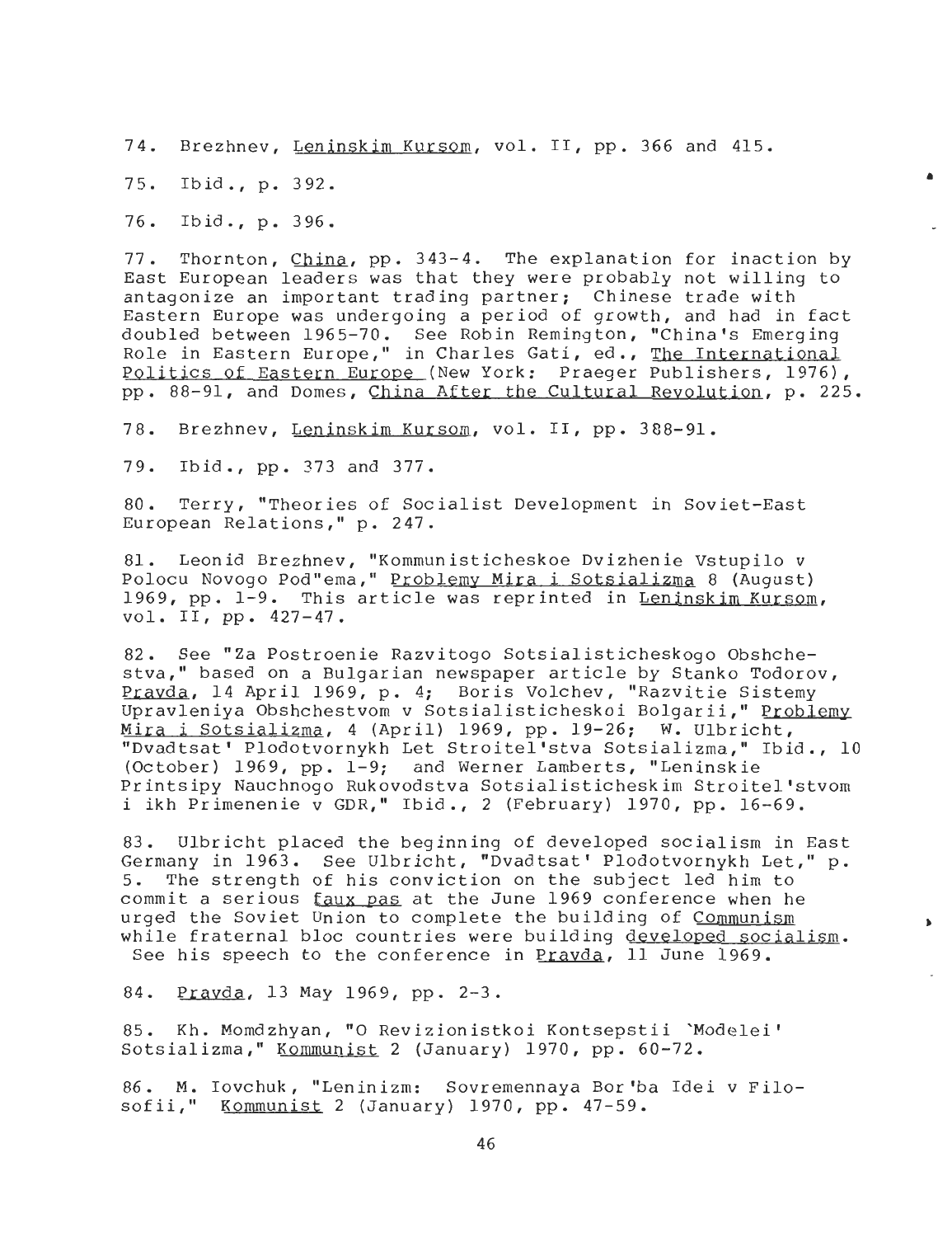87. M. Suslov, "Leninizm i Sovremennaya Ehpoka," Problemy Mira i Sotsializma 5 (May) 1969, pp. 1-15. This campaign also included important articles by Kosolapov, who referred to the "historic mission" of the working class to construct a developed socialist society, and Professor A. Kositsyn, who described socialist democracy and the "all-people's state" in terms of developed socialism. See R. Kosolapov, "Sotsializm i Molodezh'," Pravda, 17 March 1969, pp. 3-4, and A. Kositsyn, "Lenin i Rasvitie Sotsialisticheskogo Gosudarstvo," Prayda, 13 August 1969, pp. 3-4.

88. G. E. Glezerman and O. Rejngol'd, Razvitoe Sotsialisticheskoe Obshchestvo, pp. 453-592. For a contemporary article on totalitarianism, see E. Chekarin, "Teoreticheskie Spekulyatsii<br>Ideologov Antikommunizma," Kommunist 10 (July 1969), pp. 101-12. For one example of a discussion of convergence, see L. Skvortsov,<br>"Sovremennaya Bor'ba Idei i Kontseptsiya 'Ideologicheskogo Razoruzheniya," Pravda, 7 February 1969, pp. 3-4.

89. See, for example, the remarks by K. Zarodov a the conclusion of the summary of the conference "Sotsialisticheskaya Gosudar-<br>stvennost' i Demokratiya," held in Prague on 19-20 May 1971. Problemy Mira i Sotsializma 8 (August) 1971, pp. 3-23.

90. XXIV S"ezd Kommunisticheskoi Partii Sovetskogo Sovuza, 30 Marta-9 Aprel'ya 1971 g .: Stenograficheskii Otchet, 2 vols. (Moscow: Politizdat, 1971).

91. "Manifest Razvitogo Sotsializma," in Kommunist 7 (May) 1976, pp. 1-35; also published in XXV S"ezd KPSS: Edinstvo Teorii i Praktiki (Moscow: Politicheskaya Literatura, 1977), pp. 9-35.

92. Lowenthal, "Moscow and the 'Eurocommunists'," p. 38.

93. See the excellent discussions on the Communist Party of Spain (PCE) in Eusebio Mujal-Leon, " The PCE in Spanish Politics," and "Cataluna, Carrillo, and Eurocommunism," P<u>roblems of Communism</u> 27 (July-August 1978), pp. 15-37, and ibid., 30 (March-April 1981), pp. 25-47. On the Italian Communist Party, see Jiri Valenta, "Eurocommunism and Eastern Europe," Problems of Communism 27 (March-April) 1978, pp.  $41-4$ , Lowenthal, "Moscow and the 'Eurocommunists'," p. 45, and Friend, "Roots of Au p. 45, and Friend, "Roots of Autonomy," pp. 29-34. Hutchings points out that Eurocommunist parties also began to move toward normalization of relations with the PRC, further emphasizing the threat to Soviet prestige. See Hutchings, Soviet-East European Relations, pp. 208 and 213.

94. Valenta, "Eurocommunism," p. 49.

95. Robin Alison Remington, "Politics of Accomodation: Redefin-<br>ing Soviet-East European Relations," in Roger E. Kanet, ed., Soviet Foreign Policy in the 1980s (New York: Praeger [paperback], 1982), p. 112.